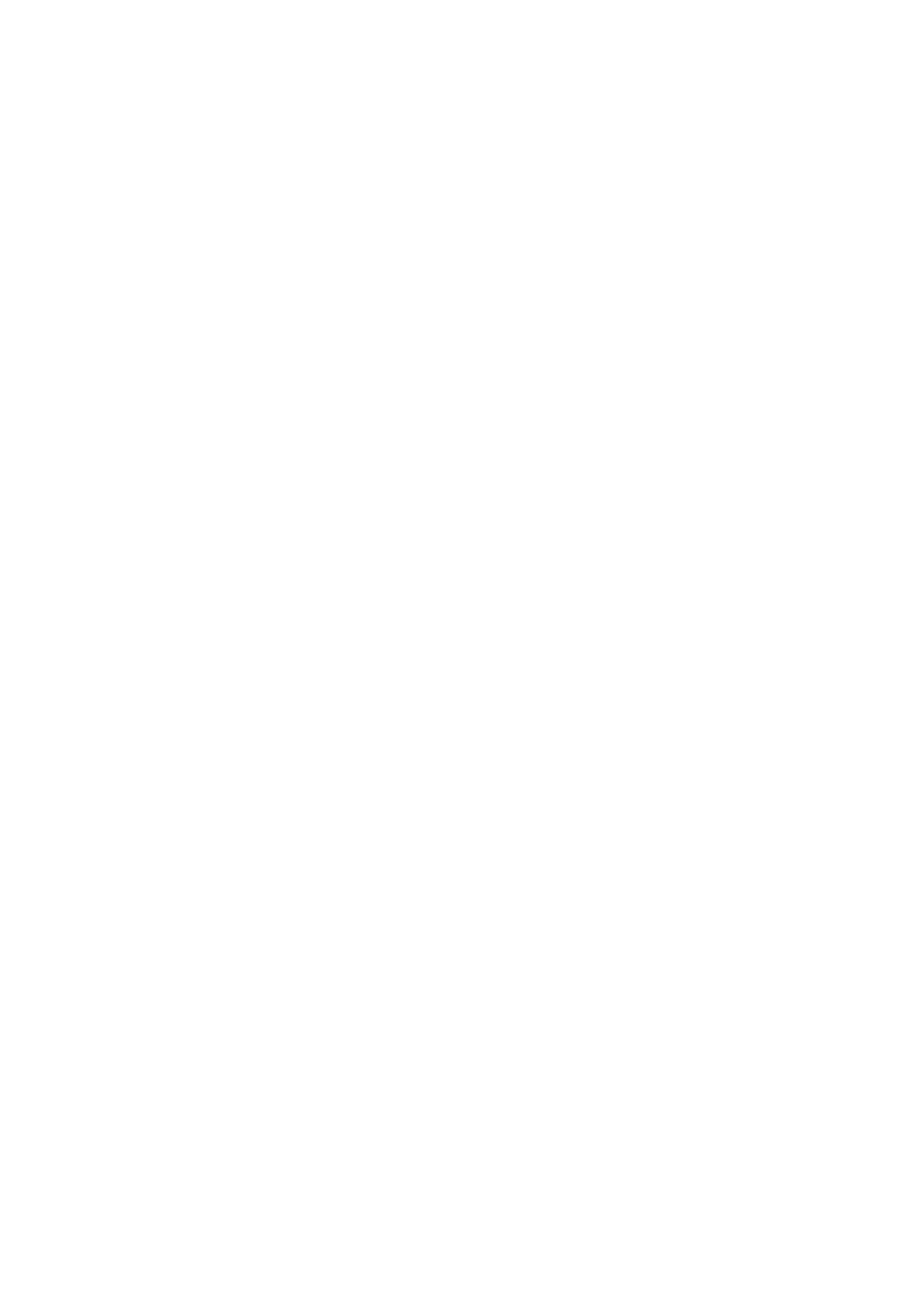## **Contents**

| 1 | Introduction                                                                                                                                                                                                                          | 1  |
|---|---------------------------------------------------------------------------------------------------------------------------------------------------------------------------------------------------------------------------------------|----|
| 2 | The UK's biomass boom in the global context                                                                                                                                                                                           | 2  |
| 3 | <b>Growing concerns</b>                                                                                                                                                                                                               | 3  |
|   | Impacts on forests and climate enterprise in the contract of the contract of the contract of the contract of the contract of the contract of the contract of the contract of the contract of the contract of the contract of t<br>3.1 | 3  |
|   | 3.2                                                                                                                                                                                                                                   | 3  |
|   | 3.3                                                                                                                                                                                                                                   | 4  |
| 4 | The certification industry: Inspection, verification and certification companies                                                                                                                                                      | 4  |
|   | 4.1                                                                                                                                                                                                                                   | 6  |
|   | 4.2<br><b>SGS</b>                                                                                                                                                                                                                     | 6  |
|   | 4.2.1                                                                                                                                                                                                                                 | 6  |
|   | 4.2.2                                                                                                                                                                                                                                 | 6  |
|   | 4.2.3                                                                                                                                                                                                                                 | 7  |
|   |                                                                                                                                                                                                                                       |    |
|   | 4.3                                                                                                                                                                                                                                   | 8  |
|   | 4.3.1                                                                                                                                                                                                                                 | 8  |
|   | 4.3.2                                                                                                                                                                                                                                 | 8  |
|   | Drax's biomass certifiers: TerraVeritas, TerraChoice and Underwriters Laboratories<br>4.4                                                                                                                                             | 9  |
|   |                                                                                                                                                                                                                                       | 9  |
| 5 | A market place of standards and labels                                                                                                                                                                                                | 9  |
|   | 5.1                                                                                                                                                                                                                                   | 11 |
|   | Forth Energy: Sustainability promises by Scotland's most ambitious bioenergy company<br>5.2                                                                                                                                           | 12 |
|   | 5.3                                                                                                                                                                                                                                   | 13 |
|   | 5.4                                                                                                                                                                                                                                   | 13 |
|   | 5.5                                                                                                                                                                                                                                   | 14 |
|   | 5.6                                                                                                                                                                                                                                   | 14 |
|   | 5.7                                                                                                                                                                                                                                   | 15 |
|   |                                                                                                                                                                                                                                       |    |
| 6 | Tried and tested? Voluntary forestry certification                                                                                                                                                                                    | 16 |
|   | 6.1                                                                                                                                                                                                                                   | 17 |
|   | 6.2<br>FSC<br>a dia kaominina mpikambana amin'ny fivondronan-kaominin'i Carlo Barbara, ao amin'ny fivondronan-kaominin'i No                                                                                                           | 17 |
| 7 | Proposed UK biomass sustainability standards                                                                                                                                                                                          | 19 |
|   | 7.1                                                                                                                                                                                                                                   | 20 |
|   | 7.2                                                                                                                                                                                                                                   | 20 |
|   | 7.3<br>Greenhouse gas standards reconservatives in the contract of the contract of the contract of the contract of the contract of the contract of the contract of the contract of the contract of the contract of the contract of th | 21 |
|   | 7.4                                                                                                                                                                                                                                   | 21 |
| 8 | The problems with biomass carbon accounting                                                                                                                                                                                           | 22 |
|   | 8.1                                                                                                                                                                                                                                   | 22 |
|   | What might a science-based life-cycle assessment for bioenergy look like?<br>8.2                                                                                                                                                      | 23 |
| 9 | Three special "sustainable biomass" myths                                                                                                                                                                                             | 25 |
|   | 9.1                                                                                                                                                                                                                                   | 25 |
|   | 9.2                                                                                                                                                                                                                                   | 26 |
|   | 9.3                                                                                                                                                                                                                                   | 27 |
|   |                                                                                                                                                                                                                                       |    |
|   | 10 Conclusion                                                                                                                                                                                                                         | 28 |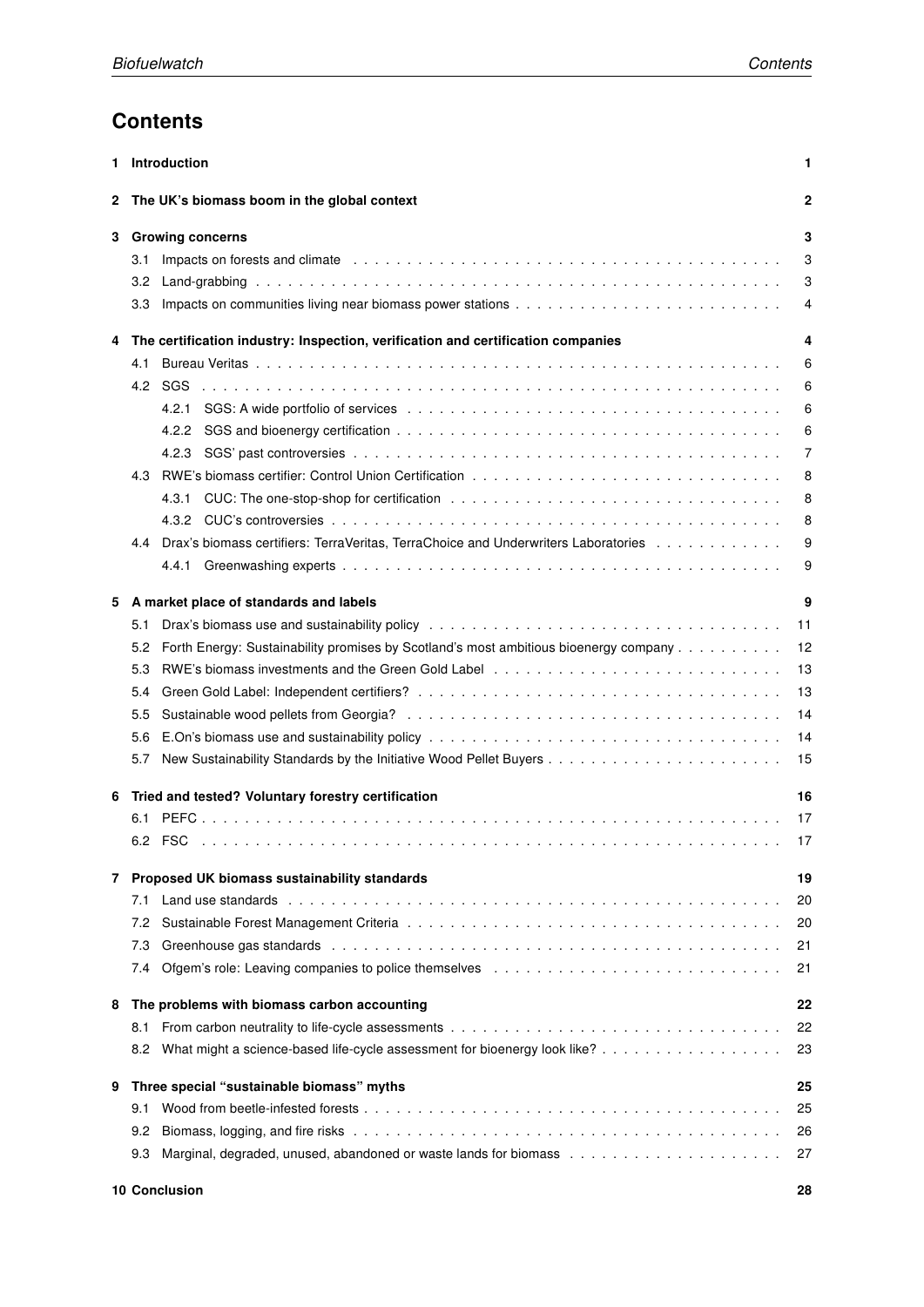Abbreviations: Asia Pulp and Paper, (APP); Clean Development Mechanism, (CDM); Consumer Goods Forum, (CGF); Centre for International Forestry Research, (CIFOR); Central Point of Expertise on Timber Procurement, (CPET); Canadian Standards Association, (CSA); Control Union Certificates, (CUC); Department of Energy and Climate Change, (DECC); Department for Environment, Food and Rural Affairs, (Defra); Forest Law Enforcement, Governance and Trade, (FLEGT); Forestry Stewardship Council, (FSC); Global Forest Coalition, (GFC); Global Forest Cover Loss, (GFCL); Green Gold Label, (GGL); Hans Merensky Holdings, (HMH); International Panel on Climate Change, (IPCC); Initiative Wood Pellet Buyers, (IWPB); Programme for the Endorsement of Forest Certification, (PEFC); Medicines and Healthcare Products Regulatory Authority, (MHPRA); Renewable Obligation Certificates, (ROCs); Sustainable Forestry Initiative, (SFI); Scottish Southern Electric, (SSE); UN Framework Convention on Climate Change, (UNFCCC); United Nations Industrial Development Organisation, (UNIDO); Underwriters Laboratories (UL); World Health Organisation,(WHO); Whole Tree Harvesting, (WTH).

## 1 Introduction

The UK is at the forefront of large-scale industrial bioenergy expansion—mostly wood burning for electricity. Industry plans, if realised, will result in nine times as much wood being burnt for electricity every year as the UK produces annually. From October 2013, the UK is also set to become the first country in the EU, and indeed worldwide, $<sup>1</sup>$  to in-</sup> troduce mandatory biomass sustainability standards for all subsidised bioenergy.

This report starts with a brief overview of the UK's policies and industry plans in the global context, and of the main impacts of and concerns about large-scale industrial bioenergy. The main focus, however, is on the nature, effectiveness and feasibility of biomass sustainability standards—both those proposed by the Government and those which are already being developed by industry. This analysis starts with an overview of how certification/verification of wood supply chains actually works. Regardless of which standards or criteria are implemented, energy companies will have to employ the services of a group of specialist consultancy firms which provide inspection, verification and certification services. In general, the same consultancy firms certify according to a range of roundtable and industry certification schemes, and also provide individual verification of whichever standard a company wants or needs to meet. After looking in detail at some of the companies providing such services, we will discuss some of the main industry-led initiatives, including biomass sustainability policies and claims put forward by four of the UK's largest bioenergy investors. We will then look at the two main forestry certification schemes, since they play an increasingly important role in biomass sustainability certification: these are the Programme for the Endorsement of Forest Certification (PEFC) and the Forestry Stewardship Council (FSC).

This overview will be followed by an in-depth analysis of the sustainability standards that are being developed by the UK Government. We will then discuss whether or not better, more science-based greenhouse gas standards for bioenergy, would offer a credible solution.

Finally, we will look briefly at some of the concrete "myths" put forward by the biomass industry and their supporters regarding "sustainable biomass", namely, the claims that:

- 1. Ample and spare biomass from beetle-infested forests in the North America is plentifully available for bioenergy and should be used for that purpose, (justifying highly damaging "salvage logging"),
- 2. Forests require thinning to reduce fire risks, justifying increased logging for bioenergy, and,
- 3. Large areas of marginal, abandoned or waste lands are available worldwide for new biomass tree plantations.

The analysis reveals and critiques a series of assumptions about "biomass sustainability," including the fundamental assumption that biomass standards, as proposed by the UK Government, can in fact effectively prevent the worst direct and indirect impact on forests, climate and communities. Similarly, we uncover the assumptions that energy companies' policies or forest certification schemes provide reliable assurance that a given shipment of woodchips or pellets is not linked to biodiversity destruction, destructive clearcutting, forest and grassland conversion to plantations, land-grabbing or other abuses. We also examine the assumption that "independent verification" of companies' sustainability claims is genuinely independent and trustworthy.

The report focuses entirely on large-scale industrial bioenergy, specifically on biomass electricity, the key sector for bioenergy expansion in the UK and in several other countries. Many people believe that there is a potential for sustainable local small-scale biomass production and use, for example from traditional coppicing in the UK. However

<sup>1</sup>Although no other country has as yet approved mandatory sustainability standards, the state of Massachusetts has done so. We have not considered the Massachusetts rules in this report and the context differs insofar as biomass imports are not expected to play any significant role for US bioenergy.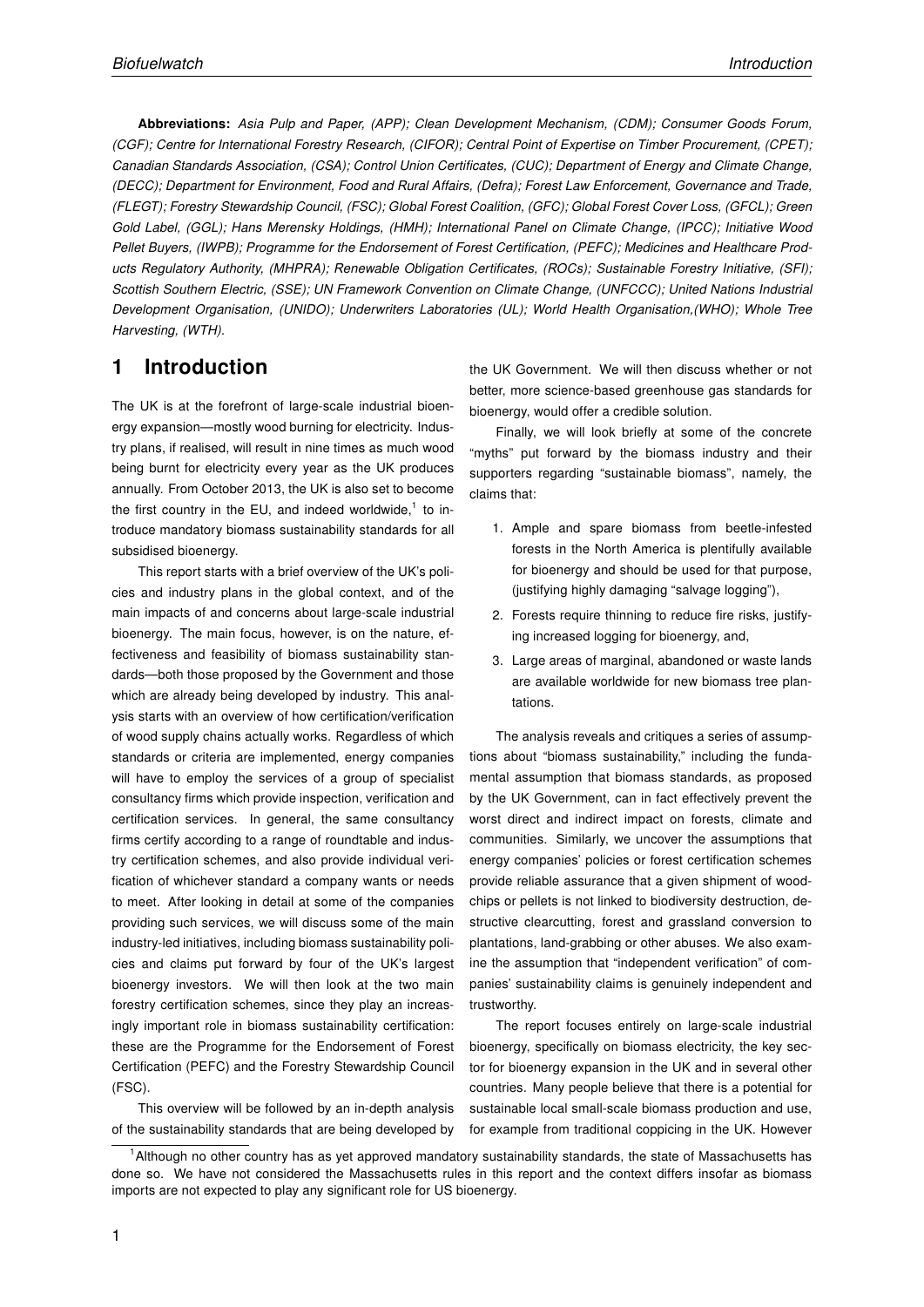important this may be, it is not the subject of this report. The sustainability myths exposed relate entirely to claims made about large-scale industrial bioenergy—not small-scale local biomass production and use.

# 2 The UK's biomass boom in the global context

Industrial wood-based bioenergy is expanding rapidly, particularly in Europe and North America. Developments can be compared with those in biofuel markets in 2005. Rapid demand expansion is expected, fuelled by public subsidies and targets, yet the time-lag in building the infrastructure (power stations, pellet plants, new shipping facilities, etc.) means that the full consequences on forests, land-use and communities have yet to be felt.

In the EU, a 20% renewable energy target by 2020 represents a keystone of the EU's greenhouse gas reduction target. Most of that target will be met from burning biomass. When EU Member States put forward their renewable energy plans in 2010, they envisioned 54.5% of renewable energy to come from bioenergy, including biofuels, but with the majority to come from burning wood for heat and electricity.[1] This will require an additional 100- 200 $\text{m}^3$  of wood for bioenergy per year by 2020,[2] which converts to around 80-154 million green tonnes.<sup>2</sup>

However, industry plans announced to date far exceed even Member States' ambitions: we project that in the UK alone, the biomass industry plans to burn more than 90 million green tonnes of wood for electricity a year (not including projected expansion of biomass for heat) which is nine times as much as the UK's total annual wood production <sup>3</sup> Generous subsidies, paid as Renewable Obligation Certificates, are the main driver for fast-growing industry investments in biomass electricity: industry plans announced so far will, if realised, attract around £4 billion in subsidies every year. Energy companies are investing in and proposing a fast-growing number of dedicated biomass power stations. The largest of these (proposed at Port Talbot), with a 350 MW capacity, would require around 3.5 million green tonnes of wood a year.

While generous subsidies have been guaranteed longterm for purpose-built biomass power stations,[3] the Government's Bioenergy Strategy particularly encourages the conversion of coal power stations to biomass, claiming that this will "replace coal."[4] In reality, however, the two most advanced UK biomass conversion schemes, RWE Npower's Tilbury B and E.On's Ironbridge, are for power stations which would otherwise have to close by the end of 2015 at the latest because their sulphur dioxide emissions exceed legal EU standards.<sup>4</sup> Tilbury B's biomass capacity of 750 MW is substantially larger than that of any other biomass-burning power stations in the world and will require 7.5 million green tonnes of wood a year. So far, however, it has only operated for a short period of time and at much reduced capacity due to a major fire in February 2012. The biggest user of biomass for energy in the UK to date has been Drax, which is co-firing biomass with coal. It it is looking to convert half its capacity entirely to burn solely biomass.



Figure  $1$  – Biofuelwatch map of approved (red), proposed (orange, yellow) and operating (black) biomass power stations in the UK as of September 2012.

Bioenergy policy and subsidies are devolved in Scotland. The Scottish Government has acknowledged serious problems with large-scale industrial biomass electricity and with the expansion policy pursued by the UK Government.[5] However, at the time of writing, a major Scottish decision about the future of the biomass electricity subsidy is overdue and remains outstanding.

The scale of the fast-growing demand for bioenergy in the UK and other European countries means that the EU is increasingly reliant on biomass imports. Most of these imports currently come from Canada, the southern US, East-

 $2G$ reen tonnes include the amount of moisture which wood has when it is taken from a forest or plantation.

<sup>&</sup>lt;sup>3</sup>This figure has been calculated based on regularly updated published information compiled at www. biofuelwatch.org.uk/wp-content/maps/uk-biomass.html

<sup>4</sup>Although biomass combustion results in similar levels of air pollution as coal burning overall, it emits significantly less sulphur dioxide.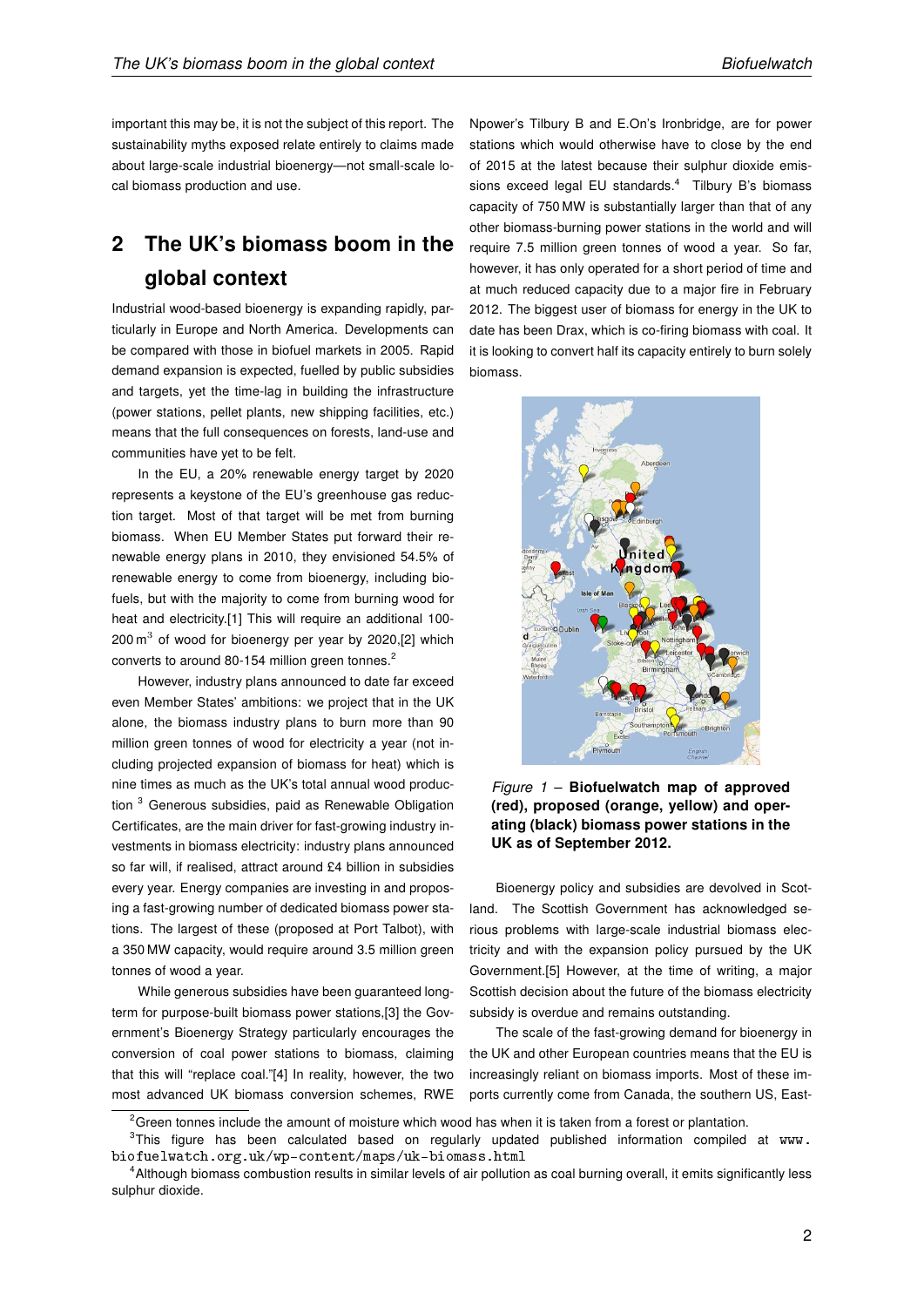ern Europe and Russia. However, according to both the European biomass industry and to a 2012 report commissioned by the European Parliament's Directorate General for External Policies of the Union, future growth in imports will primarily come from South America (especially Brazil) and Central & West Africa.[6]

According to industry estimates, Mozambique, Indonesia, and countries in South America and Central & West Africa have a particularly great potential for increased 'wood harvesting' for biomass,[7] even though these are regions with high existing rates of forest destruction and degradation.

While there is much talk about using "residues", traditional residues from sawmills and pulp mills tend to be fully used in Europe and elsewhere. Additional "residues" are generally ones that come from more harmful logging methods, such as stump, brash and deadwood removal, with serious consequences for soil fertility, soil carbon, biodiversity and future tree growth.[8] In any case, across Europe and North America, bioenergy power stations are increasingly relying on burning wood from whole trees cut for this purpose. This is already resulting in more intensive and destructive logging, and in further expansion of monoculture tree plantations at the expense of forests and other biodiverse ecosystems. Examples have been documented from the southern US, Canada, Germany, Sweden and other parts of Europe. A Greenpeace Canada report describes some of the impacts being felt in parts of Canada:

"New biomass policies in provinces like Québec and Ontario encourage whole-tree harvesting (WTH), a technique that has been criticized by the scientific community for decades because of the ecological damage it causes through impacts on nutrient cycling. Because it is cheaper, faster and more convenient to cut an entire tree, remove its branches at the roadside, use the stem for lumber and the rest (top, branches) for bioenergy, the biomass boom encourages this destructive technique...Logging operations are moving rapidly northward, and the last remaining intact forests are vanishing at an increasing rate. The biomass boom, driven by dangerously lenient extraction policies and subsidies, will increase pressure on these forests."[9]

In addition to the issues of Whole Tree Harvesting, European industry analysis forecasts that most of the global increase in bioenergy will in fact come from new and expanded industrial plantations, increasingly in southern countries.[10] Plantation expansion is also likely as an indirect impact if wood from existing plantations currently used for pulp and paper is diverted to bioenergy.

#### 3 Growing concerns

Scientists, NGOs, and affected communities are becoming increasingly alarmed by the UK and EU bioenergy policies and their effects on climate, forests and people.

A detailed discussion of these impacts can be found elsewhere,<sup>5</sup> however, here is a very brief overview:

#### 3.1 Impacts on forests and climate

Unsustainable demand for wood and wood products is already a key driver of the destruction of forests worldwide.<sup>[11]</sup> The creation of a large new global market for wood, this time for bioenergy, can be expected to greatly increase overall pressures on forests as well as on other ecosystems, such as grasslands, which are increasingly being converted to new monoculture tree plantations. The demand for bioenergy is already resulting in more aggressive logging practices, including more clearcutting, stump and other residue removal, and the expansion of monoculture tree plantations in Brazil, Ghana and elsewhere.

A growing number of scientific studies show that burning wood for energy generally results in a carbon debt of decades or even centuries compared with fossil fuels which might otherwise have been burnt. Several of these studies are discussed in more detail in Chapter 8 below. The Scientific Committee of the European Environment Agency has warned of the consequences of the mistaken assumption that bioenergy is carbon neutral: "Based on the assumption that all burning of biomass would not add carbon to the air, several reports have suggested that bioenergy could or should provide 20% to 50% of the world's energy needs in coming decades. Doing so would require doubling or tripling the total amount of plant material currently harvested from the planet's land. Such an increase in harvested material would compete with other needs, such as providing food for a growing population, and would place enormous pressures on the Earth's land-based ecosystems. Indeed, current harvests, while immensely valuable for human well-being, have already caused enormous loss of habitat by affecting perhaps 75% of the world's ice- and desert-free land, depleting water supplies, and releasing large quantities of carbon into the air."[12]

#### 3.2 Land-grabbing

Across the global South, industrial tree plantations are expanding at the expense of grasslands, farmlands and forests, and leading to land-grabs, threatening the livelihoods and rights of pastoralists, small farmers, rural communities, and forest-dependent peoples. A 2012 report

<sup>&</sup>lt;sup>5</sup>See resources at the Biofuelwatch or Energy Justice websites, www.biofuelwatch.org.uk/category/ reports/biomass/ or http://www.energyjustice.net/biomass/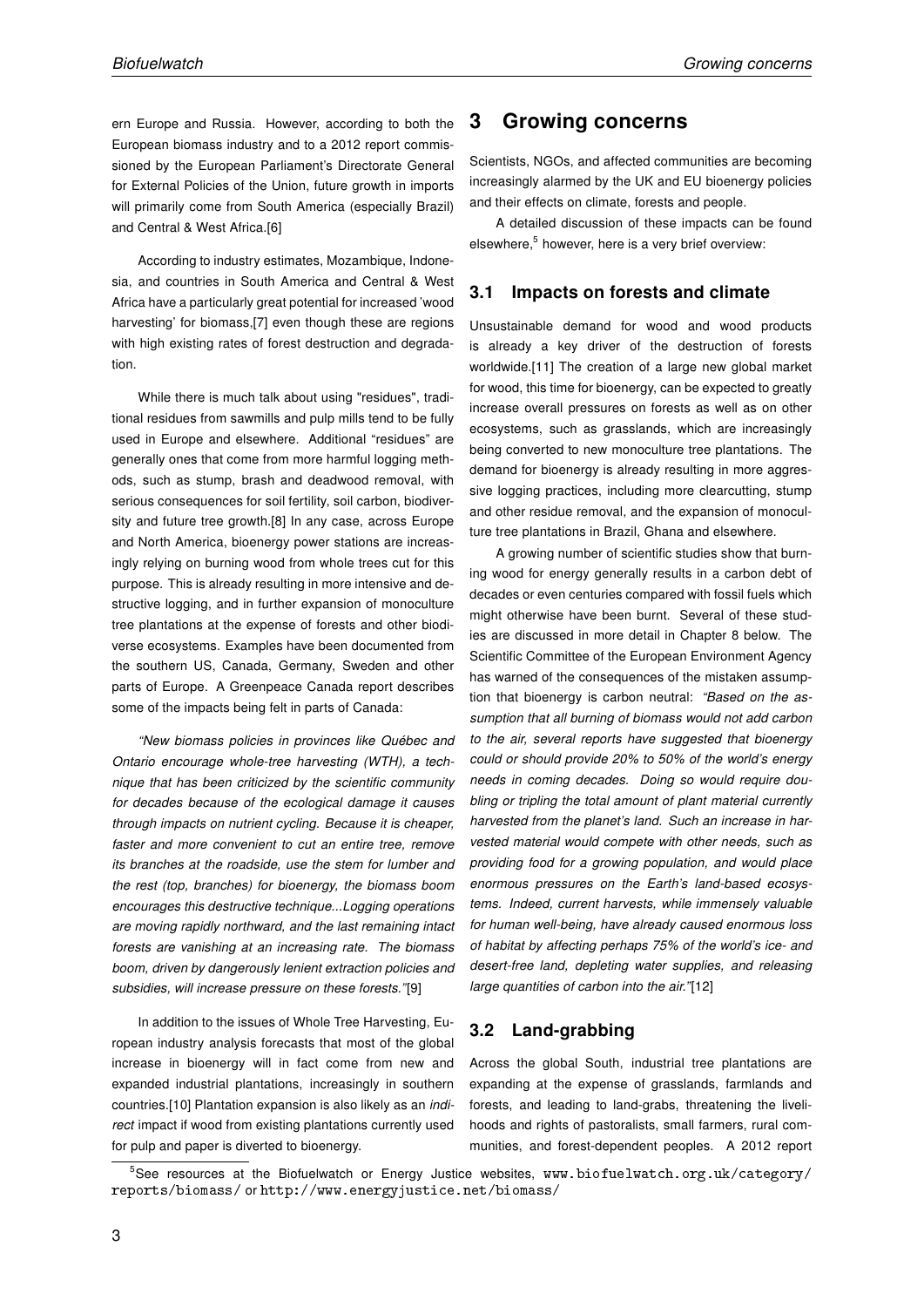commissioned by the European Parliament warns that many of the countries regarded by industry as future wood pellet suppliers to Europe are ones with high levels of foreign private sector investment in land and little legal/state protection of communities from land-grabbing, such as Cameroon, Ghana or Mozambique. The report further warns of increased competition for water and "water rights grabs" by plantation companies, loss of land used for growing food for local communities and loss of forests and other lands used by communities to meet a wide range of needs, including their need for woodfuel for cooking.[13]

Brazil aims to become a major exporter of wood pellets to Europe, and plantation expansion for this purpose has already commenced. In 2011, the Brazilian government released plans to more than double the tree plantation area to 15 million hectares, both for paper and bioenergy. This will more than triple the role of Brazilian tree plantation wood in international markets to \$25 billion.[14] Brazilian plantation company Suzano Papel e Celulose has announced plans to invest \$1.3 billion in biomass plantations and five pellet plants. It has entered into a Memorandum of Understanding to supply wood pellets to UK energy company MGT Power. Suzano's existing plantations in the Northeast of Brazil are linked to serious land conflicts with traditional Quilombola communities.[15]

## 3.3 Impacts on communities living near biomass power stations

Biomass power stations in the UK and several other countries are increasingly opposed by communities, largely because of local impacts. Air quality and public health are of particular concern. These concerns are broadly similar to those related to coal combustion.

According to figures from the US Environmental Protection Agency, burning "clean"— i.e. not chemically treated—wood emits 79 different pollutants.[16] These include nitrogen oxides, sulphur dioxide and small particulates, dioxins and furans, formaldehyde, benzene, cadmium, arsenic and chromium and lead. Some of these are linked to respiratory and heart disease, others to cancer, birth defects and other health problems. Burning chemically treated wood emits even more different pollutants, as well as higher rates of dioxins and furans, heavy metals and some other toxins.

Former UK Energy Minister Jim Fitzpatrick cited Government-commissioned research to the House of Commons in 2009 which showed that "ambitious" scaling up of biomass in the UK will lead to between 340,000 and 1.75 million life years being lost in 2020 due to the impacts of such pollution.<sup>[17]</sup>

Air quality impacts are not addressed by any biomass

sustainability standards or related policies. Like many other governments, the UK government argues that air pollution threats to communities are addressed through existing planning policies and environmental permitting rules enforced by the Environment Agency. Yet both have been widely criticised as grossly inadequate. In England and Wales, legal limits for average annual concentrations of small particulates (PM10) are twice as high as those recommended by the World Health Organisation (WHO). Across the UK, legal limits for sulphur dioxide are substantially higher than WHO recommendations.[18, 19] Furthermore, the smallest and most dangerous particulates (PM 2.5) will not be subject to any nationwide legal limit until 2020, when the limit to be achieved in England and Wales will be two and a half times the WHO guideline. This, however, is not a safe limit, given that the WHO and the EU both state that there is no safe level of PM 2.5 emissions.[20] Finally, in a recent court action, the UK Government admitted to being in breach of EU regulations to limit nitrogen dioxide concentrations. Under published government plans, in 17 out of 43 UK regions, legal nitrogen dioxide limits will not be met until after 2015, and generally not until 2020.[21] Instead of addressing unlawfully high nitrogen dioxide rates in these regions, the UK Government has pledged to work towards weakening legal EU standards.[22] Communities can thus have little confidence that their health will be protected in the rush to build new power stations, including those burning biomass.

# 4 The certification industry: Inspection, verification and certification companies

Sustainability certification is big business. It is set to become bigger still as there is growing interest in, and profitability from industry selling itself as "green" and "sustainable." This was evident at the recent Rio+20 Earth Summit which (though it delivered few results through its official process), saw the launch and promotion of a wide range of public-private partnerships and other industry initiatives. Those events took place outside the official process, but in many cases were supported by different UN organisations, including by the Green Industry Platform, launched by the United Nations Industrial Development Organisation (UNIDO). The Green Industry Platform seeks to bring together companies, governments and civil society leaders with the aim of "greening the manufacturing process and creating green industries for production of goods and services for domestic use or export".[23] According to its key policy document, eco-labels, certification, life cycle analy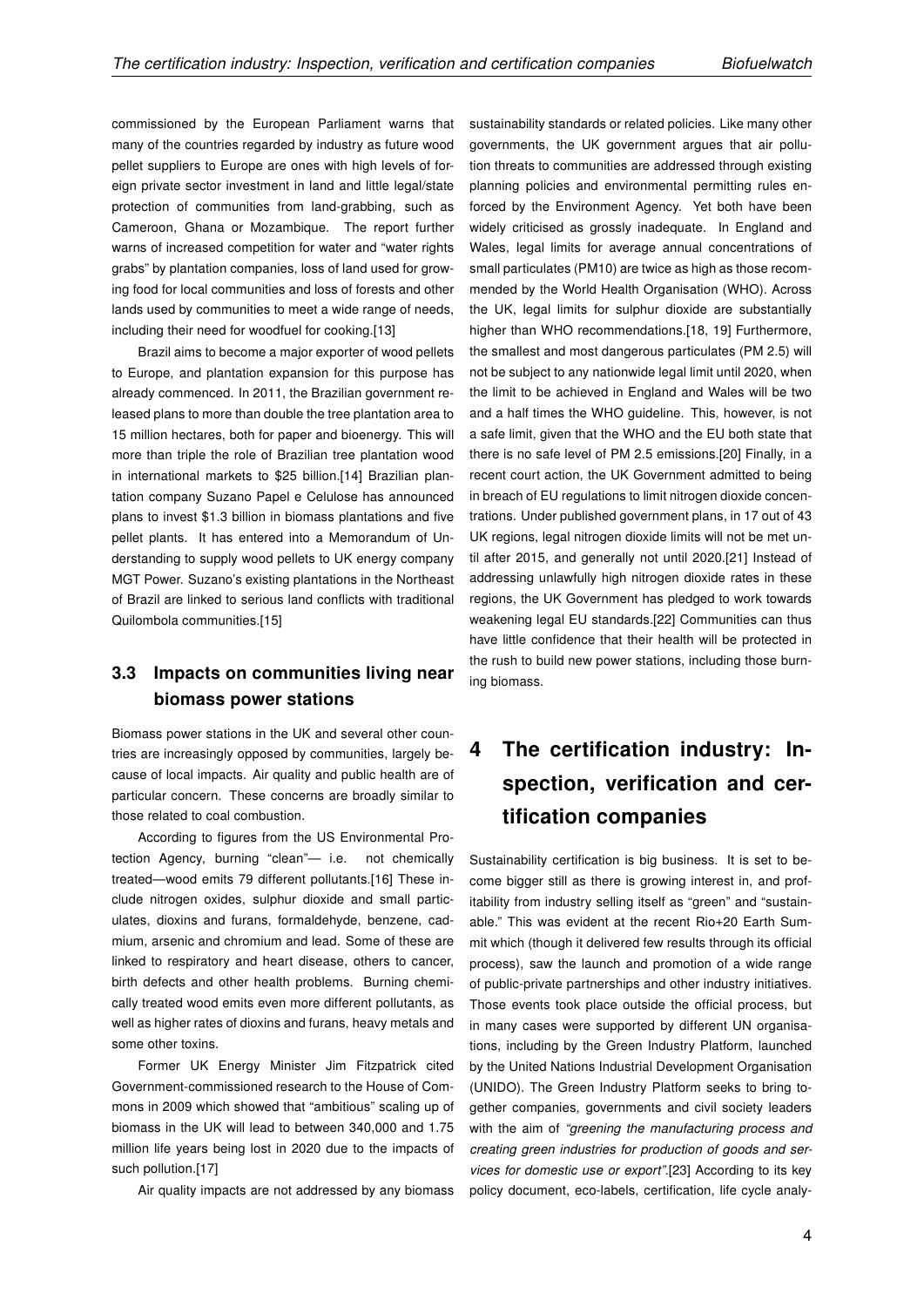sis and green supply chains are to play key roles in this endeavour.[24]

The US Government announced a Partnership Dialogue between interested governments, civil society groups and the global Consumer Goods Forum (CGF). The CGF, founded in 2009, is an industry network of more than 400 retailers and manufacturers across 70 countries, representing combined sales of \$3.1 trillion (£835 billion) a year.[25]

Sustainability is one of this forum's five strategic priorities, with a particular aim to "mobilise resources within our respective businesses to help achieve zero net deforestation by 2020". Note that the term "zero net deforestation" means that biodiverse forests can be destroyed as long as the overall area of land covered in trees, including industrial monocultures, remains unchanged. This terminology provides cover for the destructive practice of converting biodiverse forests to monoculture tree plantations for pulp and paper, bioenergy and possibly even palm oil and jatropha plantations, as if this were "preventing deforestation".

Voluntary certification takes centre stage. The CGF has identified four initial "action areas," or industry sectors: palm oil, soya, beef, and paper and board. Within these sectors, members are encouraged to commit to procuring certified products. This includes purchasing forest products certified by either the Forest Stewardship Council (FSC) or the Programme for the Endorsement of Forest Certification (PEFC). These are the two largest wood certification schemes which, as we shall see in Chapter 6 below, play a major role in certifying bioenergy as "sustainable".

Another recent large private-public partnership, also with high-level events held in Rio, is the Sustainable Energy for All Initiative. This brings together energy and other corporations with governments and a limited number of NGOs to boost investment in all types of energy, including bioenergy (alongside fossil fuels, nuclear, big hydro dams, etc).[26] Wood certifiers, especially the PEFC, view the initiative as another opportunity to widen the reach of sustainability certification for wood. [27]

Meanwhile, EU policies are also creating new "certification markets". When a mandatory 10% effective biofuel target was adopted as part of the EU's Renewable Energy Directive,<sup>6</sup> this was linked to mandatory environmental sustainability and greenhouse gas reduction standards which make access to EU biofuel markets dependent on verification that these standards have been met.<sup>7</sup> Companies can either obtain their individual verification, or rely, at least partly, on an accredited certification scheme. Voluntary sustainability claims are extending to the fast-growing new market for biomass for electricity and heat. In the UK, such standards are set to become mandatory from October 2013.

All of the above means booming business for what is a small group of specialist consultancy firms which verify, inspect and certify adherence to whichever sustainability standard a company has chosen or is required to meet in order to attract biofuel or biomass subsidies. Whether a timber, energy or other company chooses its own label, a national or less known industry standard, or a recognised global certification scheme such as the FSC or PEFC, chances are that it will turn to a firm belonging to the same group of private "inspection, verification and certification" companies. These businesses profit most directly from sustainability certification, labels and standards of all types. Many of them are the same companies which profit from carbon trading, as accredited verifiers for the Clean Development Mechanism and/or other schemes.

Amongst forest campaigners, there has been much debate and analysis about the respective merits or otherwise of different certification schemes, especially the FSC and PEFC. A broad overview is provided in Chapter 6 below. But what is often forgotten in this debate is that in many cases the very same services companies are responsible for certifying for FSC, PEFC and for an array of lesser known schemes and labels. These companies are not contracted by the FSC, PEFC or any other certification scheme, but are instead hired directly by the companies seeking certification under these schemes.

In order to assess the credibility and merits of biomass (and other) sustainability verification and certification, one needs to look closely at the role played by this group of services companies.

Leading certification companies include SGS, Bureau Veritas, TÜV SÜD and TÜV NORD. Each has an annual revenue of more than a billion dollars (though from a broader portfolio than sustainability verification and certification alone). Other important certifiers include Peterson Control Union (and their subsidiary, Control Union Certifications), and Scientific Information Systems.

What follows is an overview of four of these companies, including their role in biomass certification and also their past track records. What business strategies do these companies follow, whom do they serve, in whose interest

 $6$ The 10% target adopted relates to renewable energy in transport (excluding shipping and aviation) and can be met by biofuels as well as electric vehicles where electricity comes from from renewable energy. However, National Renewable Energy Action Plans submitted by EU Member States show that nearly 90% of the target are expected to be met through biofuels (see L.W.M. Beurskens et al., European Research Centre of the Netherlands, 'Renewable Energy Projections as Published in the National Renewable Energy Action Plans of the European Member States' (2011)).

 $^7$ Biofuels which fail the criteria can still be legally sold in the EU, but not count towards the target nor attract any subsidies, which means that they would be of little commercial interest.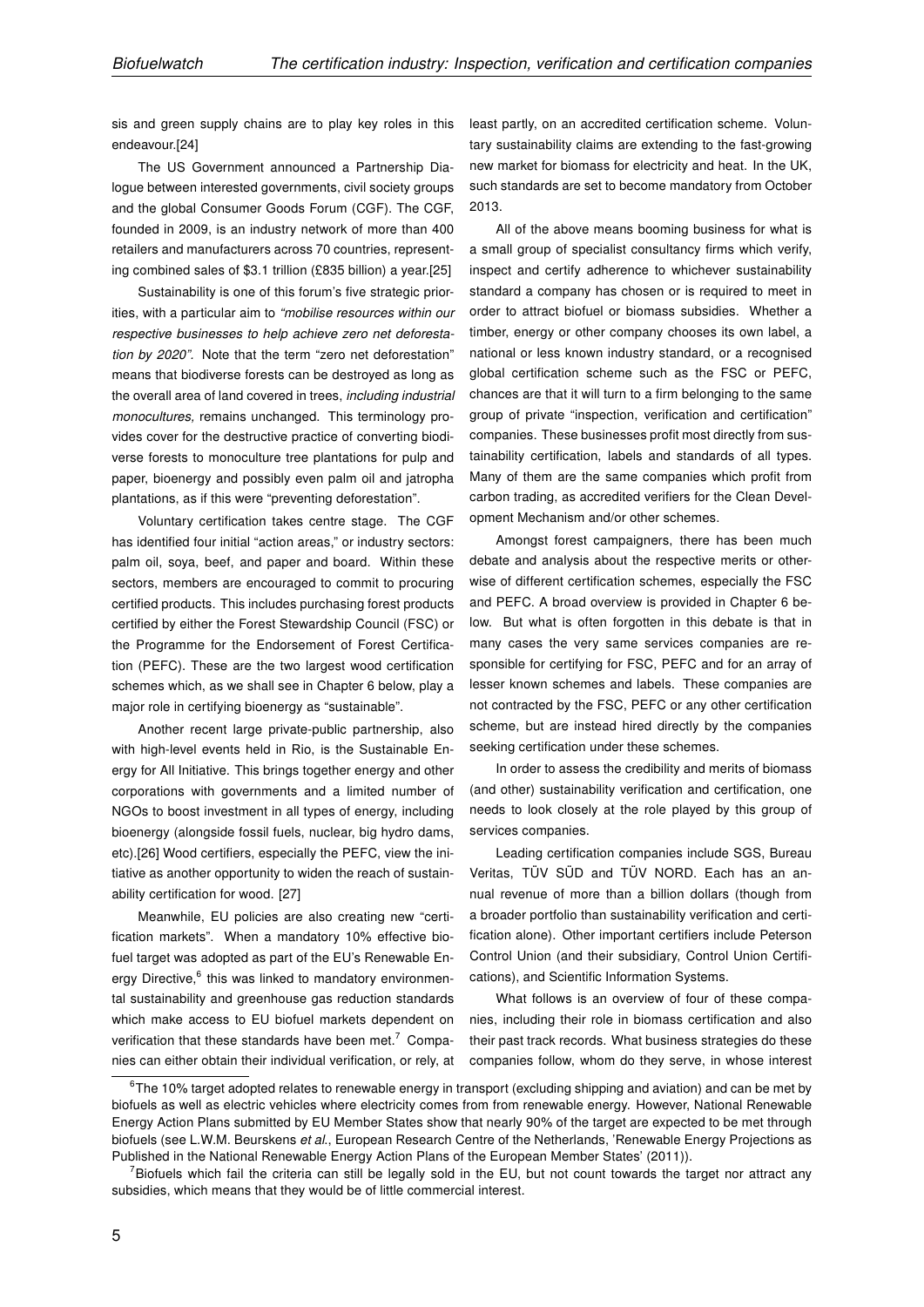do they certify, and how reliable are their findings?

#### 4.1 Bureau Veritas

Bureau Veritas describes itself as "a world leading, professional services company." It offers "bespoke solutions to help organisations achieve, maintain and demonstrate compliance with quality, health, safety, environmental and social accountability obligations." [28]

Bureau Veritas was founded in 1828 under a different name, to provide accurate shipping information. Today, it has 48,000 employees in 1230 offices and laboratories in 140 countries, with annual revenues of 2.9 billion Euros (£2.3 billion or \$3.56 billion) in 2010. It works across eight different sectors/divisions. Its clients include companies in the onshore and offshore gas & oil, aviation, nuclear power, waste incineration and mining industries.[29] Certification forms a major part of Bureau Veritas' portfolio and this includes wood certification for all purposes, including biomass:

"With 80,000 clients in more than 100 countries, delivering over 100,000 certificates, Bureau Veritas Certification is the world's leading certification body", it claims.[30] It is an accredited certifier for the FSC and PEFC globally and for a host of certification schemes in different countries, including the Brazilian forest certification scheme Cerflor, the Canadian Standards Agency and the Sustainable Forestry Initiative. It also verifies compliance with the Renewable Energy Directive standards for biofuels as well as compliance with ISO and other specific standards.

In February 2007, Bureau Veritas Certifications was suspended as accreditor of FSC certificates in Cameroon. Cameroon-based NGO Centre for Development and Environment, Greenpeace and Friends of the Earth France had raised a complaint against an FSC certificate held by Dutch timber company Wijma in Cameroon, approved by a company belonging to Bureau Veritas.<sup>8</sup> Bureau Veritas was asked to re-examine the certificate and found no reason to withdraw it. It claimed that Wijma's breaches of FSC standards and national forest law were not deliberate, even though one of those breaches would have been punishable by up to three years in prison in Cameroon.[31] The FSC's Accreditation Service subsequently decided that Bureau Veritas had failed to prove that Wijma was compliant with all standards and suspended it in Cameroon.[32] Wijma subsequently lost the certificate. Bureau Veritas was accredited for FSC certification in Cameroon again.[33]

Two years later, in January 2009, Bureau Veritas became temporarily suspended from certifying for the Spanish organic certification standard ENAC.[34]

#### 4.2 SGS

#### 4.2.1 SGS: A wide portfolio of services

SGS describes itself as the "world's leading inspection, verification, testing and certification company", with over 70,000 employees and more than 1,350 offices and laboratories. In 2011, its total revenue was 4.8 billion Swiss Francs (£3.17 billion or \$4.9 billion) and its net profits were 534 million Swiss Francs (£353 million or \$547 million).[35]

SGS was founded as a grain inspection company in 1878. Today, it works across a broad range of sectors and industries, with 10 divisions and 10 geographic regions.

SGS' testing, inspection and certification services cover not only sustainability standards but also a wide range of technical specifications. This offers a special advantage for example to airlines who are seeking to use biofuels, and are who are looking not just for a sustainability label but also for assurance that these fuels are technically suitable and do not jeopardise flight safety.[36] Services are offered to meet whichever relevant requirements a company might have. For example, SGS provides testing for importers seeking to comply with EU requirements that rapeseed oil imports be free from GMOs. At the same time, it offers to conduct GM field trials and provides other assistance to biotech and agribusiness companies investing in GMOs,[37] including Monsanto.[38]

"Sustainability services" form a growing part of the SGS portfolio, yet the company's 2011 Business Highlights report also lists work areas which many would see as synonymous with climate and environmental destruction.[39] These include its assistance to Australian coal companies seeking to expand their exports to Asia:

"SGS partners the coal mining industry providing extensive analysis, sampling and superintendence to drive productivity and speed to market."

Its services also extend to Alberta's tar sands industry, to which SGS promises: "By evaluating environmental protection, SGS provides the transparency the oil sands industry needs to generate trust."

#### 4.2.2 SGS and bioenergy certification

SGS is at the forefront of wood certification in general, as well as bioenergy certification: "We are pioneers in the development of verification and certification systems that recognize biomass sustainability...Our biomass verification and certification services allow you to take advantage of international markets recognizing your biofuel as sustainable. Our final verification statement can help you to meet relevant renewable energy targets and eligibility towards any financial support and investment available for your industry."

 $8$ The original certificate was awarded by Eurocertifor, a company acquired by Bureau Veritas in 2005.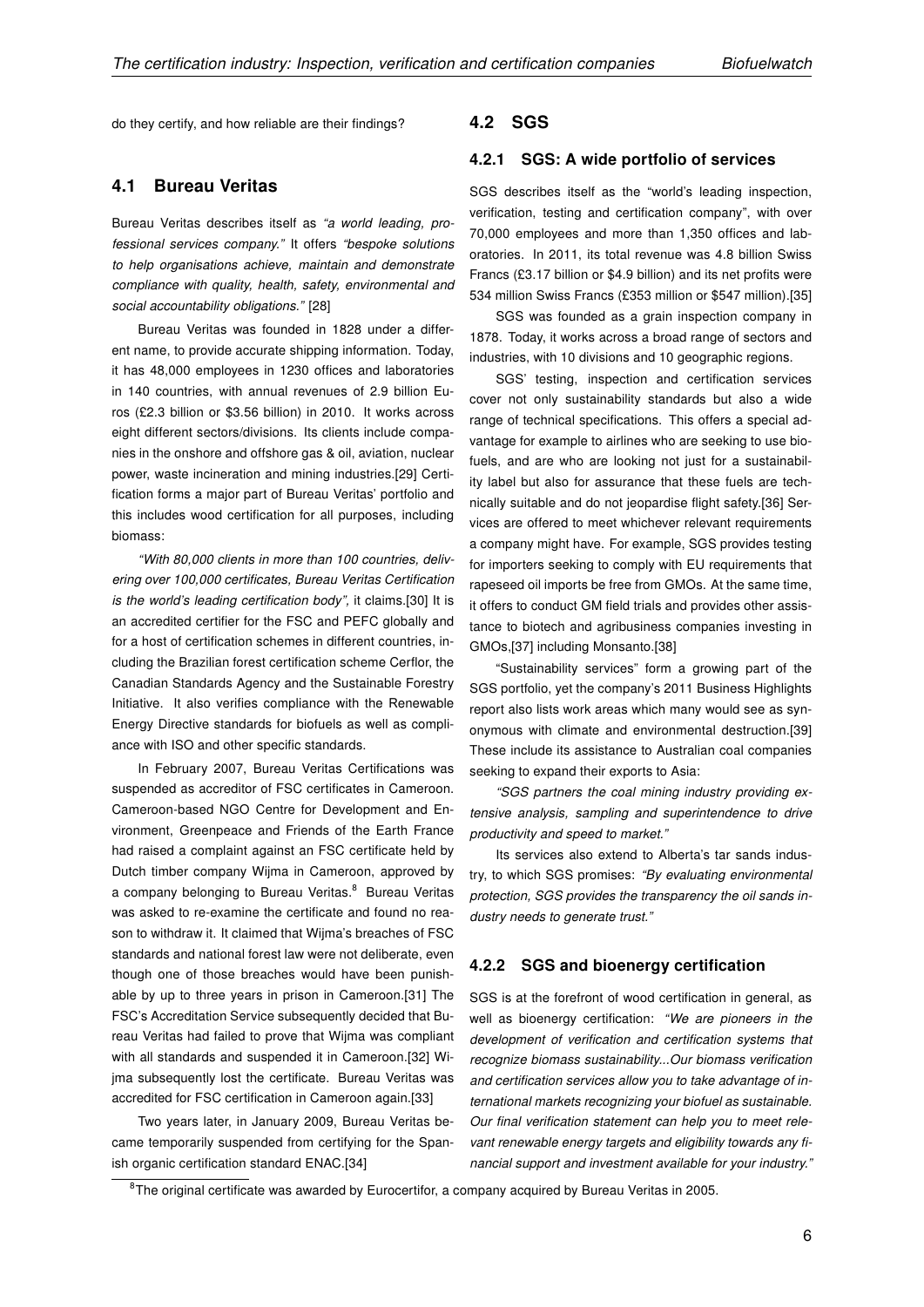[40]

SGS certifies for the FSC, PEFC, the Sustainable Forestry Initiative (SFI)<sup>9</sup> and the two leading German certification systems for sustainable bioenergy, REDCert and ISCC. It is also a founding member of the Initiative Wood Pellet Buyers which is currently drawing up its own sustainability standard, discussed below in Chapter 5.7.

#### 4.2.3 SGS' past controversies

SGS might be seen as an opportunistic company offering its services to whoever will pay, but how reliable is it in ensuring that its certificates actually guarantee what is on paper, i.e. that they are only awarded when adopted standards have actually been met?

Serious concerns related to wood certification (as well as SGS' accreditation of carbon offsets under the Clean Development Mechanism (CDM)) have been reported. SGS has been the biggest accreditor of CDM offsets for several years. In 2009, the CDM Executive Board suspended it for three months over concerns that it had failed to properly vet several projects it had approved for the CDM. The company was reinstated after it pledged to take corrective action.[41, 42]

Repeat concerns over SGS wood certificates suggest that this was more than a one-off failing. Here is a small selection of particularly controversial wood certificates approved by SGS:

- SGS issued the FSC's largest certificate for tropical forest management to Barama, a subsidiary of the Malaysian logging company Samling in 2006. In 2007, the Guyana Forestry Commission fined Samling \$500,000 for illegal rainforest logging and for breach of at least four regulations under the Forests Act.[43] In the same year, FSC suspended the certificate, having found that a "lack of appropriate evaluation against FSC certification requirements has resulted in systematic major nonconformities which had not been addressed". The decision was described as "a major embarrassment for the Switzerland-based SGS group whose assessment of Barama was condemned by the auditors for not having adequately addressed various FSC certification requirements."[44] Barama's FSC certification was not reinstated, however, SGS was not suspended for having vertified Barama.
- In March 2008, SGS issued an FSC certificate to Veracel Celulose, a joint venture between the

world's largest pulp and paper companies, Brazilian Aracruz Celulose and Swedish-Finnish Stora Enso.

The certificate covered eucalyptus plantations in the Brazilian state of Bahia and was awarded despite an Open Letter by 347 organisations denouncing violations by Veracel and opposing its FSC application. Just three months later, a federal court in Brazil fined Veracel and ordered it to cut and remove eucalyptus on 96,000 hectares and reforest it with trees native to the Atlantic Forest, which had covered the land until it was cleared for the plantations in the early 1990s.[45] This was not the only lawsuit against Veracel's plantations. According to a Finnish researcher, "based on the publicly available lawsuits in the courts, prosecutor offices and attorney general's offices in the region, Veracel had almost 900 legal cases against it in the courts in  $29^{th}$  November 2010", including several criminal suits.[46] In 2011, SGS South Africa was suspended from certifying forest management in Brazil for the FSC for a period of six months, after the FSC's Accreditation Services International had found major and minor breaches of FSC standards in connection with the Veracel certificate.[47] SGS failed to correct those breaches during this period and decided to withdraw from forest mangement certification in Brazil. The Veracel certificate, however, remains in place and is in the process of being taken over by another certifying company, Imaflora-SmartWood.<sup>10</sup>

- In September 2011, Oxfam released a widely reported account of the eviction of around 22,500 people in Uganda by the UK-based New Forest Company, to make way for eucalyptus plantations.[48] Two of New Forest Company's plantations in Uganda have been certified by SGS for the FSC. Oxfam's report strongly criticised the certificate as violating FSC Principles and Criteria. The FSC responded by asking SGS to investigate the certificate that it itself had approved. Oxfam's reply to the SGS investigation findings states: "Oxfam...has reached the conclusion that the SGS report is deeply flawed, not fit for purpose and a wholly insufficient response to the serious allegations raised by Oxfam's research." [49] The certificate remains in place.[50]
- One of the most controversial certificates ever awarded has been Asia Pulp and Paper's Chain of Custody certification for four pulp mills in Sumatra by the PEFC, approved by SGS. Asia Pulp and Pa-

<sup>&</sup>lt;sup>9</sup>The SFI is a North American forest certification scheme accredited internationally by the PEFC. Most wood pellets imported into Europe from the US are believed to be SFI-certified. The SFI is discussed in more detail in Chapter 6. <sup>10</sup>SmartWood was founded by the US-based Rainforest Alliance in 1989.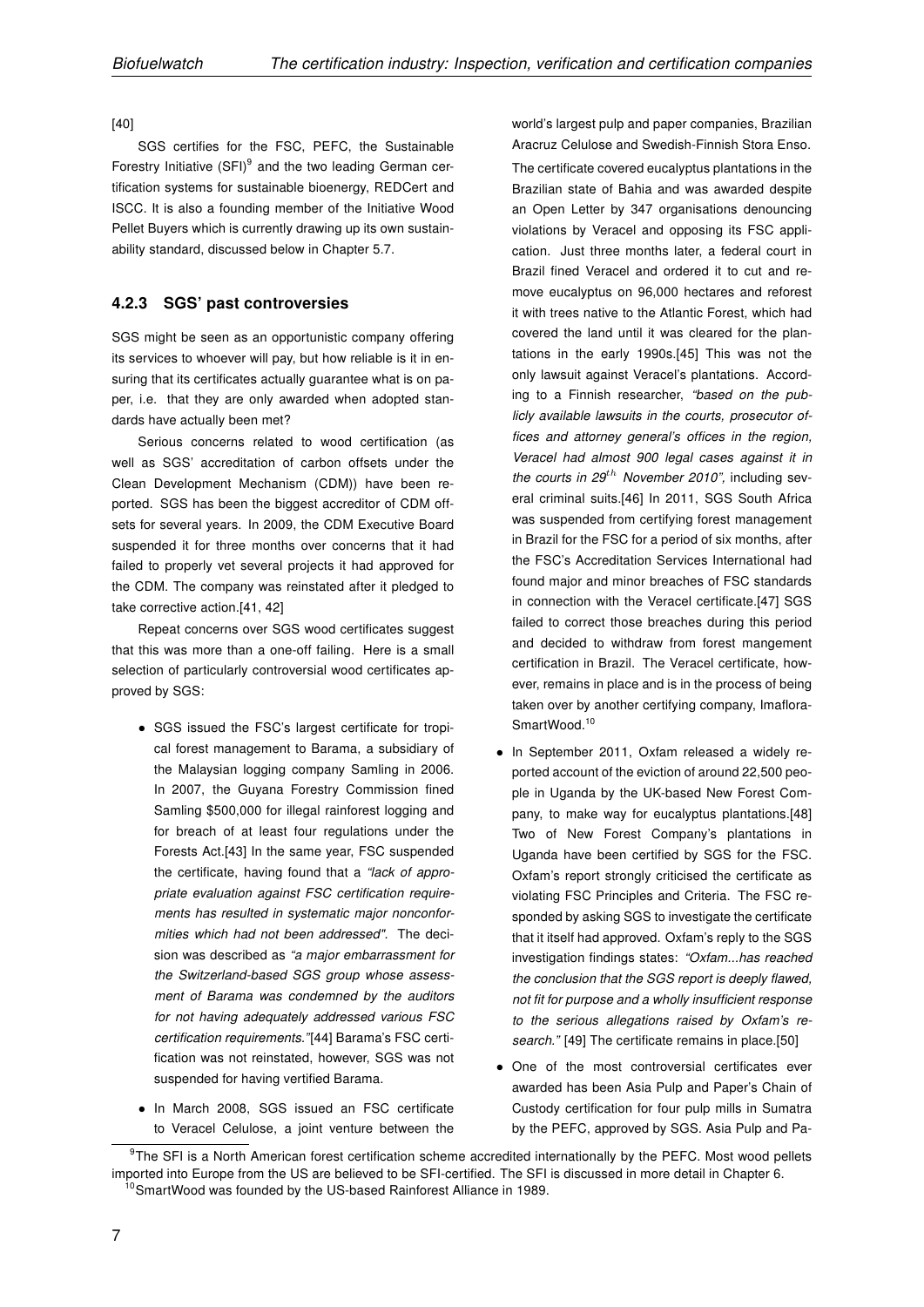per (APP) is a subsidiary of the large Indonesian conglomerate Sinar Mas. The Rainforest Action Network describes APP as one of "Indonesia's most destructive corporations... [APP's pulp and paper] comes from clear cutting rainforests and replacing them with monoculture acacia pulp wood plantations grown on these cleared rainforest and peatlands." [51] Rainforest and peatland destruction, as well as violations of land rights and social conflicts resulting from APP's practices have been exposed by a wide range of NGOs.[52] According to a 2009 report written by a coalition of 25 environmental organisations working in Sumatra, including WWF Indonesia and Walhi (Friends of the Earth) Riau, "APP is responsible for more natural forest clearance in Sumatra—the only habitat for the Sumatran tiger—than any other company." [53] A 2010 Greenpeace investigation provided further detailed evidence of the destruction caused by APP.[54] This evidence convinced a large number of companies to drop APP from their list of suppliers.[55] However, SGS, who was asked by the PEFC to review the certificate in light of Greenpeace's evidence, dismissed the evidence, stating that all of APP's wood came from "legal sources". The certificate remains valid.[56]

## 4.3 RWE's biomass certifier: Control Union Certification

#### 4.3.1 CUC: The one-stop-shop for certification

RWE is amongst some of the biggest investors in wood pellet production for (largely its own) power stations. In 2011 it anticipated burning 3 million tonnes of pellets in 2012, half of them at Tilbury B in Essex, the biggest biomass-burning power station in the world.[57] As a result of a massive fire at that power station, the actual amount burnt this year is likely to be far lower. It stated that, in 2010, 92% of its pellets were certified through the Green Gold Label (discussed below in Chapter 5.3) and its aim is for 100% certification by 2013. All Green Gold Label certificates are approved by a single company: Control Union Certificates (CUC).

CUC is a subsidiary of the Peterson Control Union Group, which was founded as a private grain inspection company in 1920. Today it is a network of service companies which provide testing, inspection, verification and certification of food, animal feed, textiles, minerals, forest products, biomass, biofuels, and oil & gas related equipment. Peterson Control Union Group employs over 2,000 staff in over 50 countries:

"Control Union offers you a one-stop-shop for a wide range of certification programs. We enjoy global recognition and accreditation, and the certificates we issue are accepted by authorities in almost every country in the world...Certification guarantees that a product meets certain criteria, giving licensees distinction and thereby market advantage."[58]

CUC certifies wood, including for bioenergy and biofuels for a wide range of labels, including FSC, PEFC, Roundtable on Responsible Soy, Roundtable on Sustainable Palm Oil, ISCC and REDCert (two German bioenergy certification schemes) and NTA8080 (a Dutch bioenergy certification scheme). As well as being the only certifier for RWE's Green Gold Label it is one of the founding members of the Initiative Wood Pellet Buyers (discussed in Chapter 5.7) and thus set to certify according to their standards once agreed.

#### 4.3.2 CUC's controversies

In 2010, CUC attracted attention as a consultant for Sinar Mas, the Indonesian conglomerate referred to above in connection to its pulp and paper subsidiary's PEFC certificate (approved by SGS). CUC was one of two consultants engaged by the firm to counter evidence contained in another Greenpeace report—this time about the destruction of primary forest habitat of Sumatran tigers and orangutans for palm oil, by a subsidiary of Sinar Mas, PT Smart. The other company employed was verification and certification firm BSI. When the BSI-CUC report in response to Greenpeace was published,[59] Sinar Mas reported to the media that the report vindicated them and demonstrated that "the allegations made [by Greenpeace] were largely unfounded and that SMART was not responsible for deforestation of primary forests and the destruction of orangutan habitats" and, furthermore, that they had complied with Indonesian law.[60]

Yet this was not the end of the story. BSI, without CUC, published a clarification, stating "there have been elements of the report that have been misreported as it has been published and presented".[61] PT Smart/Sinar Mas, it turned out, had not been vindicated quite so completely by the report as it had held out. For example, according to the report it had indeed breached Indonesian law: for example, in all its concessions inspected by BSI and CUC in Central Kalimantan, the company had cleared forest without a required Environmental Impact Assessment. And 21% of its concessions in West and Central Kalimantan were cleared before any independent assessment of possible High Conservation Value areas could be conducted.

Nonetheless, on closer inspection, the report appears to have been written with a strong bias in favour of PT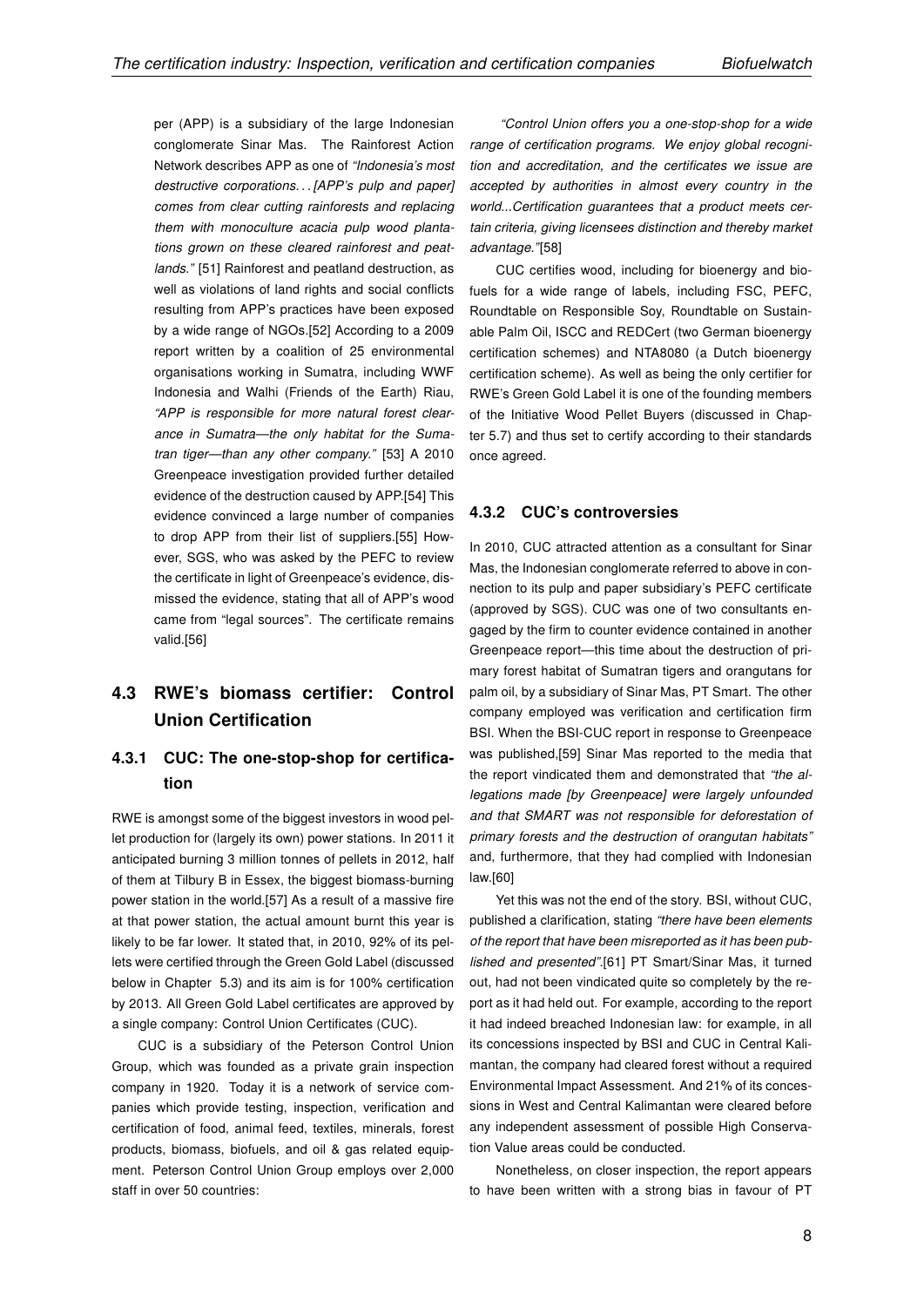Smart. For example, the report concluded that, because most peat fires in or near the company's concessions occurred "before land compensation and preparation", the fires "were likely to have been caused by traditional slashand-burn practices of the local community", even though no evidence of local communities having set the fires was reported and fire is widely used to clear land for oil palms before the land is prepared for planting. Although the BSI Group was happy to accept a contract from one of the most notorious forest-destroying companies in Indonesia and to contribute to a report clearly biased in favour of that company, it was not prepared to allow Sinar Mas to misrepresent its findings. CUC, on the other hand, maintained public silence following the report's publication.

## 4.4 Drax's biomass certifiers: TerraVeritas, TerraChoice and Underwriters Laboratories

In October 2008, Drax—operators of the UK's biggest coal power station and currently the company burning the largest volume of biomass for energy in the country—appointed TerraVeritas for "global verification of sustainable biomass supply".[62]

TerraVeritas, which describes itself as "a science company dedicated to investigating environmental and sustainability claims,"[63] was founded as a subsidiary of the TerraChoice Group, which has its headquarters in Ottawa. In October 2010, TerraChoice was acquired by a much larger Illinois-based company, Underwriters Laboratories (UL). UL was founded in 1894 and initially focused on fire safety. It expanded exclusively as a "product specifications" company until 2007 when it set up its subsidiary, UL Environment, and expanded into the business of sustainability certification. Product testing continues to account for the greatest share of the business. According to its website, UL currently has 160 satellite and inspection centres in service as well as 95 laboratories, testing and certification facilities. It employs nearly 9,000 staff in 46 countries.[64] UL works across a large number of economic sectors and industries. Within the energy sector, it offers services to companies investing in ethanol, hydrogen, fuel cells, oil and gas and power generation.

Within UL, TerraChoice has retained its own profile, describing itself as "a sustainability and marketing consultancy working to create sustainability-driven business for our clients." [65] TerraVeritas/TerraChoice/UL are not accredited verifiers for any of the larger forestry or forest certification schemes and we could find no record of them having been actively involved in wood certification.

#### 4.4.1 Greenwashing experts

TerraChoice describes itself as an "expert on greenwashing",[66] i.e., an expert in identifying labels and standards being misused for greenwashing and in advising companies and customers how to avoid such practices. It periodically publishes "Sins of Greenwashing" reports which set out to assess a large range of environmental claims and labels against a list of seven malpractices or "seven sins of greenwashing", such as "lack of proof", "vagueness" or "fibbing". The reports appear hard-hitting, concluding that "greenwashing is still rampant, with over 98% of "green" products committing at least one of the Sins". [67] Advising companies on how to avoid greenwashing and ensure that sustainability claims are genuine forms an important part of TerraChoice's portfolio. This makes TerraChoice appear, at least on paper, a particularly scrupulous and thorough firm, keen to ensure that companies do not make unfounded sustainability claims. Yet, on closer scrutiny, TerraChoice's claims appear perhaps less credible.

With regards to wood certification, TerraChoice assures readers of its "Seven Sins" reports that FSC, PEFC and the SFI are all "legitimate certification" schemes which can be trusted. This, as shown in Chapters 4.2.3 and 6, is a highly dubious claim, given the large volume of evidence that different certificates have been awarded under each of these schemes despite the fact that the endorsed schemes cannot ensure that their own standards are being met—one of the "seven sins" TerraChoice set out to expose. Yet the claim that FSC, PEFC and SFI are fully trustworthy is hardly an unusual one for a certification company to make. More remarkable is TerraChoice's endorsement of the EcoLogo programme, presented as the outcome of independent evaluation. The 2020 report recommends: "Choose EcoLogo or other reliable standards and certifications when you see them, and choose more information over less information." Yet nowhere in this report do TerraChoice indicate that it itself has been managing the EcoLogo Programme in Canada since 1995[68] and that it is thus recommending its own services. Lack of transparency and failure to disclose conflicts of interest do not appear on its list of "seven sins".

# 5 A market place of standards and labels

UK and any future EU biomass "sustainability and greenhouse gas standards" are set to largely mirror those that currently apply to biofuels under the Renewable Energy Directive, though in the UK additional "Sustainable Forest Management" clauses are to be introduced within the same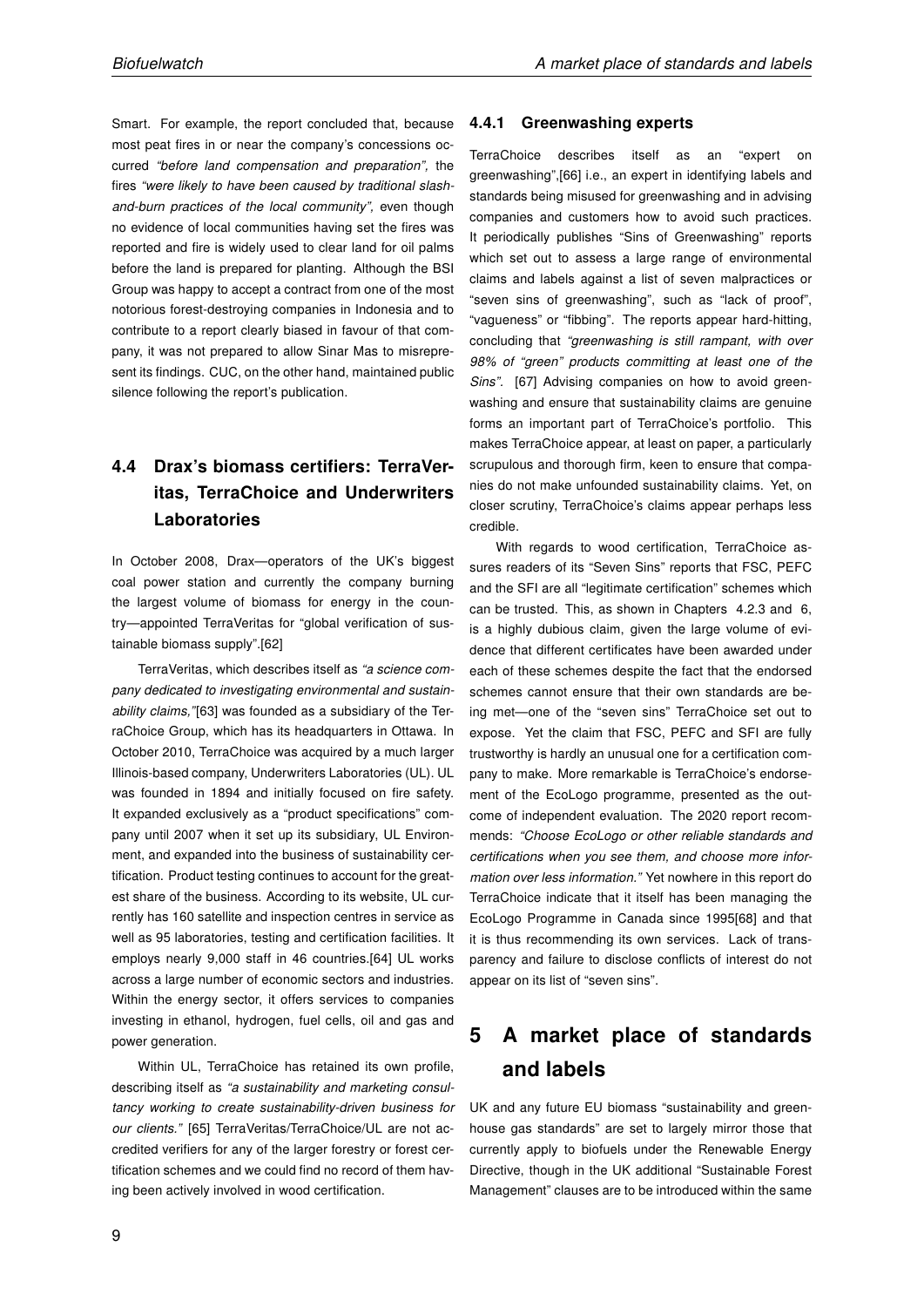framework.

A summary of EU biofuel standards is therefore necessary to understand what is proposed with regards to biomass. An in-depth critique of the scope of the standards is available elsewhere.[69] The key features of the scheme are as follows:

- 1. Minimum environmental (land-use) and greenhouse gas standards are mandatory for companies wanting to receive subsidies for biofuels or wanting their biofuels counted towards the EU's renewable energy targets. Although biofuels which are not confirmed to meet the standards can still be sold within the EU, these would thus gain little or no market access.
- 2. While the standards are mandatory, their enforcement has essentially been privatised. No genuine public budget has been set aside for verifying companies' claims that they are meeting the standards, nor even for spot-checks about possible fraud. Instead, verification relies on private contracts between companies which blend biofuels or burn them in power stations and specialist service companies, which generally fall within the group of inspection, verification and certification companies (discussed in Chapter 4). If such a verification company refuses to verify the sustainability of a biofuel firm's supplies, that firm is free to "shop around" to try and find another one which will provide such verification. The same already happens within voluntary certification schemes.
- 3. Biofuel companies can either pay for individual compliance documents of their biofuel supplies, or, alternatively, if their produce is certified by one of several accredited voluntary certification schemes, they can rely on this as evidence for full compliance with the standards. So far, the European Commission has accredited nine voluntary certification schemes for this purpose.[70, 71] Three of these are in-house certification schemes run by three individual biofuel companies each. Two of these have published no information as to which company audits/verifies biofuels on their websites.<sup>11</sup>
- 4. Biofuel standards are restricted to land-use/landconversion and greenhouse gas criteria. No mandatory human rights or other social standards exist. There are no standards relating to water and/or soil protection. No standards aim to protect biodiversity

except on land designated as having "high biodiversity value." According to the Renewable Energy Directive, this should include "high biodiversity grasslands," however, this is not yet the case as the European Commission has so far failed to publish relevant criteria and guidance. As such, biofuel feedstock produced on plantations where human rights are being violated and/or where agro-chemicals pollute water, soil, wildlife and people all qualify as "sustainable." In the Aguan Valley of Honduras, for example, over 60 people, nearly all of them peasants, have been killed in land conflicts over large oil palm plantations.[72] Palm oil from these plantations meets the EU's sustainability criteria, simply because it is produced largely at the expense of communities' farmland, not forests, and because biogas digesters reduce methane emissions from palm oil processing. Evictions, murders and abduction all fail to undermine their classification as "sustainable" under the EU definition.

5. Despite overwhelming scientific evidence that the most serious negative climate impacts of biofuels are indirect ones, all indirect impacts are ignored when assessing sustainability and supposed "greenhouse gas savings". Indirect impacts include displacement of food production to other areas. For example, as two-thirds of the EU's rapeseed oil has been diverted to produce biodiesel, the food industry is increasingly relying on palm oil imports, thus causing more and more rainforests to be cut down. This indirect deforestation is entirely ignored under EU rules. According to one recent study,[73] this means that millions of hectares of highly biodiverse areas could "legitimately" be destroyed and 95 million tonnes more  $CO<sub>2</sub>$  could be emitted as a result of EU biofuel targets even if all biofuels met the full EU standards (assuming these were independently audited and enforced which, as we have seen, is highly doubtful).

This then is the model of standards which the UK Government intends to apply to biomass with the sole likely addition of "Sustainable Forest Management" standards. If the European Commission decides in favour of mandatory biomass standards, it, too, is expected to follow the biofuel standards model.

In the meantime, energy companies investing in biomass are already developing their own sustainability

<sup>&</sup>lt;sup>11</sup>The three companies with accredited biofuel sustainability certification schemes are Abengoa, Greenergy and Ensus. Out of those, only Greenergy has published details as to who has verified compliance with its own scheme. Abengoa's report to the European Commission states that those details will be available on its website, however a detailed search of its website has produced no such information. Ensus has not published details of its auditors, however, it has had to suspend ethanol production since its certification scheme was accredited.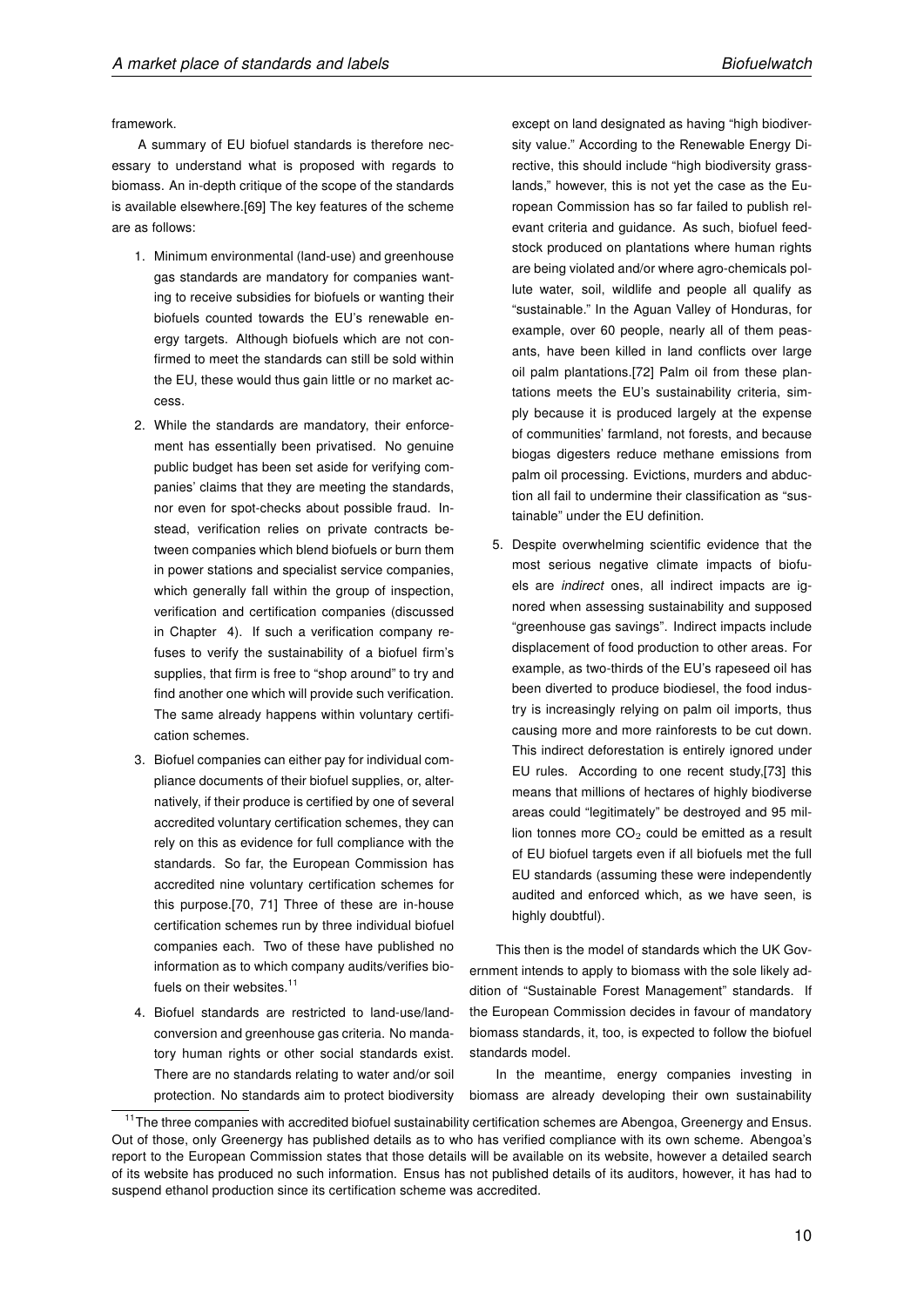policies and standards. Many of these are expected to be put forward for accreditation to whichever UK and or EUwide biomass standards may be adopted and which are already influencing planning decisions, as we shall see in the following sections. In developing a host of certification schemes and labels, companies are generally drawing on, rather than replacing existing voluntary wood certification schemes. Below are four examples of energy companies' policies and schemes, followed by an introduction to sustainability standards which the Initiative Wood Pellet Buyers is developing. Voluntary forestry certification schemes are discussed in more detail in Chapter 6.

## 5.1 Drax's biomass use and sustainability policy

At the time of writing, Drax is burning by far the most biomass for electricity of any company in the UK, all of it through co-firing at the Drax coal power station, the biggest in the UK. During 2011/12, its actual co-firing capacity<sup>12</sup> amounted to 270 MW, [74] requiring an estimated 2.7 million green (i.e. undried and unprocessed) tonnes of biomass.[75] Since 2006, Drax has been increasing its level of co-firing year on year. In July 2012, it announced plans to convert 3 of its 6 units near Selby from coal to biomass burning, starting in 2013, with a long-term aim of converting the others, too. 50% conversion would translate into a globally unprecedented 2000 MW biomass capacity.[76] Furthermore, Drax has planning permission to build two dedicated biomass power stations of 299 MW capacity each, although the company has suspended these plans while focusing its investment on increasing co-firing capacity to 500 MW in the near term. In February 2012, the company announced that it was looking to invest in three to five pellet plants, in North and South America and/or Africa.[77, 78]

Drax not only pledges to comply with future UK and possibly EU biomass standards, but it has further produced an additional sourcing policy with seven sustainability principles.[79] Or rather, it appears that it commissioned TerraVeritas<sup>13</sup> to draft these principles for it and then commissioned it as the sole auditor/verifier of all its biomass supplies. While one of the principles (to "significantly reduce greenhouse gas emissions compared with coal-fired generation and give preference to biomass sources that maximise this benefit") will be superseded by the more specific greenhouse gas reduction requirement contained in the proposed mandatory UK biomass standards, other principles go further. Three of them relate to social standards and one to protecting and/or improving soil, water and air quality.<sup>14</sup> Drax's website contains no information as to how its sourcing policy operates in practice, however a 2010 presentation by Drax[80] states that it is largely based on suppliers answering yes/no questions and supplying different types of required evidence. It does not say what type of evidence that would be, though some type of auditing data is to be provided by suppliers. Existing standards and certificates, including FSC, SFI, Canadian Standards Agency, PEFC or corporate social responsibility programmes, can be used as evidence that principles have been met, but they are not required. TerraVeritas will then analyse and audit all the information from the suppliers and advise Drax. It will not be involved in visiting forests and plantations where the biomass comes from, nor is there any indication that the suppliers' own auditors will have to do so. There will be verification that forms have been completed and that the information given on these complies with Drax's sourcing policy, but there is no indication that anybody will check whether the information on the forms is true. Furthermore, Drax participates in the Initiative Wood Pellet Buyers, outlined below.

Drax published its biomass sourcing policy in 2008. However, the only publication of individual companies' biomass sustainability reporting for power stations so far by the Office of the Gas and Electricity Markets Authority (Ofgem), in 2010 showed a remarkable lack of information from Drax, given its detailed policy.[81] Out of the 1.04 million tonnes of biomass burned by Drax in 2009/10, 139,005 tonnes were virgin wood from trees cut down for bioenergy, mixed with an unspecified amount of Miscanthus. Another 31,007 tonnes were classed as wood "by-products," all of which are, from 2013, supposed to meet UK biomass standards. Eight different large consignments, all of them from within the UK were not certified by any existing standard. For several others, Drax gave vague information such as "FSC, rest managed woodland" or "FSC, rest sustainable forestry," with "managed woodland" and "sustainable forestry" being arbitrary and entirely meaningless terms in this context. Large quantities of wood were imported from Canada and these were certified by the Canadian Standards Agency, a highly controversial forestry certification scheme which belongs to the PEFC, discussed in Chapter 6.1 below. Remarkably, for two UK consignments, Drax could not even provide information as to the previous use of the land, even though its own policy should have prevented

 $12$ By actual capacity we are referring to the amount of electricity produced from biomass in 2011/12, not the technical co-firing capacity, which may be larger.

<sup>&</sup>lt;sup>13</sup>TerraVeritas and its parent companies, TerraChoice and Underwriters Laboratories have been discussed in the previous chapter.

 $14$ Note that Drax's biomass principles relate to the production and delivery of the feedstock only – the air quality requirement for example does not relate to the local impacts of biomass power stations or co-firing.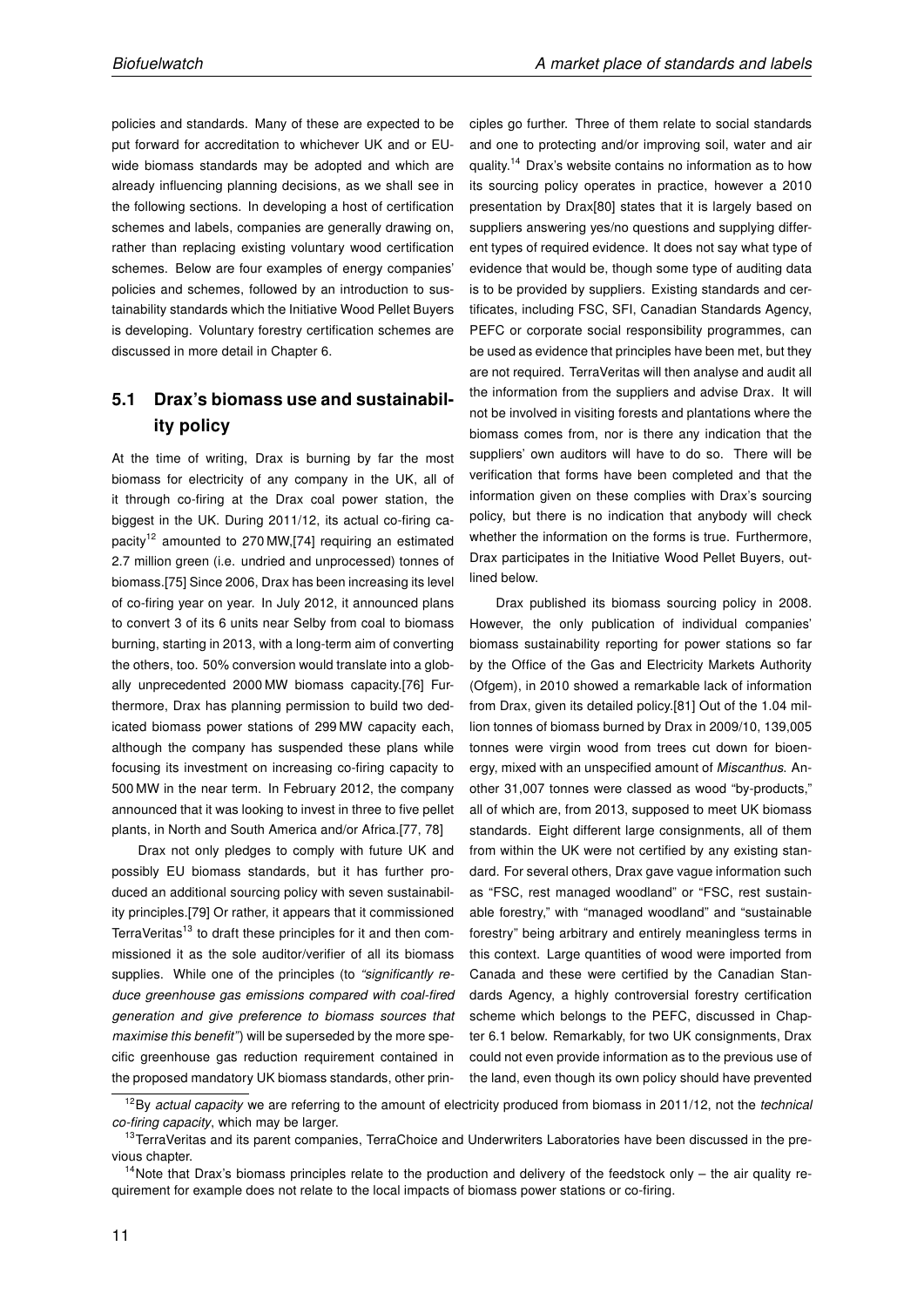it for using any biomass without verified information related to land conversion.

These problems have not stopped Drax from stating that it "hope(s) to foster environmental leadership...[and] participate with applicable regulatory and policy initiatives to share experience,"[82] i.e. that it intends to influence future biomass standards in the UK, EU and elsewhere. Its relationship with TerraVeritas/TerraChoice appears to go beyond sourcing advice and auditing. According to TerraChoice's 2009 report, the company also worked with Drax to deliver "a comprehensive research study assessing the socio-economic benefits of biomass production".[83] No such document can be found on TerraChoice's website, nor TerraVeritas' name on any report by Drax. However, around that time, Drax published a briefing called "Biomass: the Fourth Energy Source" which "sets out the many benefits from biomass for electricity generation," including alleged socio-economic ones.[84] The briefing contains a list of recommendations to policy makers, thus serving lobbying purposes. If this or any other briefing used by Drax for lobbying purposes was indeed written with the help of TerraVeritas then this would raise further questions about its independence and impartiality as an auditor. In any case, the fact that a report TerraVeritas claims to have produced a report about biomass benefits with Drax which cannot be traced through web searches raises even more doubts about its commitment to transparency, already put into question by the fact that another of its reports fails to disclose that it manages a certification scheme which it commends to readers, as discussed in Chapter 4.4.

## 5.2 Forth Energy: Sustainability promises by Scotland's most ambitious bioenergy company

Forth Energy is a Joint Venture between Scottish Southern Electric (SSE) and Forth Ports Ltd. In 2010, it submitted applications for three biomass power stations of 100 MW electricity capacity each, in Rosyth, Dundee and Grangemouth, and one twice that size in Leith (Edinburgh). Following a strong community-led campaign against the Leith power station , this proposal was withdrawn in February 2012. The remaining three, if approved and built, would burn 3.5 million tonnes of (largely imported) wood between them.

At the time of writing, none of the proposals has been determined, however, the Grangemouth plans have been the subject of a public inquiry—the first time that arguments about biomass sustainability have been allowed to be heard at any planning inquiry in the UK.

In 2010, Forth Energy promised that it would develop a comprehensive biomass sourcing policy which would address minimum greenhouse gas savings, including direct and indirect land use change impacts (something no other UK-based energy company has, to our knowledge, committed to), address wider environmental and social impacts and be independently audited and verified.[85] Yet despite the fact that its sustainability claims having been subject to a higher level of scrutiny within the planning system than those of companies with bioenergy developments in England and Wales, it has not so far produced such a policy, nor specified who would audit its supplies or where they would come from.

Instead, its has relied on commissioning reports from consultancy firms SISTech and Pöyry to "prove" that high levels of greenhouse gas savings would be reached by the proposed power stations and that sufficient sustainable supplies would be available worldwide.[86] The "carbon footprint" study forms a major part of its planning case, including that presented at the Grangemouth public inquiry. However, there is an obvious contradiction between SIS-Tech claiming that the study is based on a detailed lifecycle assessment that accounts for direct land use change, fossil fuels used during logging, processing, shipping, etc, because no details as to where the biomass will be imported from have ever been published.<sup>15</sup> Without knowing what type of biomass will be sourced from where under what conditions, a life-cycle greenhouse gas assessment is clearly absurd. Moreover, contrary to Forth Energy's promise of a sourcing policy which would consider the allimportant indirect land use change emissions, SISTech ignored these.[87] Forth Energy's only sourcing commitment is that all wood which it will burn will be "certified by internationally accepted sustainability certification schemes, such as the FSC and PEFC."

Forth Energy's decision to engage Pöyry, the world's largest forestry consulting firm, in "proving" the large-scale availability of imported wood for bioenergy is particularly troubling, given Pöyry's long and controversial history of providing similar "assessments" to the pulp and paper industry. A 2008 report about Europe's role in the expansion of the pulp and paper industry in the global South by Chris Lang, published by the World Rainforest Movement sums up Pöyry's portfolio:

"Whether it is hydropower in Laos, roads in Austria, a railway in Venezuela, a biomass power station in Thailand, a power plant for a Nestlé baby milk factory in the Philippines, a nuclear power plant in Finland, a styrene monomer

<sup>&</sup>lt;sup>15</sup>While the original planning applications contained statements about the sourcing regions, Forth Energy later stated that it was not actually committing itself to such sourcing – the regions had merely been listed for the academic purpose of drawing up a carbon footprint study (Letter from Calum Wilson to Friends of the Earth USA and others, 6 April 2011).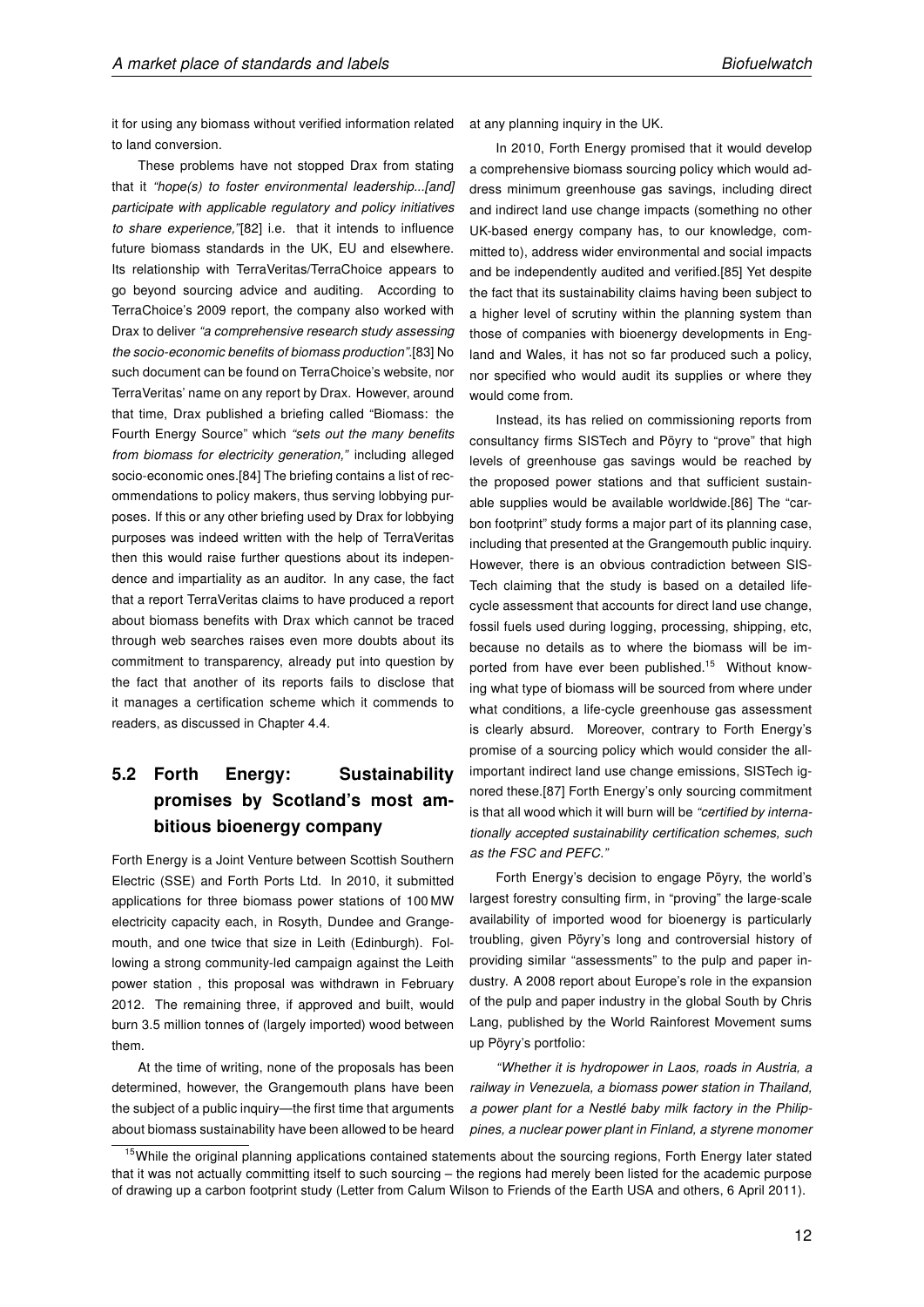and propylene oxide wastes oxidation plant in Spain, developing software to manage electrical project documents, rewriting water policies in Egypt, Ethiopia and Sudan, or a massive plantation project and pulp mill in Indonesia, Pöyry will provide services, from pre-feasibility studies to design and construction supervision."[88]

According to the World Rainforest Movement report, Pöyry has provided assessments for pulp and paper companies, including in South-East Asia, since the 1970s, and it was instrumental in brokering the sale of paper-making technology in that region. In the early 1980s, it worked on a Master Plan for the Indonesian Pulp and Paper Industry, paid for by the World Bank. This sparked interest and investment from two big industry groups, Sinar Mas and the Royal Golden Eagle Group which set up subsidiaries APP and APRIL, the two companies described by the Rainforest Action Network as "Indonesia's leaders in climate and rainforest destruction".[89] Pöyry won contracts to build several of their pulp mills as well as providing consultancy services for APP and APRIL. Optimistic assessments by Pöyry helped both companies to obtain funding for several of their pulp mills.

## 5.3 RWE's biomass investments and the Green Gold Label

RWE is a leading investor in wood pellets and biomass worldwide. In early 2012, RWE Npower converted its Tilbury B coal power station to a 750 MW biomass power station—by far the biggest worldwide if run at full capacity. Just weeks after the conversion, in February 2012, a major fire closed the power station down for several months. As of July 2012, only one third has been recommissioned. Tilbury B was supposed to close down by the end of 2015 at the latest, due to inability to comply with EU air emissions regulations, however, biomass conversion offers RWE the possibility of getting permission to keep it running longterm<sup>16</sup> This is because burning biomass results in lower sulphur dioxide emissions than coal burning. This is despite the fact that biomass combustion is associated with similar overall levels of air emissions as coal combustion including higher upfront emissions of carbon dioxide per unit of electricity, as well as a carbon debt which can take decades if not centuries to repay.[90] RWE states that 90% of the wood pellets for Tilbury will be sourced from Georgia in the southern US and from Canada, specifically British Columbia.[91]

RWE has made smaller investments in biomass power stations in Scotland (Markinch), Germany and the Czech Republic and it also holds planning permission for a sizeable biomass power station in Stallingborough, Lincolnshire. Yet apart from Tilbury, its main biomass investments are in the Netherlands, through its subsidiary Essent. According to its website, "Essent's Amercentrale [coal power station] now burns more biomass than any other power plant in Europe", though this may have been written before the Tilbury B conversion and before Drax reached its current level of biomass co-firing.[92] Essent is planning to increase co-firing at Amercentrale and another Dutch coal power station to 50%.[93] Furthermore, it is constructing a highly contested 1.6 GW new coal power station in Eemshaven, with a technical capacity to co-fire up to 50% biomass.[94] Worldwide, RWE plans to increase its use of wood pellets for energy from 3 to 6 million tonnes a year, thus increasing its demand for harvested wood for pellets from 6 to 12 million tonnes annually.[95] To help supply these wood pellets, RWE has built the world's biggest pellet plant at Waycross, in the southern US state of Georgia.

### 5.4 Green Gold Label: Independent certifiers?

RWE not only has its own biomass procurement policy with seven general and six additional sustainability principles,[96] but it also undertakes to ensure that all of its wood pellets are "independently assured under accredited schemes",[97] mainly the Green Gold Label (GGL). Yet the independence of the Green Gold Label accreditation scheme is questionable. The scheme was set up by Essent, now an RWE subsidiary, together with Skall, now Control Union Certifications, in 2002. Although it is officially owned by an "independent" Green Gold Label Foundation, that foundation's Executive Board consists of two RWE representatives and no other members. Control Union Certifications are the only accredited certifier. GGL offers companies accreditation according to nine different standards. Its Forestry Management Standard accepts all types of FSC certification (including those not involving any direct assessment of plantations or forests), as well as PEFC, SFI and the Canadian Standards Association and others as evidence of sustainability.[98]

<sup>&</sup>lt;sup>16</sup>Under the EU's Large Combustion Plant Directive and forthcoming Industrial Emissions Directive, several UK coal and oil power stations are to close because they do not meet sulphur dioxide emissions standards. Biomass is lower in sulphur than coal hence partial or total conversion of coal power stations to biomass reduces  $SO_2$  emissions, even though it may not reduce overall air pollution. Several energy companies are looking at such conversions as a possible means to keep power stations running long term without having to invest in costly  $SO<sub>2</sub>$  mitigation technology.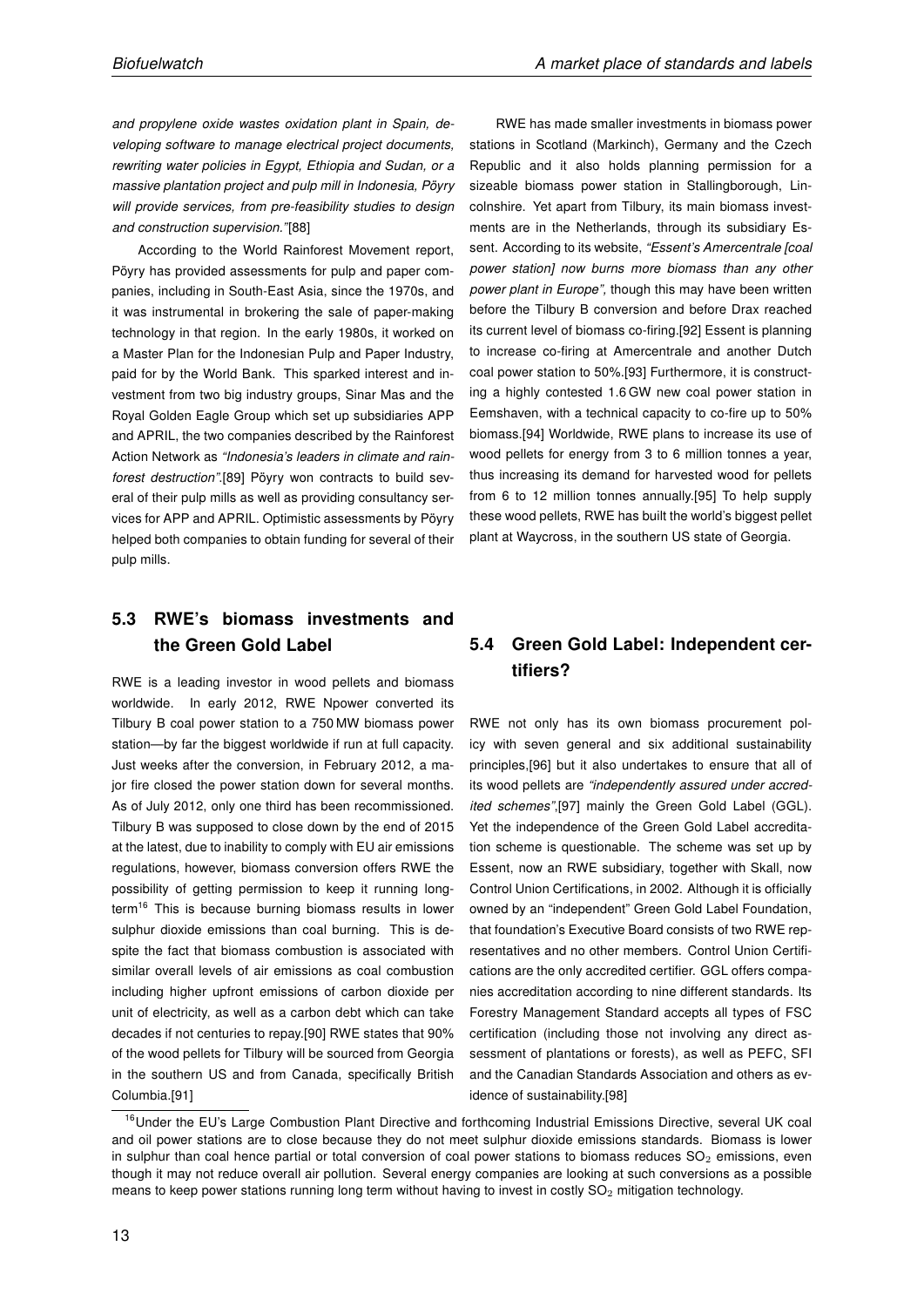## 5.5 Sustainable wood pellets from Georgia?

RWE set up their fully-owned subsidiary, Georgia Biomass LLC, which operates the Waycross pellet plant. Its sustainability claims are impressive: its biomass, it claims, is not only "carbon neutral", but offers "tremendous ecological benefits". It says "The proper use of forests as an energy crop fosters the planting of more trees, which in turn creates crucial ecosystem services". The plantations from which it sources the biomass, it states, support clean air, clean water, soil conservation, wildlife habitat, green space, recreational opportunities and aesthetics. Georgia Biomass LLC assures readers that Georgia's forestry sector is highly sustainable because more pine is grown than harvested. Indeed, during a meeting between two members of Biofuelwatch and two representatives with Npower, we were told that the carbon debt from wood in Georgia is only two years—a remarkable claim, given that a scientific report had just been published which showed that the average carbon debt from bioenergy from the Southeastern US is around 35 years, i.e. that for 35 years, the climate impact from burning such biomass for electricity will be worse than that of generating equivalent amounts of electricity from coal.[99] If the "sustainability" of forestry is defined solely in terms of timber volume being replaced and increased, then Georgia's timber sector is indeed "sustainable": pine plantations have been rapidly expanded, a trend which is continuing if not accelerating with the new demand for bioenergy. Yet the reality of such pine plantations across the southern US has little to do with most people's understanding of environmental sustainability. An article published by Mother Jones in 2000 described these realities:

"Before planting their superseedlings, the companies clearcut and bulldoze the site to get rid of all native trees, shrubs, vines, ferns, mosses, fungi, grasses, sedges, and wildflowers. Woody debris is burned off. Then they plant loblolly [pines]. As the pines mature, they are thinned and pruned. Native trees that return from roots or seeds are cut or killed with herbicides. Frequently the plantation is bombed with fertilizer pellets. Then, 15 to 20 years after they were planted, the pines are clearcut, and the process begins anew...There is no genuine forest in sight, save a relict scrap to the north that contains hardwoods: oak, beech, dogwood, ash, sweet gum, magnolia, yellow poplar, hickory, cherry, and maple. It is a reservoir for wildlife, but also for what companies like Champion seek to correct: deadwood, decadence, and disorder."[100]

Back in 2000, these destructive practices were driven by the pulp and paper industry. Now, companies supplying woodchips and wood pellets for power stations in the US and Europe are driving their continuation and extension.

Georgia Biomass will have little problems with meeting any sustainability standards in the UK and Europe. It contracted Bureau Veritas who accredited its pellets for the SFI, PEFC and FSC (based on a similar basic risk assessment procedure as that under which Enviva's pellets, which will be burned by E.On, were also certified—one which does not involve any inspection of logging operations). It also had its pellets certified by Control Union Certification for the Green Gold Label.

## 5.6 E.On's biomass use and sustainability policy

E.On has been running a 44 MW biomass power station near Lockerbie in Scotland since 2009, and its second biomass plant, with a 30 MW capacity, is under construction near Sheffield. These are or will be entirely reliant on UK-sourced biomass. However, the company has much bigger plans which will rely primarily on imported wood. In March 2012, E.On obtained planning consent for a 150 MW biomass power station near Bristol.[101] Its biggest and most advanced, import-reliant, biomass scheme, however, is the partial or full conversion (up to 750 MW) of Ironbridge Power Station to biomass, for which it obtained planning consent in April 2012. This is a 1000 MW coal power station scheduled for closure by the end of 2015, because it does not comply with EU regulations for sulphur dioxide  $(SO_2)$ emissions, much like RWE's Tilbury B coal to biomass conversion. Burning significant amounts of biomass with or without coal would be likely to allow E.On to keep Ironbridge Power Station running long-term as a result of decreased  $SO<sub>2</sub>$  emissions. At full biomass capacity, Ironbridge would require pellets made from around 7.5 million green tonnes of wood.

In February 2012, E.On entered into a multi-year biomass supply contract with Enviva for 240,000 tonnes of wood pellets a year, starting in 2013. All pellets are to come from the Southeastern US. Enviva owns three pellet plants there, and is building two new ones in that region. E.On is a member of the Initiative Wood Pellet Buyers, discussed in Section 5.7.

E.On published a biomass sourcing policy in 2009, as part of its general Responsible Procurement Policy.[102] The policy contains ten different principles, related to carbon, environmental and social impacts. Several of the principles are highly general and open to interpretation. For example, the policy states: "Biomass production shall be undertaken in such a way as to contribute to the social and economic development of local, rural and indigenous peoples and communities", yet it is entirely unclear how compliance with this principle could or would be measured. There is no criterion to even seek the opinions of affected commu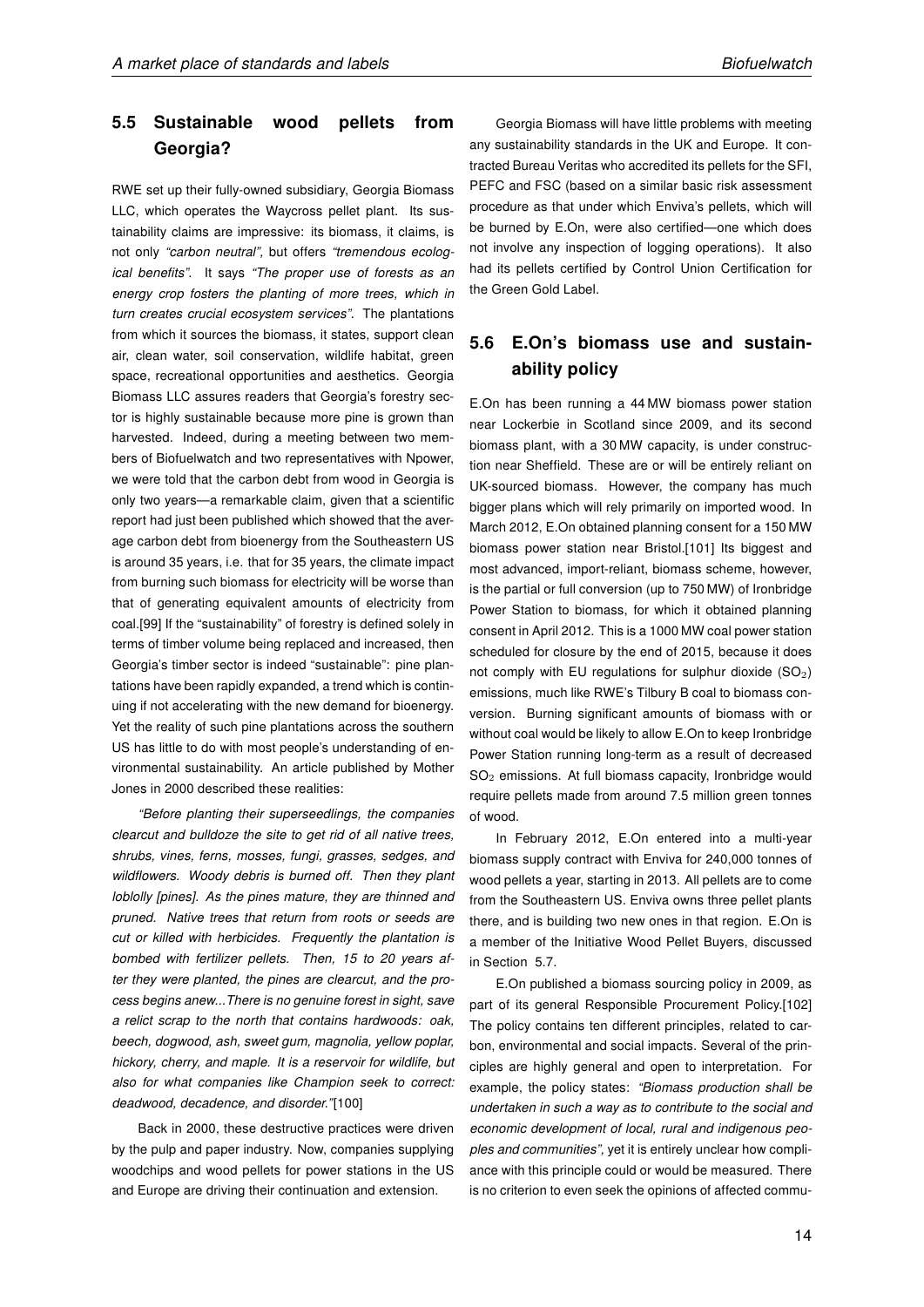nities, let alone to ensure their free, prior and informed consent. Another criterion states: "Animal feed, crops grown for energy use and agricultural residual products, can only be used as a biomass fuel if...local and global food prices and security will not be distorted from utilising such biomass." Again, no information is provided as to how compliance could or would be assessed, given the complexity of global and local food markets and price developments. Furthermore, all crops, whether grown for food or fuel, grow best on fertile land with regular water, hence it is impossible to rule out competition between energy crops and food and thus impacts on food prices and food security.

In relation to Genetically Engineered trees, E.On's policy states: "We will only use biomass grown from Genetically Modified seeds when the risks for spread of GM material to the surrounding environment during transportation or at our energy generation facilities can be mitigated. GM material can only be used if it complies with applicable laws and regulations". In short, it permits use of wood from GE trees.

E.On's biomass procurement policy allows for internal and external audits as well as site visits to be undertaken by E.On staff, that is, without any external verification/auditor at all. As an energy company, E.On has no experience or qualification related to forest management or verification of wood supply chains, nor of land rights, biodiversity and water protection or food markets, all of which are mentioned in its sourcing principles. Of the four company policies discussed here, E.On's is thus the only one that would fail the very low-level verification requirement expected to be set by UK and possible EU mandatory biomass standards if they are to mirror current EU biofuel standards, since E.On requires no verification by any outside company at all. All of the others—those by Drax, RWE and Forth Energy, for all their serious flaws, will almost certainly meet UK biomass standards when they become mandatory in October 2013.

When the planning application allowing for Ironbridge conversion to biomass was approved, a planning condition was agreed which obliges E.On to supply the Council with reports to show that its sustainability policy has been adhered to. In the absence of any outside auditing or verification, this requirement appears especially meaningless.

Enviva,[103] which will supply a significant proportion of the wood pellets for Ironbridge, meantime, has obtained Chain of Custody certification for its pellets from the SFI, PEFC and FSC. Of these three certification schemes, only the FSC publishes the assessment reports, in this case undertaken by Bureau Veritas.<sup>17</sup> The FSC certificate is based not on any site investigations but merely on a web-based "risk assessment."[104] The assessment relies on the assumption that breaches of any FSC principles and criteria in the US and especially in the region from which Enviva procures wood are very unlikely. Scientifically corroborated evidence of accelerated loss of natural forests and biodiversity destruction across the region has been ignored. For example. Bureau Veritas' report states: "The growth of the forests in the States where Enviva LP procures wood generally exceeds withdrawals, thus indicating that there is 'no net loss' and no significant rate of loss of forests across the company's fiber supply area. North American forest (U.S. and Canada) cover expanded nearly 10 million acres (4 million hectares) over the last decade. Thus, there is low risk that forested ecosystems in the U.S. are experiencing loss". Yet according to authors of a 2009 peer-reviewed study, published in the Proceedings of the National Academy of Science, "rates of GFCL [Global Forest Cover Loss] in regions such as the southeast United States are among the highest globally", with large-scale logging operations identified as the main cause of forest loss in the region.[105] Their study was based on satellite evidence of actual loss of forest cover<sup>18</sup> between 2000 and 2005. It only considered actual tree cover, thus excluding clearcuts from the definition, and it did not consider new tree plantations to "offset" forest loss elsewhere. Furthermore, the 2011 Southern Forest Future Report, commissioned by the US government, shows that, although overall tree cover in the southern US has only slightly declined since 1970, large areas of native pine and oak-pine forests continue to be lost—converted to industrial pine plantations.[106] This report classes both clearcut areas and industrial tree plantations as "forests."

## 5.7 New Sustainability Standards by the Initiative Wood Pellet Buyers

While the European Commission is still considering whether or not to introduce mandatory EU-wide biomass standards and, if so, what these should be, the largest wood pellet investors in Europe have got together to "assist" the debate by drawing up their own standards and "informing" policy makers.

The Initiative Wood Pellet Buyers (IWPB) was launched by GDF Suez in early 2010. GDF Suez, which describes itself as "the largest utilities company worldwide",[107] is a major investor in biomass in Europe, albeit not so far in the UK. It invests both in co-firing biomass with coal and in the conversion of coal to biomass power stations, in Belgium, the Netherlands and Poland. Overall, it generates 815 MW of electricity from burning 3.6 million tonnes of biomass a year and purchases 10% of all wood pellets produced globally every year (1.7 million

<sup>&</sup>lt;sup>17</sup>Bureau Veritas is discussed above in Chapter 4.1.

 $18$ In the study, forest cover was defined as at least 25% canopy cover of trees at least 5 metres in height.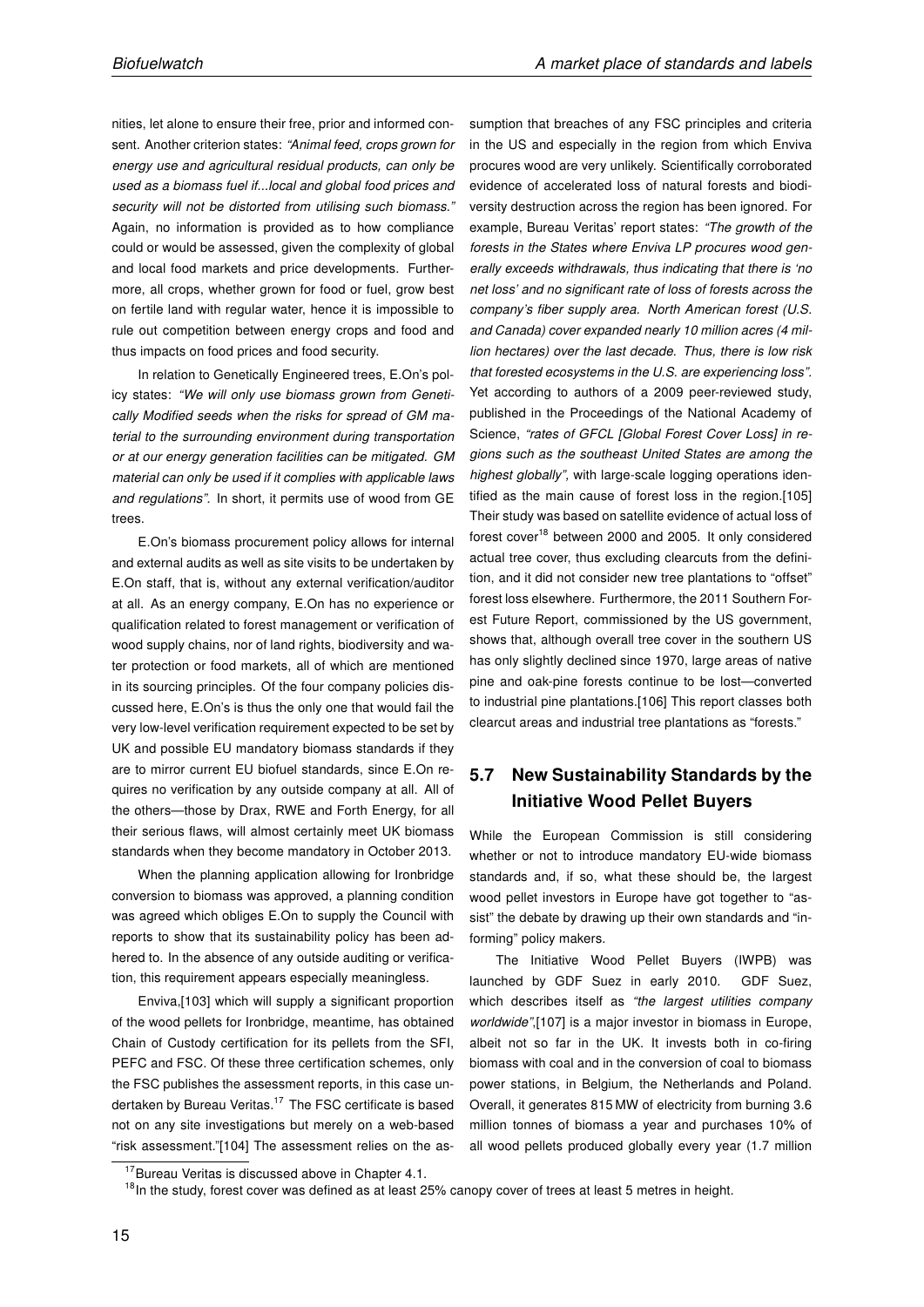tonnes) from 50 suppliers worldwide, in the US, Europe, Russia, Canada and South Africa.[108]

Vattenfall, Dong, Drax, RWE/Essent and E.On have joined the IWPB, together with four large verification and certification companies—Control Union, Bureau Veritas, Inspectorate and SGS—and three wood pellet associations. The IWPB thus includes six of Europe's largest energy companies, including the EU's three biggest carbon emitters from fossil fuel burning (RWE, Vattenfall and E.On).[109]

The IWPB's key goal is to "to enable the trading of industrial wood pellets among the partnering companies"[110] and thus to contribute to the creation of a global wood pellet market for bioenergy. To create such a market, technical specifications for pellets have to be standardised and industry-wide sustainability standards are being drawn up to overcome potential barriers to trading between companies or in any particular EU markets. Technical specifications have already been agreed and a draft sustainability statement with nine different principles has been produced and is under discussion. According to IWBP: "In the longer term, it is anticipated that these principles will be recognised and adopted by the wider market".[111] Sustainability principles include: 60% greenhouse gas savings (based on the European Commission's methodology and thus ignoring both the carbon debt from cutting down trees which will take decades to regrow, and emissions from indirect land use change), protection of "significant carbon reservoirs" and high conservation value biodiversity areas, protection of soil quality, water resources and air quality, <sup>19</sup> compliance with laws and regulations, no endangerment of food, water supplies or subsistence means of communities, contribution to local prosperity and welfare and respect for property rights as well as health and safety.

These principles are based on a previous proposal by the European industry association for power station operators, EURELECTRIC, the Green Gold Label (linked to RWE), biomass procurement policies by Drax and Vattenfall and a verification procedure developed by GDF Suez and SGS for obtaining renewable energy subsidies in Belgium.

While these criteria contain many loopholes—such as no protection of biodiversity outside areas categorised as "high conservation value", no protection from land-grabbing where communities do not hold legal land titles, no protection of biodiverse forests not classed as "primary forests" and above all, indirect impacts being ignored—they are nonetheless broader than the voluntary criteria proposed by the European Commission[112] and the mandatory criteria proposed by the UK government. However, although the criteria might sound ambitious compared to some other standards, there is no indication that IWPB is serious about developing any robust system for verifying compliance across supply chains. Cross-compliance with forestry certification schemes is proposed, which means that any FSC, PEFC, SFI or other certificates, however flawed, would suffice to "prove" that principles have been adhered to. Even without such certification, verifiers could evaluate practices "against international acknowledged sustainable forest or agriculture management schemes or against well established environmental guidelines"—vague wording that is wide open to interpretation. Like the corporate sustainability policies detailed above, the proposed IWPB standard appears little more than a declaration of general principles. In essence, "proof" of compliance will, it appears, merely require a statement from one of several verification consultants instructed by an energy company. No transparency rules or avenues for appealing against certificates have been proposed.

# 6 Tried and tested? Voluntary forestry certification

There are two main international forestry certification schemes: the Programme for the Endorsement of Forest Certification (PEFC), which has certified around 243 million hectares of forests and plantations as "sustainably managed", and the Forest Stewardship Council which has certified 159 million hectares.

PEFC membership includes just one environmental NGO amongst its "international stakeholders" (Earth Focus Foundation) and most NGOs concerned with forestry certification are united in rejecting the scheme.[113] NGO opinion about the FSC, on the other hand, is far more divided. A larger number of NGOs are FSC members, though some of these have publicly criticised various FSC certified plantations and logging operations.[114, 115] Other environmental NGOs have denounced key FSC policies and ways of operating, especially the certification of monoculture tree plantations.[116] Some have publicly resigned their membership.[117, 118]

As far as biomass sustainability standards and industry policies are concerned, the debate of whether FSC is preferable to PEFC certification is of little direct relevance: All of the industry policies and proposals we have looked at treat FSC and PEFC certification as equivalent assurances of "sustainable forest management". So does UK policy on government procurement and thus the definition of "legal and sustainable timber",[119] so does the UK Government's proposal for biomass sustainability standards,[120] and so did the European Commission's 2010 report on sus-

<sup>&</sup>lt;sup>19</sup>Note this does not relate to biomass combustion.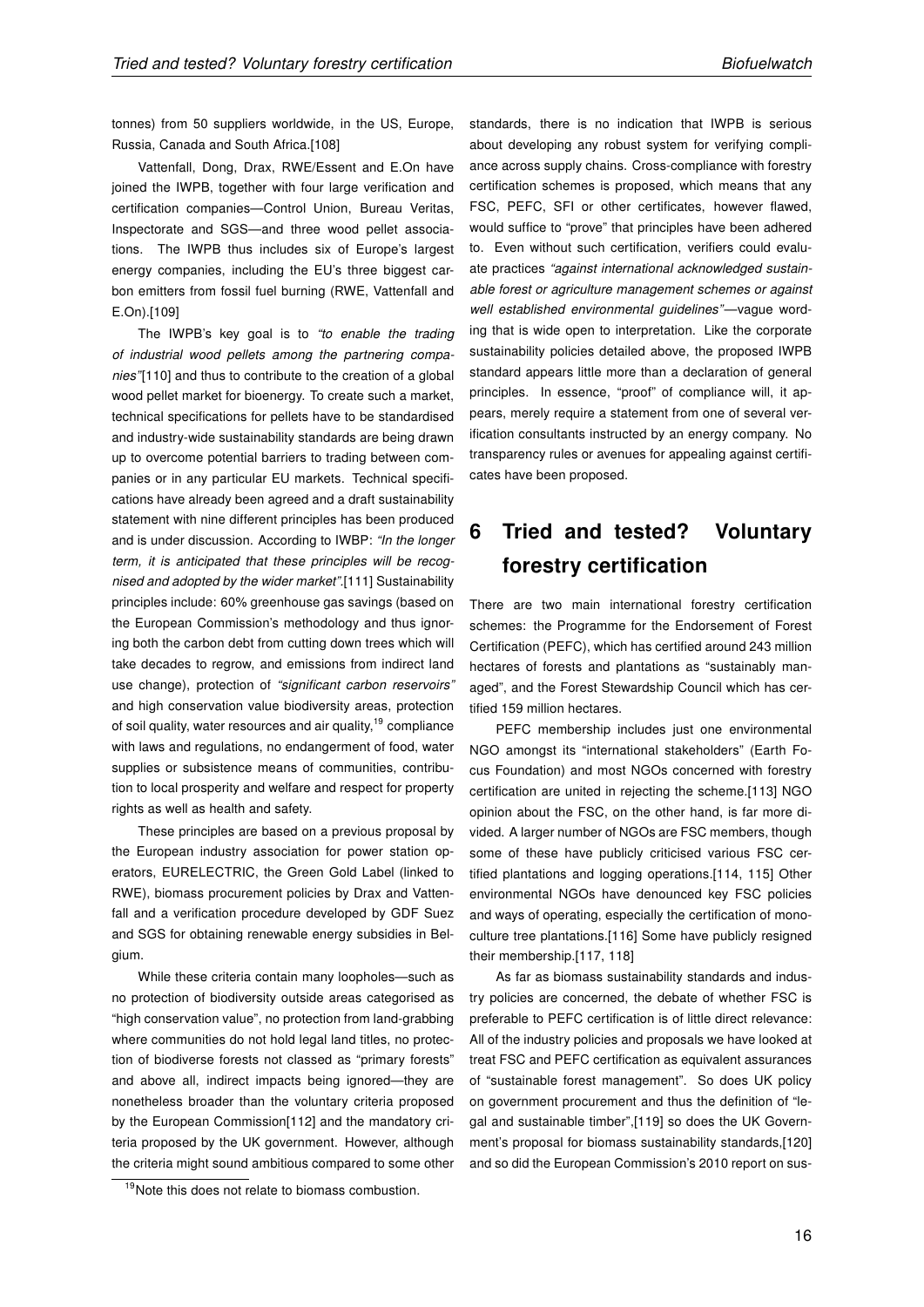tainability requirements for biomass.[121]

Nonetheless, an overview of both certification schemes is important for judging whether promises of biomass being sourced from "sustainable forest management" are at all meaningful.

#### 6.1 PEFC

The PEFC was founded by forestry industry groups in several European countries in 1998/99, as an "alternative" to the FSC, which those groups considered inadequate for meeting the needs of small private forest owners and managers and too dominated by NGOs.[122] It was initially called the Pan European Forest Certification Scheme, though it has since become an international certification scheme represented on four continents.

The PEFC endorses national and regional certification schemes—32 so far—which are supposed to observe the PEFC's international Sustainability Benchmarks and Standards. Certificates granted by any PEFC member scheme are treated as equivalent proof of sustainable forest management. Its members and recognised certification schemes include the Sustainable Forestry Initiative (SFI, which certifies mainly in the US and to a smaller extent in Canada), the Canadian Standards Association (CSA), the Australian Forestry Standard and the Malaysian Timber Certification Council. Most PEFC-approved certification schemes are dominated by forestry industry, whose primary interest is to maximise productivity which means maximising wood production. All decisions are made by a General Assembly. According to an analysis of the PEFC by Sierra Club, timber producers have two-thirds of the voting power—and voting power is based on how much timber different members cut.[123] NGO criticism relates both to the PEFC's weak standards and to the implementation of these standards, itself linked to the PEFC's structure and weak auditing requirements. As a recent report by nine NGOs cites from another 2007 research report, "PEFC has no minimum requirements on such critical issues as the rights of indigenous peoples, protection of high conservation value forests, and chain of custody processes, and provides no limits on the size of clear cuts, the use of GMO trees, or the use of pesticides and other chemicals."[124] In response to criticism, the PEFC has recently amended its International Standard.[125] Indigenous peoples' rights, including the right to free prior and informed consent, are now mentioned, and GMOs now contravene the standard. The scope for certifying the conversion of forests to tree plantations is restricted, although many loopholes are offered to companies and the conversion of biodiverse grasslands, community lands, and farmland to tree plantations is not even mentioned as a concern. Clearcutting is not

Moreover, although the new PEFC standard should by now apply to all PEFC certificates, national certification schemes such as the SFI appear to have ignored them. The SFI still offers certification of Genetically Engineered trees and it does not mention conversion of forests to tree plantations as a concern. Forest owners and logging companies do not have to protect primary forests from their own logging activities: they just have to support and participate in unspecified programmes to conserve them somewhere in their region.[126]

Yet, as the joint NGO report points out, even if international PEFC standards are improved, there are few grounds for optimism that this will be reflected in actual future PEFC certification:

"Areas that remain weak or that are not covered in the new standards include weaknesses in or a lack of a requirement for: accreditation and certification field visits; fulfilling non-conformity (corrective action) requests to a given deadline; transparency in decision making and public reporting; stakeholder consultation; universal accessibility and voluntary participation; and equitable and balanced participation of social, environmental and economic interests in governance, standard development and certification decisions."[127]

In other words, enforcement of the standards is so lax and non-transparent that it is hard to see how adherence to them can be guaranteed. The same NGO report presents 14 different examples of PEFC-certified forests and plantations. In 12 of these, practices which caused biodiversity and habitat destruction were certified. In 3 cases, the rights of Indigenous Peoples were violated. In 8 cases, forests had been converted to tree plantations. In seven cases, harmful impacts to soil and water were documented. In four cases, concerns over toxic chemicals were identified. In only 2 out of the 14 cases did the NGOs find evidence of any positive changes at all. The list of examples does not include the particularly notorious one of APP's pulp and paper plantations having been certified by the PEFC, discussed in Section 4.2.3 above.

In short, the PEFC has certified wood from the conversion of forests (including Sumatra's highly biodiverse rainforests) to industrial tree plantations, biodiversity and habitat destruction, violation of communities, including Indigenous Peoples' rights, toxic chemical use, water and soil contamination and degradation—all as "sustainable".

#### 6.2 FSC

The FSC pre-dates the PEFC: it was founded in 1993/94 with participation from timber companies, traders and NGOs, led by WWF. Its mission statement is to "promote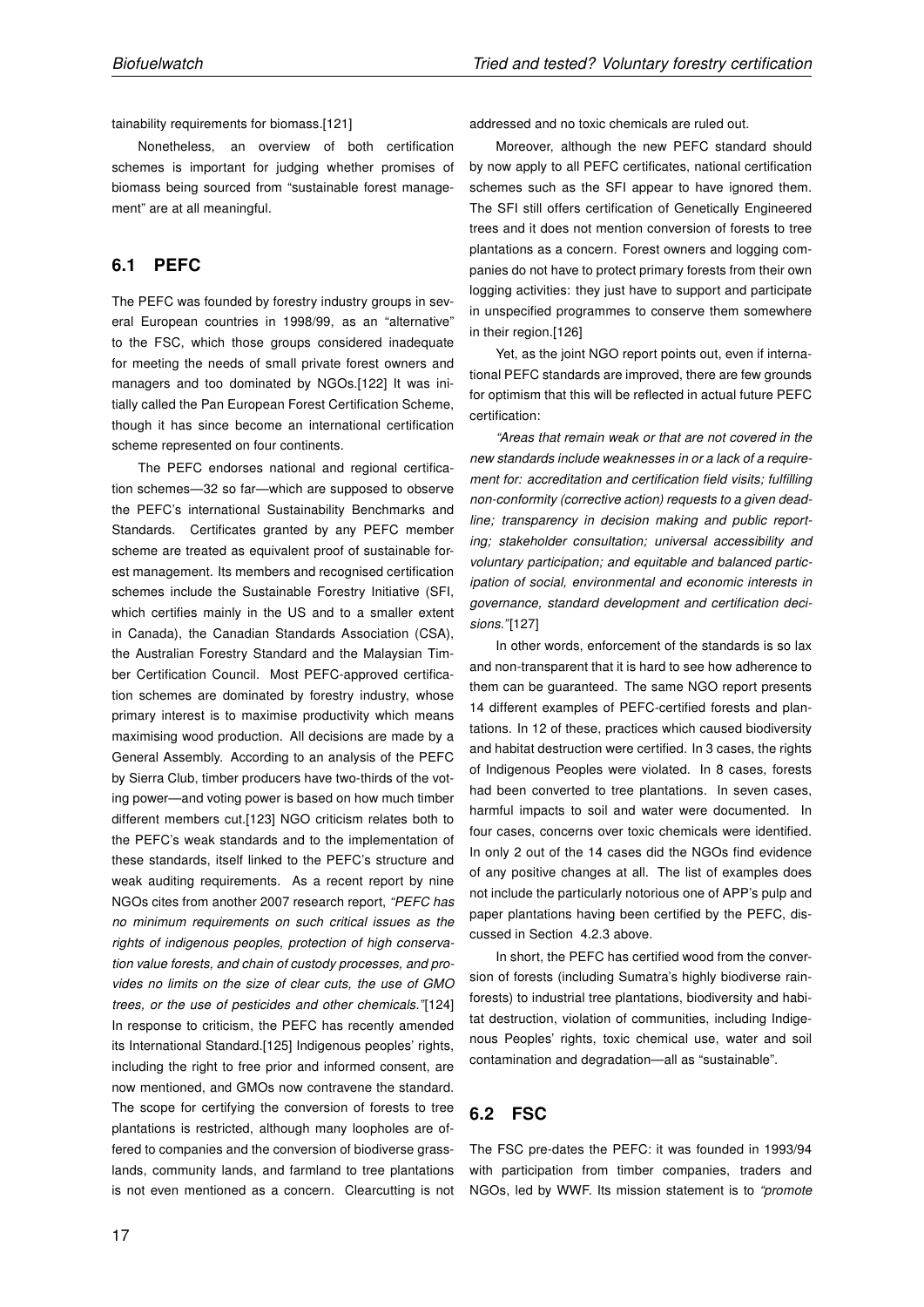environmentally appropriate, socially beneficial, and economically viable management of the world's forests,"[128] through setting global Principles and Criteria for Sustainable Forest Management and allowing for the certification of wood from forestry practices which adhere to them.<sup>20</sup> Other, largely industry-led motives included ending a large European NGO campaign to boycott the use of tropical timber, and, during the Earth Summit 1992, avoiding any regulations which would require radical changes to the production and consumption of wood products, by developing voluntary certification instead.[129]

The FSC has developed international Principles and Criteria as well as additional national/regional ones, which vary considerably.

Various NGO reports have been published which compare the FSC with the PEFC, many of them concluding that the former's standards and structures are more credible.[130, 131] Acording to several such reports, FSC membership is broader and each member, whether an NGO or company, has equal voting rights; audits carried out by certifying companies tend to be more comprehensive and more detailed summary reports are published; where companies are found by certifying companies not to comply with some of the standards, action plans with deadlines are issued, there is a procedure for assessing complaints against certification bodies (though not certified companies) through an agency, originally set up by the FSC Secretariat but operating as an independent company, Accreditation Services International. Standards tend to be more detailed and concrete and make more reference to actual practices rather than just management plans and programmes, though national FSC standards vary greatly. 21

Nonetheless, FSC standards remain highly controversial, not least because they permit certification of monoculture tree plantations, logging of biodiverse, (including old-growth) forests $^{22}$  and large-scale clearcuts, at least in some of the FSC's national/regional standards. Complaints against a particular certificate are always passed to the certifying company which has a vital interest to defend its own decision. Furthermore, several of the mechanisms identified by NGOs and listed above are not being consistently applied: for example, several serious complaints against certificates have not resulted in a referral of the certification body to Accreditation Services International. And while all FSC members have an equal vote at the FSC's General Assembly, there have been serious concerns about the implementation of General Assembly decisions. For example, a critical 2002 decision to revise the FSC's plantation policy was delayed by many years, during and after which the area of plantations certified nearly trebled.[132]

It is true that on paper, FSC standards are stricter than those of the PEFC, and certainly more so than those standards being developed by industry and Governments, which lack all but the most rudimentary auditing rules and fail to provide any reasonable mechanisms for transparency, any complaints procedures, and so on. There is no evidence that any existing forestry certification or wood standard is any more credible than the FSC. Sadly, this does not provide any basis for confidence that FSCcertified wood for bioenergy will not to be associated with particularly destructive practices. Above, in the discussion of certification companies (Chapter 4), we have already listed various examples of FSC certificates having been awarded in apparent breach of FSC Principles and Criteria, and in clear breach of what most people would regard as sustainable practices. The website www.fsc-watch.org provides the most comprehensive list of concerns regarding FSC practices and different certificates. Here are four further examples which illustrate concerns to do with the FSC as a whole:

• In January 2011, the South African NGO GeaSphere submitted a formal complaint to the FSC Secretariat over the large-scale killing of baboons on FSC-certified tree plantations in Mpumalanga Province.[133] GeaSphere listed a number of FSC Principles and Criteria which appeared to be violated by the companies which order the killing of primates—possibly just under 2,000 in two years. The complaint was dismissed. GeaSphere and other NGOs have since issued an Open Letter, pointing out that the way the complaint was dealt with itself breached FSC rules: the Complaints Panel which should have been independent and impartial, was neither, and crucial evidence appeared to have been

<sup>&</sup>lt;sup>20</sup>Note that this vision itself differs little from the PEFC's mission statement which states: PEFC works throughout the entire forest supply chain to promote good practice in the forest and to ensure that timber and non-timber forest products are produced with respect for the highest ecological, social and ethical standards." (PEFC Website, 'Who we Are', http://www.pefc.org/index.php/about-pefc/who-we-are)

<sup>&</sup>lt;sup>21</sup>Note that by Standards, Forestry Management Standards are referred to. Under the FSC's Controlled Wood policy, non-certified wood can get a Controlled Wood FSC logo based on a very limited desk-based 'risk assessment'. Wood pellets produced by Georgia Biomass LLC (RWE) and by Enviva (who will supply E.On) have been certified that way.

<sup>&</sup>lt;sup>22</sup>Note that the terms primary forest and old-growth forests exclude highly biodiverse forests. In Indonesia and Malaysia, few rainforests would come under that definition – even orangutan and Sumatran tiger habitat would now commonly be found in forests classed as 'secondary forests'. In the US, only a very small portion of biodiverse forests is classed as old-growth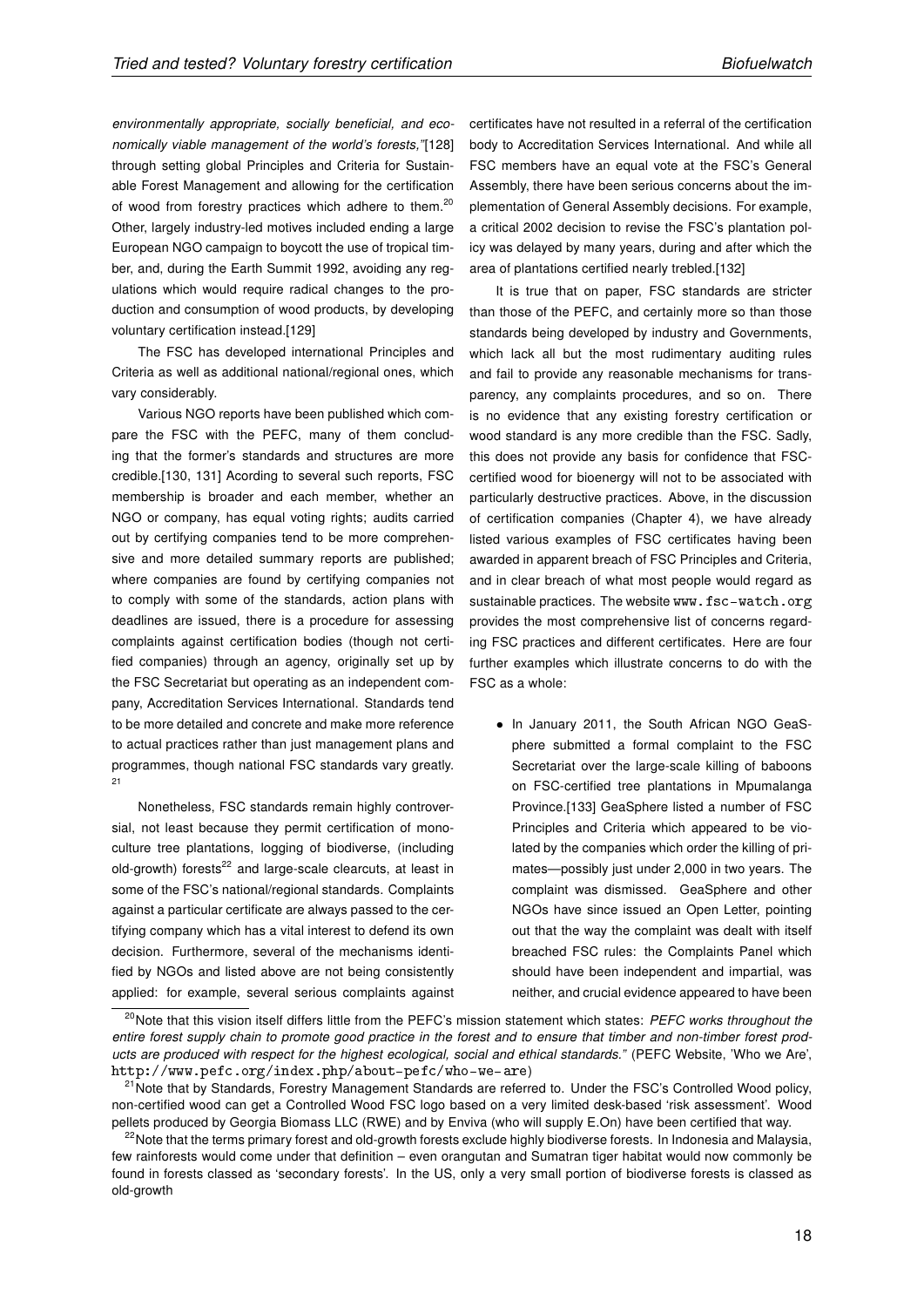withheld by the FSC Secretariat.[134] Baboons continue to be shot on FSC-certified plantations.

• A 2011 investigation by the Swedish NGOs Protect the Forest and Friends of the Earth Sweden together with the Russian NGO SPOK documented the clearcutting of forests with high biodiversity value and ancient trees, up to 600 years old, in Russian Karelia, certified by the FSC. The forests are small remnants of the once extensive Fennoscandian old-growth forests. The logging is being carried out by Swedwood, a subsidiary of IKEA. A documentary confirming the NGOs' findings was shown by the German TV station ARD.[135] In response, the FSC Secretariat asked the company which had certified Swedwood's activity (Smartwood) to consider the complaint. Just as in the case of largescale evictions on behalf of the New Forest Company in Uganda, mentioned above, no independent complaints/oversight procedure has been invoked.

In response to an email alert launched by Rettet den Regenwald in Germany against FSC certification of Swedwood's activities in Karelia, the FSC Secretariat argued that the "democratic" FSC structure meant that "under the FSC, forest management methods will be certified which our Western culture regards as questionable, such as clearcutting. We know that with our structures we cannot always meet one culture's requirements" and referred to "democratic respect for stakeholders in Russia".[136] In other words, clearcutting of remnants of highly biodiverse oldgrowth forests and of ancient trees were treated as a mere "cultural" issue, not a practice the FSC should have prevented from being certified in its name.

- In 2011, the Centre for International Forestry Research (CIFOR) published its findings about forestry certification in Cameroon. It concluded: "A FSC certificate today does not necessarily mean that the timber has been sustainably harvested and that future harvests, and the forests from which they come, will be maintained tomorrow".[137] Around 800,000 hectares in Cameroon are FSC-certified. Seven out of ten FSC-certified forests in Cameroon were being over-exploited and depleted.
- A 2008 investigation by the South African Timberwatch Coalition, published by the Global Forest Coalition, looked at FSC certified monoculture tree plantations by Hans Merensky Holdings (HMH) and its subsidiaries, Northern Timbers and Singisi Forest Products Pty in Limpopo Province and southern

KwaZulu-Natal Province.[138] The plantations had been certified for the FSC (by certification company SGS) since 2000 and 2003 respectively. Timberwatch identified serious social, economic and environmental impacts. These included shrinking employment as small timber operators were displaced, communities seeing their land security and livelihoods eroded and losing their freedom of choice as to what to grow on their land, food sovereignty being undermined as plantations were expanded onto communal land previously used for food, and increased water stress as tree plantations competed with food for water. The plantations remain FSCcertified.

In summary, while FSC standards and procedures on paper appear stronger than the PEFC's or any proposed biomass sustainability standards, in practice, the FSC thus does not guarantee that certified wood is not associated with some of the worst practices, ranging from land-grabbing (New Forest Company, Uganda), to illegal conversion of forests to plantations (Veracel, Brazil), plantation expansion at the expense of communities, local employment, water and food sovereignty (HMH, South Africa), clear-cutting of ancient highly biodiverse forests (Swedwood, Russia) or over-exploitation and degradation of tropical rainforests (Cameroon). And, as we have seen above, the same range of verification and certification companies certify for the FSC and for the PEFC, generally treating both of them as "equivalent" proof of "sustainable forest management".

If, after 19 years and considerable sustained NGO involvement, the FSC has not succeeded in guaranteeing that all of the wood it certifies conforms with most peoples' understanding of "sustainability", nor with its own Principles and Criteria, then what are the prospects that far more general industry standards developed by energy companies and biomass standards proposed by the UK Government will be able to offer such guarantees?

# 7 Proposed UK biomass sustainability standards

In 2010, The UK and Scottish Governments announced their intention to introduce mandatory biomass sustainability standards for all biomass electricity subsidised through Renewable Obligation Certificates. The Department of Energy and Climate Change (DECC) has since announced that these are to apply to bioenergy subsidised through the Renewable Heat Incentive, too.[139, 140]

<sup>&</sup>lt;sup>23</sup>As this report went to press, the Department of Energy and Climate Change launched a new consultation on sus-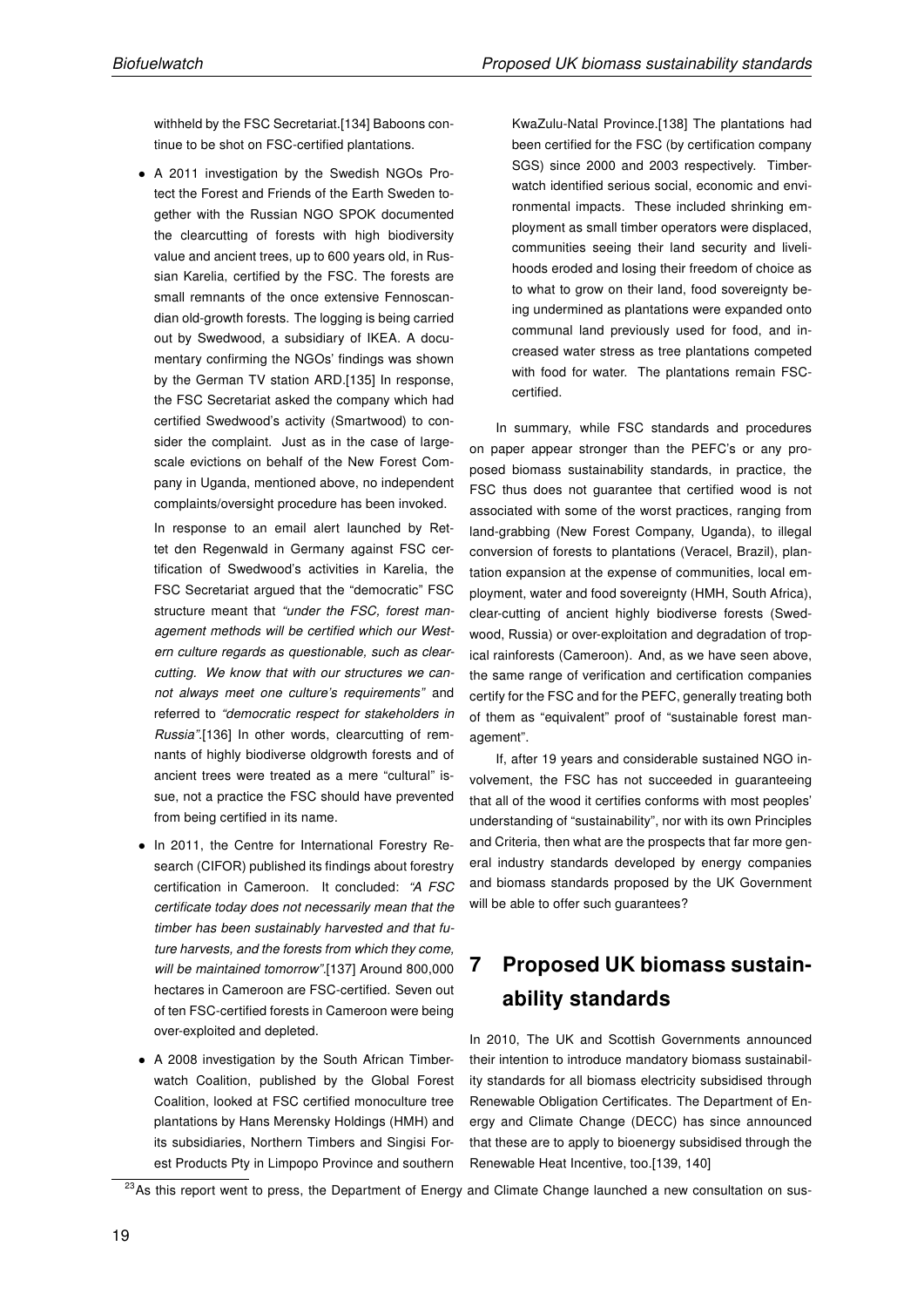Some of final criteria, which will apply until at least 2020 unless superseded by EU legislation, are still to be consulted on,<sup>23</sup> however the overall scheme has already been announced and builds on existing sustainability reporting requirements. Here is a summary of these standards:

#### 7.1 Land use standards

EU land use standards for biofuels will be applied to biomass and there is no indication that they will be consulted on further. These are supposed to prevent biomass (other than biomass from waste and certain residues) from being subsidised if it comes from land which was:

- primary forest on  $1^{st}$  January 2008;
- designated for nature protection purposes on 1st January 2008, unless biomass production or removal did not interfere with this status;
- peatland in January 2008, unless biomass production or removal involved no drainage of previously undrained soil;
- continuously forested in January 2008 and has lost that status;
- a wetland in January 2008 and no longer is so;
- lightly forested in January 2008 and no longer is so, unless the greenhouse gas emissions from generating fuel from biomass sourced from such land did not exceed 79.2 g MJ $^{-1}$ .

EU biofuel criteria also state that highly biodiverse grasslands would be treated the same as land designated for nature protection purposes and that the European Commission is to define criteria as to which grasslands fall into this category. In the meantime, biofuels can be sourced from such grasslands. It seems likely that any possible future European Commission decision on grasslands would be applied to biomass by the UK Government.

Both the land use and greenhouse gas criteria have been widely criticised as highly inadequate in the context of European biofuel standards.[141] Yet when the same criteria are applied to biomass, they become even less meaningful. A key policy purpose of the EU biofuel criteria has been to prevent biofuels from (directly) leading to the conversion of forests to plantations. If any forest<sup>24</sup> is converted to a plantation to produce biofuels, then those biofuels are not classed as sustainable although, as we have seen above, lack of credible verification undermines this aim.

The European Commission has clarified that oil palm plantations do not meet the "forest" definition, so cutting down a forest and planting oil palms would contravene the standards.[142] Yet industrial tree plantations, including ones dedicated to bioenergy production, clearly will meet the forest definition. Hence when biodiverse secondary rainforest in, say, Indonesia is cut down for oil palms, biofuels from that palm oil would not qualify under the Renewable Energy Directive.<sup>25</sup> Yet if the same rainforest is cut down for acacia or other plantations for woodchips or pellets, that biomass qualifies as sustainable under the land use criteria.

## 7.2 Sustainable Forest Management **Criteria**

These criteria will still be consulted on, however the UK's former Energy Minister responsible for the Renewables Obligation, Charles Hendry, has stated: "It is likely that [these] will be based on the approach adopted by the Central Point of Expertise on Timber Procurement (CPET)".[143] CPET was set up by the the UK's Department for Environment, Food and Rural Affairs (Defra) in response to a government-commissioned study in 2002 to inform and advise the Government on the implementation of its timber and timber products procurement policy. Such a policy was first approved in 2000 and has also been adopted by the Scottish Government. Under this procurement policy, all wood purchased by government departments and their agencies must come from "independently verifiable legal and sustainable sources or FLEGTlicensed<sup>26</sup> timber or equivalent sources".[144] Any FSC or PEFC (including SFI and CSA) certificate is accepted as proof that wood meets these criteria, as long as at least 70% of the wood comes from certified forests and tree plantations. Thus 30% can be non-certified and subject to a simple desk-based risk assessment. Even if wood is not certified by either scheme, it can pass the criteria based on

tainability standards for biomass. Whilst the timing prevents us from including a discussion of this, we have so far seen nothing to contradict anything stated in this report.

<sup>&</sup>lt;sup>24</sup> Forest is being defined as having at least 30% tree cover and a height of at least 5 metres, or having the potential to reach those thresholds.

<sup>&</sup>lt;sup>25</sup>For a description of the importance of secondary rainforests in Indonesia, see the ZSL London Zoo Website, at http://www.zsl.org/zsl-london-zoo/animals/mammals/sumatran-tiger,26,AN.html

 $26$ FLEGT – Forest Law Enforcement, Governance and Trade – is an EU Action Plan, which involves bilateral Voluntary Partnership Agreements between the EU and wood-exporting third countries. The longer-term plan is that under such Partnership Agreements, only FLEGT- licensed timber will be allowed to be imported into the EU.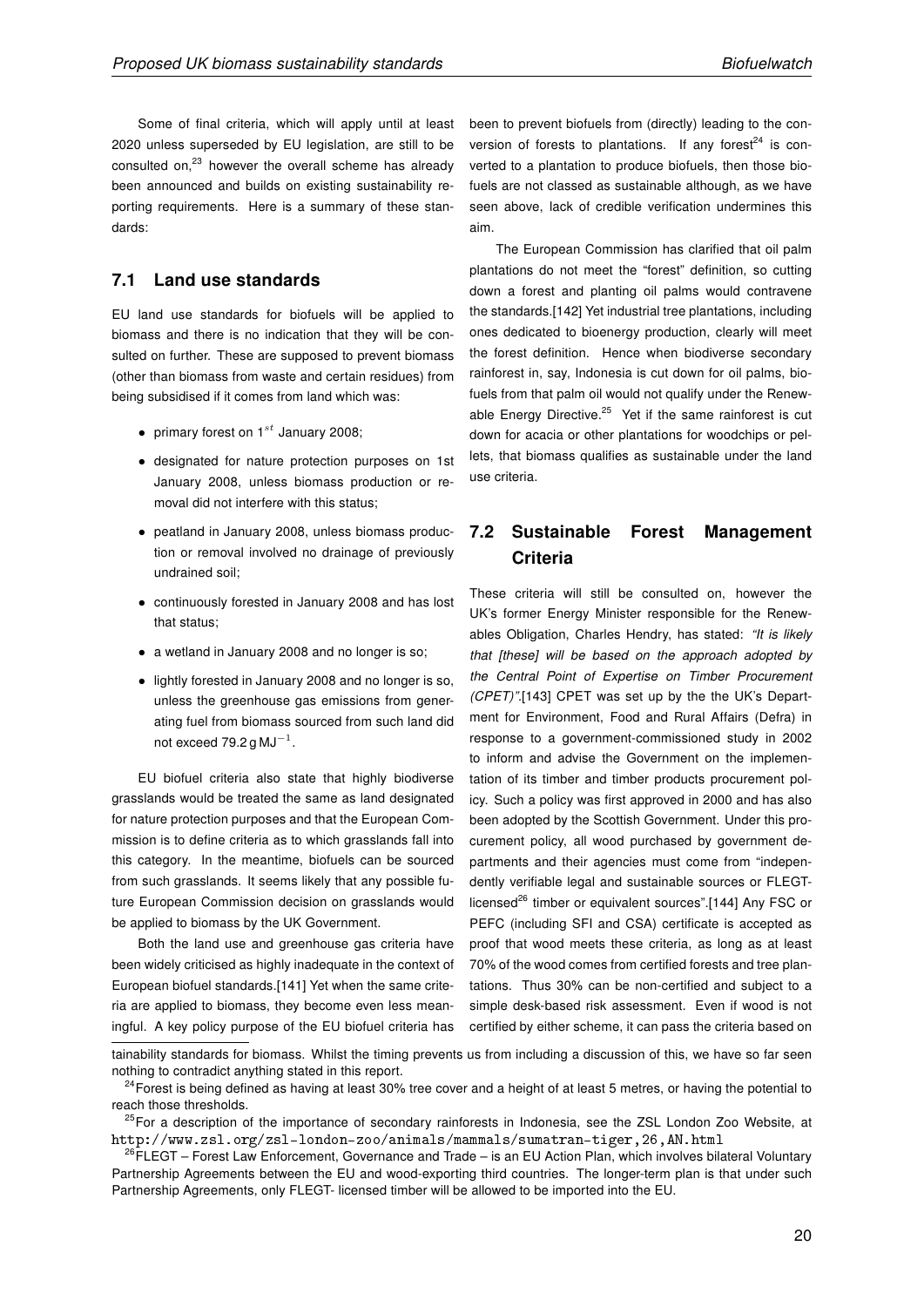other evidence, i.e. a report directly commissioned from a certification/auditing company. Additionally, any wood traded under a bilateral Forest Law Enforcement, Governance and Trade (FLEGT) agreement between the EU and a third country would in future be classed as "legal and sustainable" as is any recycled wood. Yet, as we have seen above, FSC, PEFC and individual auditing provide no assurance that even minimal sustainability standards are met, nor even that all wood comes from legal sources. PEFC and FSC risk assessments, which can apply to up to 30% of wood approved under CPET rule, involve no field inspections and no independent checks and verifications at all. In 2009, Gibson Guitar instruments made from wood certified under the FSC's Controlled Wood procedures were seized by US officials for suspected violation of the Lacey Act, which prohibits the import of illegal wood into the US.[145]

#### 7.3 Greenhouse gas standards

From 2013 until 2020, subsidised biomass electricity will have to have a maximum carbon intensity of 285.12 g CO<sub>2</sub>e kWh<sup>-1</sup> in the case of co-firing and coal-tobiomass conversion and 240 g CO $_2$ e kWh $^{-1}$  in the case of dedicated biomass power stations. The Government proposes that, from 2020 until 2025, the 240 g limit should apply to all subsidised biomass electricity, however, that figure will be subject to further consultation. By comparison, the National Grid reported an average carbon intensity of  $500 g$  CO<sub>2</sub>e kWh<sup>-1</sup> in 2010 and predicted a carbon intensity of 222 g by 2020,[146] i.e. lower than the permitted greenhouse gas standard for subsidised biomass electricity. There is no indication from the Government that the crucial methodology for calculating greenhouse gas emissions from biomass electricity will be consulted on later in 2012.[147]

There are two ways in which companies are allowed to assess the greenhouse gas/carbon intensity of bioenergy under government rules: they can either use default values for different types of biomass (combined with the power station's conversion efficiency), provided there are no direct net emissions from land use change, or they can submit individual calculations according to a set methodology.[148, 149]

There are three particularly major problems with this approach:

Firstly, as discussed in detail above, there will be no genuinely independent auditing and verification. Energy companies can choose and pay any of a range of auditing/certification companies to confirm greenhouse gas figures, without any need for on the ground assessments of logging or plantation activities.

- Secondly, the carbon debt or lag from biomass is ignored entirely. The carbon debt refers to the time lag between  $CO<sub>2</sub>$  being emitted from burning biomass and the same amount of  $CO<sub>2</sub>$  being absorbed again by new plant growth, usually trees. Because biomass is less energy dense than coal, generating one unit of electricity from burning wood results in around 50% more upfront  $CO<sub>2</sub>$  emissions than generating the same from burning coal.[150] In theory, new trees or other plants will eventually re-absorb all of that carbon again, however, even if this were to happen (which is highly uncertain), trees take years or—outside the tropics—decades to grow, yet only minutes to burn. And forests take even longer to re-sequester all of the carbon emitted not just from burning wood but from depleting soils and destroying plant communities as a result of logging. Yet this increase in  $CO<sub>2</sub>$  over the next years, decades or centuries is ignored entirely in the Government's methodology.
- Finally, all emissions from indirect land use change are ignored. These relate to land conversion to plantations. If community land and/or farmland is converted to new tree plantations for biomass, the agricultural frontier will commonly be pushed further into remaining forests yet the climate impacts of the resultant deforestation are not taken into account.

The debate about greenhouse gas emissions from bioenergy is discussed further in Chapter 8 below. First, however, we shall briefly look at the role of Ofgem in enforcing future biomass standards.

## 7.4 Ofgem's role: Leaving companies to police themselves

The Renewables Obligation is administered by the Office of the Gas and Electricity Markets Authority (Ofgem). The funding comes not from a government budget but from payments which energy companies make under the Renewables Obligation if they do not meet the annual quota of renewable energy, called the buy-out fund. Since 2009, Ofgem has been responsible for administering sustainability reporting requirements for bioliquids and biomass, including issuing guidance. Since 2011, it has administered mandatory bioliquid sustainability standards for the purpose of renewable electricity subsidies (Renewable Obligation Certificates or ROCs).

During the first year of the existing biomass sustainability reporting requirement, Ofgem published the main details contained in company reports relating to biomass or bioliquid sourcing, sustainability and greenhouse gas emissions, however, it has not done so since. It now publishes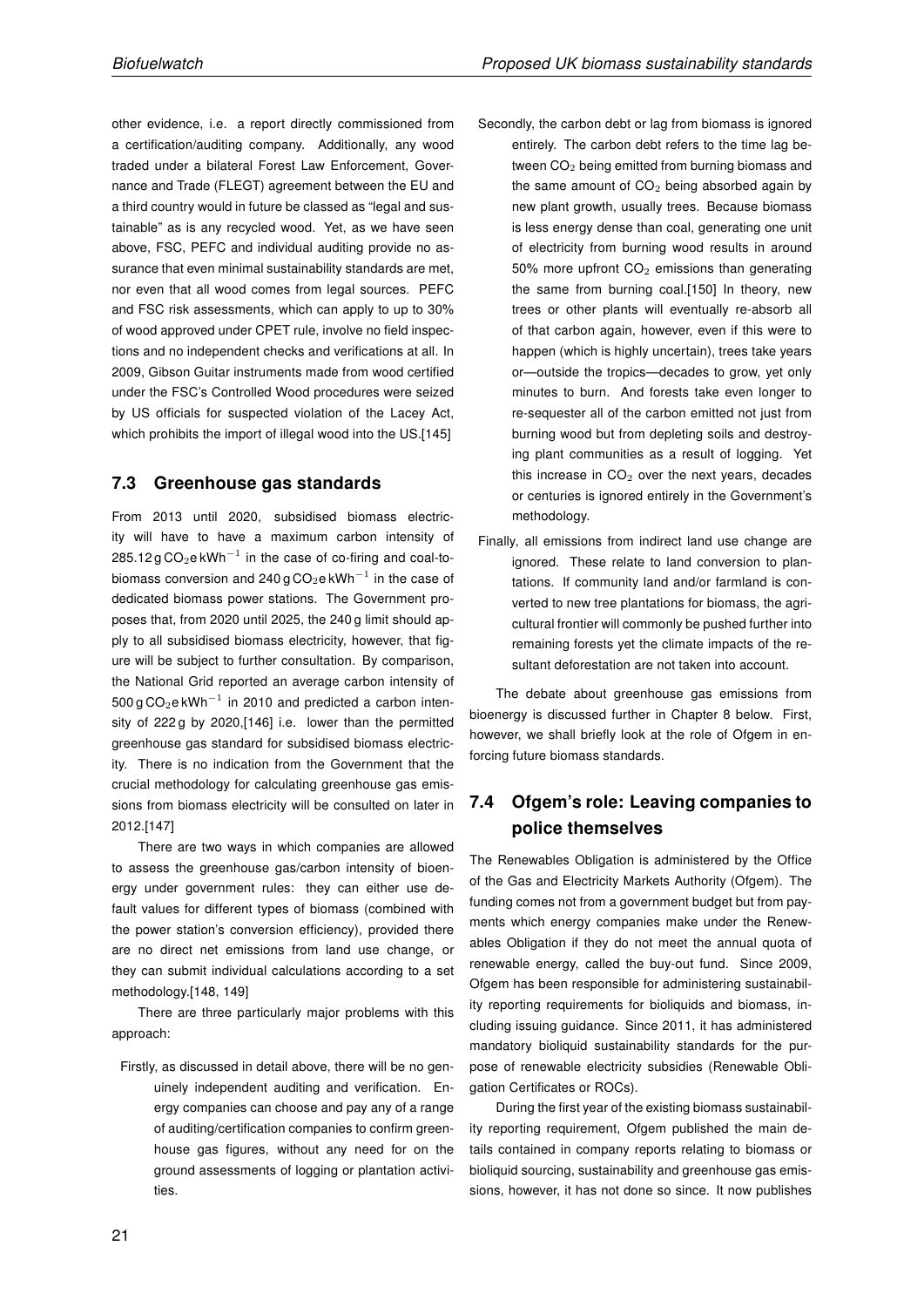only general Annual Sustainability Reports[151] in which it summarises companies' reports without identifying specific generators or biomass sources. In the most recent 2010- 11 report, Ofgem states: "Whilst Ofgem has reviewed this data to ensure the questions were answered as intended by legislation, we have not verified the information". Ofgem thus takes no responsibility for ensuring that the information provided by companies is correct. Nor are NGOs able to scrutinise company information provided to Ofgem, since this is not published.

Indeed, Ofgem does not appear to have a budget for verifying information, carrying out any spot-checks for potential fraud or misinformation, etc. Its limited additional budget for administering sustainability standards for bioliquids and sustainability reporting for biomass is earmarked primarily for IT development, guidance documents and technical consultations.[152]

As far as fraud prevention is concerned, Ofgem's guidance in relation to bioliquid sustainability standards simply states that companies must "confirm that measures have been taken to protect these systems against fraud and ensure the information produced by these systems is accurate and reliable", with operators and their auditors being free to decide how this will be done.[153]

These arrangements, which appear to be in line with Government legislation and policy, seem feeble even by comparison with various "light-touch" regulations which have resulted in widely reported scandals in the UK and internationally.

By way of comparison, care homes scandals, two of them uncovered by the BBC's Panorama programme, were linked to badly under-resourced, infrequent and lax checks by the UK's Care Quality Commission. That commission is empowered to carry out spot-checks rather than solely relying on information from companies and other providers. In the UK, the Medicines and Healthcare Products Regulatory Authority (MHPRA) has been blamed for allowing the breast implant scandal which remained unchallenged, until disclosed by French authorities.[154] Crucially, the MHPRA appears to have relied on company reporting which, in the case of PIP implants turned out to have been fraudulent.

In the case of "biomass sustainability", the overseer, Ofgem, has neither the intention nor the budget to carry out any spot-checks into company reports, even though the content of these reports determines whether these companies will be eligible for potentially hundreds of millions of pounds in annual subsidies. Nor is there any requirement for investigations into the veracity of information given to energy companies by their biomass suppliers.

In short, companies are free to "police" themselves.

## 8 The problems with biomass carbon accounting

We have seen in the previous chapter that the greenhouse gas accounting rules proposed by the UK Government—based on European Commission recommendations from 2010[155]—are deeply flawed and further rendered meaningless by a lack of credible auditing and verification of companies' claims.

In theory, accounting rules could be strengthened, indirect land use change emissions and the carbon debt associated with logging and burning trees could be accounted for and a well-funded regulatory body conducting on-site checks could be set up, although none of this is envisioned by the UK Government or the European Commission. Yet even in such a theoretical scenario, there are serious problems with the concept of biomass greenhouse gas standards in the context of large-scale industrial bioenergy. Before exploring these, however, we shall briefly look at the international context and the concepts of biomass "carbon neutrality" and "life cycle assessments".

### 8.1 From carbon neutrality to life-cycle assessments

According to reporting rules under the UN Framework Convention on Climate Change (UNFCCC), emissions from fossil fuel burning are measured and reported as stack or tailpipe emissions. Thus when coal or gas are burned in a power station, the amount of carbon dioxide emitted through smokestacks is accounted for.<sup>27</sup>

If biomass electricity were accounted for in the same way then it would not be considered low-carbon but in fact more carbon intensive than coal. Because biomass is less energy-dense than fossil fuels, a larger mass of material needs to be burned per unit of electricity generation, resulting in higher  $CO<sub>2</sub>$  stack emissions. According to the International Panel on Climate Change (IPCC), CO<sub>2</sub> emissions from burning wood are higher than those from burning most types of coal, though similar to those from burning lignite (brown coal).[156] In reality, stack emissions from biomass combustion are around 50% higher than those from coal burning for the same amount of electricity produced, due to the fact that biomass combustion is less efficient than coal combustion using the same technology.[157]

<sup>&</sup>lt;sup>27</sup>Note that while stack-emissions from bioenergy are ignored, life-cycle emissions from fossil fuel combustion are ignored within the energy sector – such as the very significant emissions associated with coal mining or methane leakage during gas drilling and transport.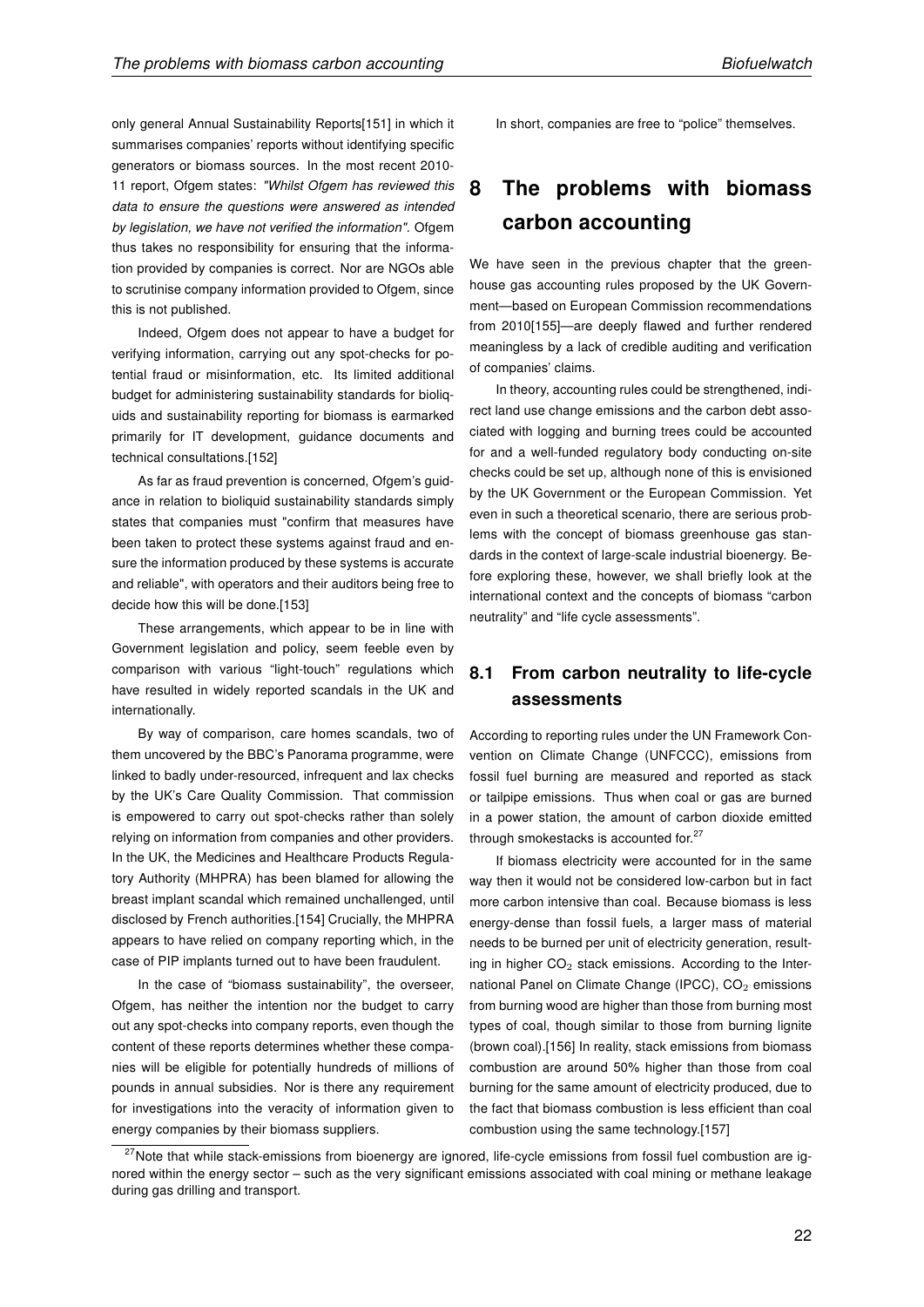However, while the IPCC recommends that these emissions are reported "for information purposes", countries are not required to include them in their overall greenhouse gas emissions reports.

Instead, burning biomass is, internationally, treated as "carbon neutral" on the assumption that all wood and other biomass is "renewable" and that new trees and other vegetation will re-absorb the carbon emitted from burning previous harvest. In other words, the  $CO<sub>2</sub>$  coming out of biomass combustion chimneys is completely ignored.

Other emissions associated with bioenergy, such as those from fossil fuel burning for harvest, transport, drying, processing into pellets, and also from depleting soils, logging and converting land to plantations, are supposed to be reported in the countries and sectors (land use, transport etc) where they occur. The problems with this approach—and with relying on it for national energy policies—are increasingly recognised, and are one of the reasons why the UK Government is planning to introduce greenhouse gas standards for biomass.

Firstly, by ignoring all emissions associated with bioenergy in the energy sector, biomass power stations are falsely classed as "carbon neutral" or "low carbon" and in many countries, such as in the UK, subsidised as a result. Secondly, when biomass is imported, all or most of the lifecycle greenhouse gas emissions associated with it are outsourced to other countries. Thirdly, even when biomass is sourced from within the EU, rules for accounting for emissions from logging and land conversion under the Kyoto Protocol have been widely condemned: under accounting rules agreed at the 2011 UNFCC conference in Durban, countries can make up their own "baselines"<sup>28</sup> when reporting increases or decreases in their emissions from "forestry management" and they do not have to account for emissions from fires or other "natural disasters" even if these are actually caused by logging activities or land conversions to plantations.[158]

Biomass greenhouse gas accounting and standards, as discussed by the European Commission and announced by the UK Government, would in theory begin to address this major loophole, i.e. the fact that UK energy companies are not currently held responsible for any associated emissions, although under UN greenhouse gas accounting rules, the UK and EU would still not report any bioenergy emissions as part of their own greenhouse gas emissions from the energy sector. Energy companies would, in future, be given some responsibility not for the  $CO<sub>2</sub>$  stack emissions of biomass burning but for the life-cycle emissions, that is, the emissions associated from logging, land conversion, transport and processing of biomass. As we have seen above, by ignoring all emissions from indirect land use change and all of the carbon debt associated with logging, (that is, the long time-lag between cutting and burning a tree and a new tree growing back and re-absorbing as much carbon as had been released) most of the real lifecycle emissions of bioenergy will still be ignored. Yet would truly scientific life-cycle assessments even be possible?

## 8.2 What might a science-based lifecycle assessment for bioenergy look like?

While stack emissions of  $CO<sub>2</sub>$  are easy to measure, lifecycle greenhouse gas assessments are complex, controversial and often rely on assumptions about what might happen to a forest or plantation in decades to come. The easiest part of the assessment relates to fossil fuel emissions from transport, wood processing and drying, though in practice, all of the concerns over lack of genuinely independent verification still apply.

Far harder to assess are emissions associated from logging, possible soil depletion and land conversion, while indirect impacts are still harder to estimate.

An example is changes to soil carbon which are supposed to be accounted for under the UK government's methodology for reporting biomass emissions. Removal of forestry residues, of brash, stumps and deadwood all deplete soil nutrients and soil carbon according to one study from Finland. This alone can result in bioenergy emissions being as high as those from fossil fuels.[159] Boreal forest soils are particularly carbon rich. According to one study, boreal forests store 703 billion tonnes of carbon, compared with 496 billion tonnes in all other forests.[160] This is the equivalent of more than 77 years of annual fossil fuel emissions, at the 2010 rate. The potential for substantial soil carbon emissions from increased logging and "residue removal" in boreal forests for bioenergy is therefore very high.

Soil compaction has been shown to increase  $CO<sub>2</sub>$ emissions from soilsand heavy machinery used for logging causes forest soils to compact.[161] Opening up canopy exposes soils to drying, oxidation and potentially erosion, and it can also increase fire risk. The scale of these resulting emissions will vary greatly according to logging methods, climate, soil types and remaining biodiversity. Estimating and even directly measuring soil carbon and soil carbon changes is difficult and would have to be customised for

<sup>&</sup>lt;sup>28</sup> Making up their baselines means that countries do not have to compare emissions from forest and other ecosystem destruction with historic levels – they can instead compare them to completely ficticious assumptions about future logging and argue they have 'saved' emissions by, say, doubling their rate of forest destruction because their fictitious assumption had been tripling them.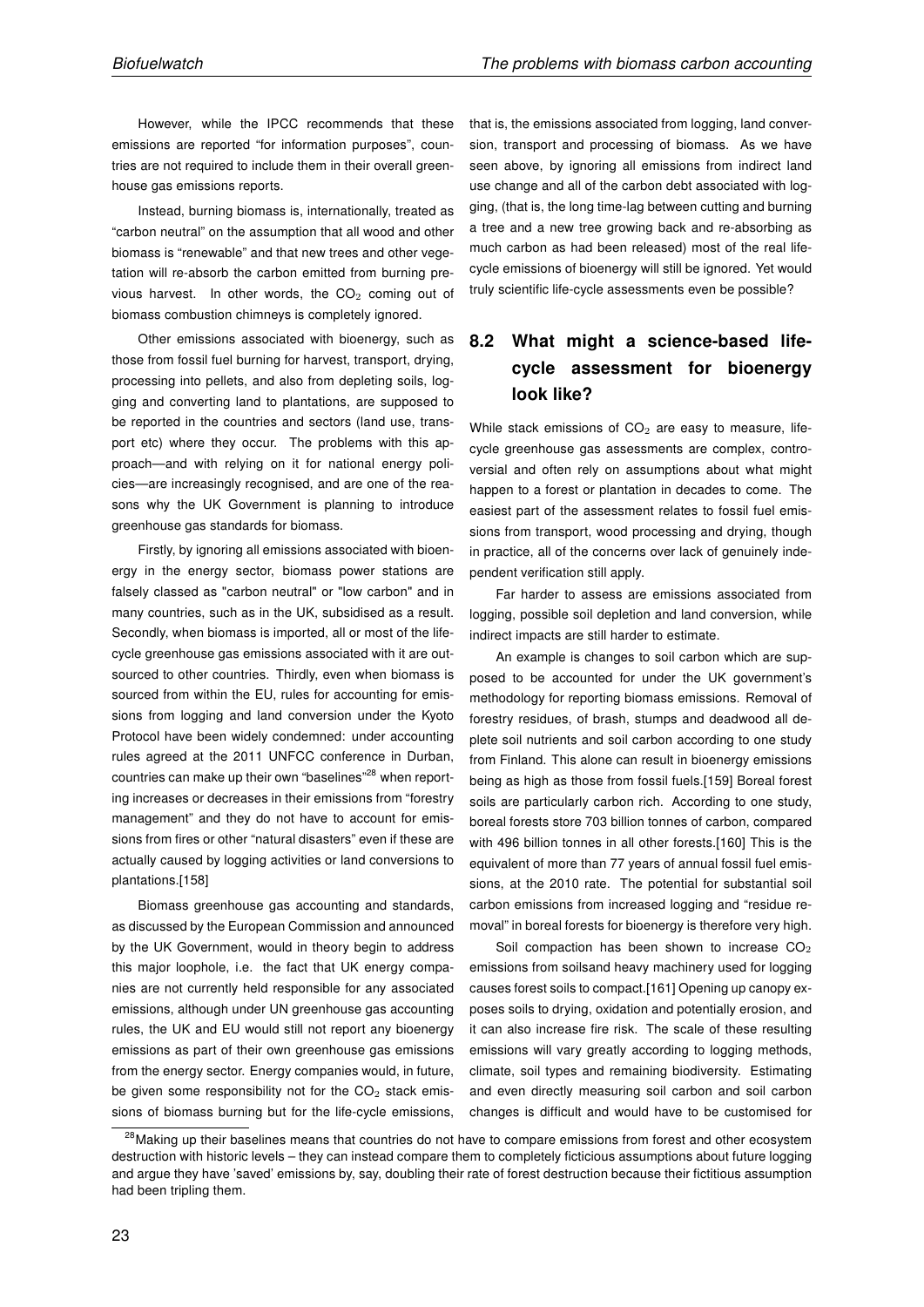each individual site.[162] It is neither expected of, nor realistic, for energy companies to commission such soil carbon assessments.

The fact that logging for bioenergy leads to a carbon debt, albeit ignored by the UK government, is widely accepted by scientists, with the debate focusing on how long that carbon lasts in different scenarios. A study by the Manomet Center for Conservation Sciences,commissioned by the government of Massachusetts, concluded that electricity from wood removed from forests in Massachusetts would result in higher carbon emissions than an equivalent amount of electricity from coal for a period of 40 years, and that it would be worse for the climate than electricity from gas for 90 years.[163] These figures were based on some optimistic assumptions, for example, that no wood would be taken from forests that were not already being logged for other purposes, that a large proportion of the logging emissions could be ascribed to these other purposes and that soil carbon losses would be minimal.

Another study, by scientists working at the Joanneum Research Institute in Austria, concluded that additional fellings from a "sustainably managed European forest" can result in such high carbon emissions that the carbon balance will be worse than that of fossil fuels for a period of 2-3 centuries.[164]

A further study, by Canadian scientists, estimated that replacing coal with wood pellets made from forestry residues results in a net increase of  $CO<sub>2</sub>$  emissions for the first 16 years and that using wood from trees cut down for bioenergy results in a carbon debt of 38 years compared with coal.[165]

Yet another study, looking at biomass electricity from trees cut down in forests in the Southeastern US, concluded that carbon emissions will be worse than those from fossil fuels (per unit of energy) for a period of 35-50 years.[166]

What these and other studies show, despite the different scenarios considered and different time-scales suggested for biomass electricity from trees cut down for this purpose—and possibly from the removal of forestry residues which would otherwise have remained in the forest—is that biomass electricity will worsen climate change for several decades if not centuries. Higher stack emissions of  $CO<sub>2</sub>$  from biomass compared with coal power station creates an immediate carbon spike which will only gradually reduce over time. Climate scientists have shown that avoiding the worst impacts of climate change requires global  $CO<sub>2</sub>$  emissions to peak and decline as rapidly as possible, not with a delay of several more decades or centuries. High near-term  $CO<sub>2</sub>$  rates and warming increase the risk of irreversible and self-reinforcing climate change. Hence biomass carbon debt studies should play an important role in informing policy-makers that large-scale woodbased bioenergy will not mitigate climate change. A carbon spike for several decades in the hope that new trees will eventually re-absorb all that carbon is clearly highly dangerous in the face of escalating climate change. Using carbon debt studies to try and predict carbon emissions from different scenarios—as some energy companies are already trying to do in their favour<sup>29</sup>—is, however, highly questionable. This is because all carbon debt studies rely on assumptions about long-term future forest (or plantation) regrowth which are ultimately highly speculative.

Current levels of climate change, including the observed major increase in extreme weather events,<sup>30</sup> are already putting forests and other ecosystems under extreme stress, making wildfires more frequent and severe and causing beetle and other infestations to spread rapidly beyond their normal range. A recent study of the 2000-2004 drought in Western North America found that it cut carbon sequestration by vegetation in the region by 51%. The authors concluded that such conditions can be expected to become far more common and severe throughout the course of this century and that they will cause ecosystem damage, forest mortality and turn forests into grasslands or shrub.[167] It thus cannot be assumed that forests will survive, grow and re-grow at historic rates in coming decades, and thus that the "carbon debt" will indeed be repaid as anticipated.

Furthermore, the fast-growing demand for bioenergy itself means that the survival and re-growth of logged forests is doubtful. According to a study published in Science, global policies that encourage substituting fossil fuels with bioenergy, such as a carbon tax on fossil carbon emissions, which meanwhile ignore emissions from bioenergy, could result in the destruction of all remaining forests, grasslands and most other ecosystems by 2065.[168] Even if such a drastic scenario was avoided, it cannot be assumed that a forest logged once for bioenergy will then be allowed to recover. It is more likely that it will be logged again as soon as is profitable, or cut down to make way for a faster growing tree plantation, to keep meeting the on-going demand created by biomass power stations as well as for other markets.

Finally, scientific life-cycle assessments for bioenergy which include carbon debt often ignore the crucial interactions between biodiversity, ecosystem health and cli-

<sup>&</sup>lt;sup>29</sup> See the discussion of Forth Energy's sustainability claims above.

 $30$  According to a recent study co-authored by James Hansen, the global land area experiencing extreme heat has increased from 1% of the world's surface in 1950-1980 to 10% in 1981-2010 – see J Hansen et al, 'Perception of Climate Change' 6 Aug 2012, Proceedings of the National Academy of Sciences in the USA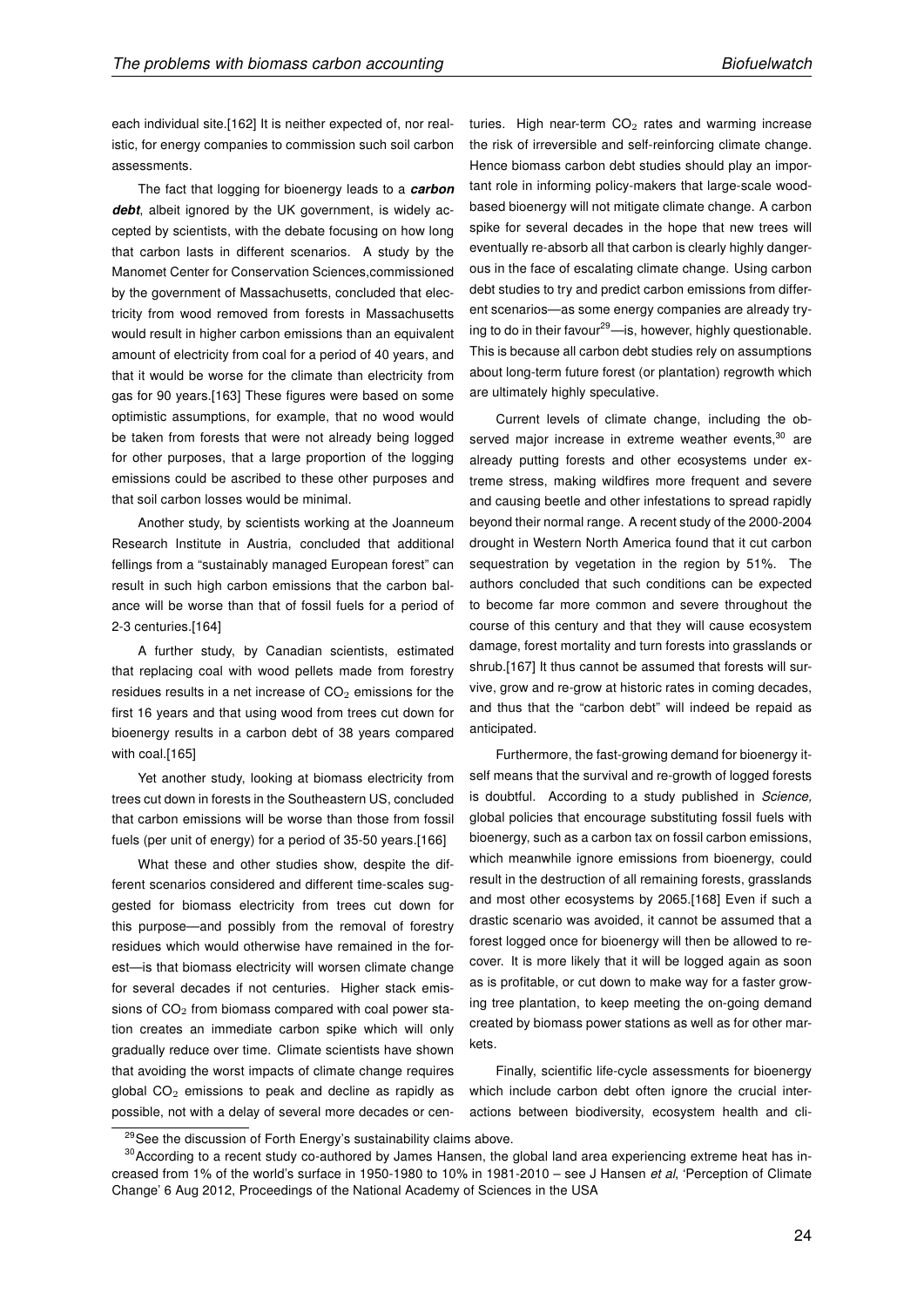mate. As a recent peer-reviewed article about the wider climate and environmental impacts of large-scale bioenergy argues, increased logging for bioenergy can result in homogeneous young stands of trees which offer no habitat to the many species that depend on complex, diverse forests, which are more susceptible to disease (and thus die-off), and to soil erosion and which store far less carbon overall.[169] Forest-degradation and forest conversion to plantations as a long-term result of the increased demand for bioenergy are rarely captured by carbon debt studies.

In short, scientific studies looking at bioenergy carbon debt play a vital role in proving that industrial large-scale bioenergy will have a negative impact on the climate during the crucial near term years and decades when emissions must be brought down to prevent the worst impacts of climate change. Relying on such an approach for lifecycle assessments carried out for particular wood supplies or power stations, on the other hand, is far less convincing.

Regardless of the arguments above about the future potential for inclusive science-based bioenergy life-cycle assessments for biomass, clearly, the complex interactions between forests and logging, plantations and land conversion and the climate can never be summed up with a simplistic formula like this:

$$
\frac{E}{\eta_{el}}\left(\frac{\eta_{el}}{\eta_{el} + C_h \times \eta_h}\right) [170]
$$

## 9 Three special "sustainable biomass" myths

In response to the growing evidence of the serious negative impacts of large-scale bioenergy, energy companies and their supporters commonly claim that particular sources of "sustainable" biomass are available on a large scale. It would be impossible to address each of these claims and new ones emerge over time. In the biofuels sector, companies frequently claim to be sourcing biofuels from particular schemes which allegedly provide benefits to communities in Africa or elsewhere, including local energy, income and livelihoods, while avoiding environmental destruction. For example, UK firm SunBiofuels was able to convince a large environmental and development NGO (IIED) of the merits of their investment in Tanzania: "Sun Biofuels, a British company, is addressing local energy supply through planned provision of biodiesel and multi-function platforms to local communities, though this service is philanthropic rather than a revenue-generating component of the business model."[171] Yet when ActionAid subsequently investigated SunBiofuel's Tanzania plantations, they discovered a very different reality. SunBiofuels had taken over 8,000 hectares of land from 11 villages, promising full compensation and badly needed social services and community investments, yet did not deliver on these commitments. Having lost such a large area of land, many villagers became unable to feed their children an adequate diet, pay school bills or buy medicines.  $31$  [172] It is likely that similar optimistic claims about specific tree plantations, which have already been made about plantations for pulp and paper and carbon offsets, will in future be made to support biomass investments. Investigating them will require time and money, with NGOs able to do only a very limited number of case investigations.

Here, we shall examine three of the most common and general claims about "sustainable sourcing": firstly, the claim that large amounts of wood can be safely removed from beetle-infested forests in North America, secondly, the claim that greatly increased logging can reduce the risk of catastrophic wildfires, providing a safe and beneficial large source of bioenergy, and finally, the claim that large areas of abandoned, marginal or waste lands are available for bioenergy production worldwide.

#### 9.1 Wood from beetle-infested forests

Wood-boring and other insects regarded as pests by timber companies have evolved over millions of years as part of forest ecosystems. Large-scale insect outbreaks have long been part of forest ecology, particularly in temperate and boreal regions, and they can play an important role in maintaining forest health and resilience: recycling nutrients, providing food for birds and mammals, increasing the growth rate of surviving trees, contributing to the development of more complex stands of trees, and increasing overall biodiversity.[173]

However, the scale of beetle infestations has in recent decades and years increased at an unprecedented rate and over large regions this spread has been shown to correlate with climate change. Across Western North America, a shift towards a warmer and drier climate is extending the geographical reach of bark beetles and allowing them to reproduce faster.[174] Between 1997 and 2007, mountain pine beetles affected 13million hectares across Western Canada, an outbreak an order of magnitude larger than any other within human memory.[175] In Europe, too, cli-

<sup>&</sup>lt;sup>31</sup>The company went into administration in August 2011 and was taken over by Lions Head Global Partners. After months of pressure by the community and by ActionAid, the villagers were granted access to ancestral graves and existing wells which had formerly been denied. Some compensation, but by no means all the compensation promised, has also now been paid, but promised jobs and investments such as clinics and schools have yet to come to fruition and remain unlikely.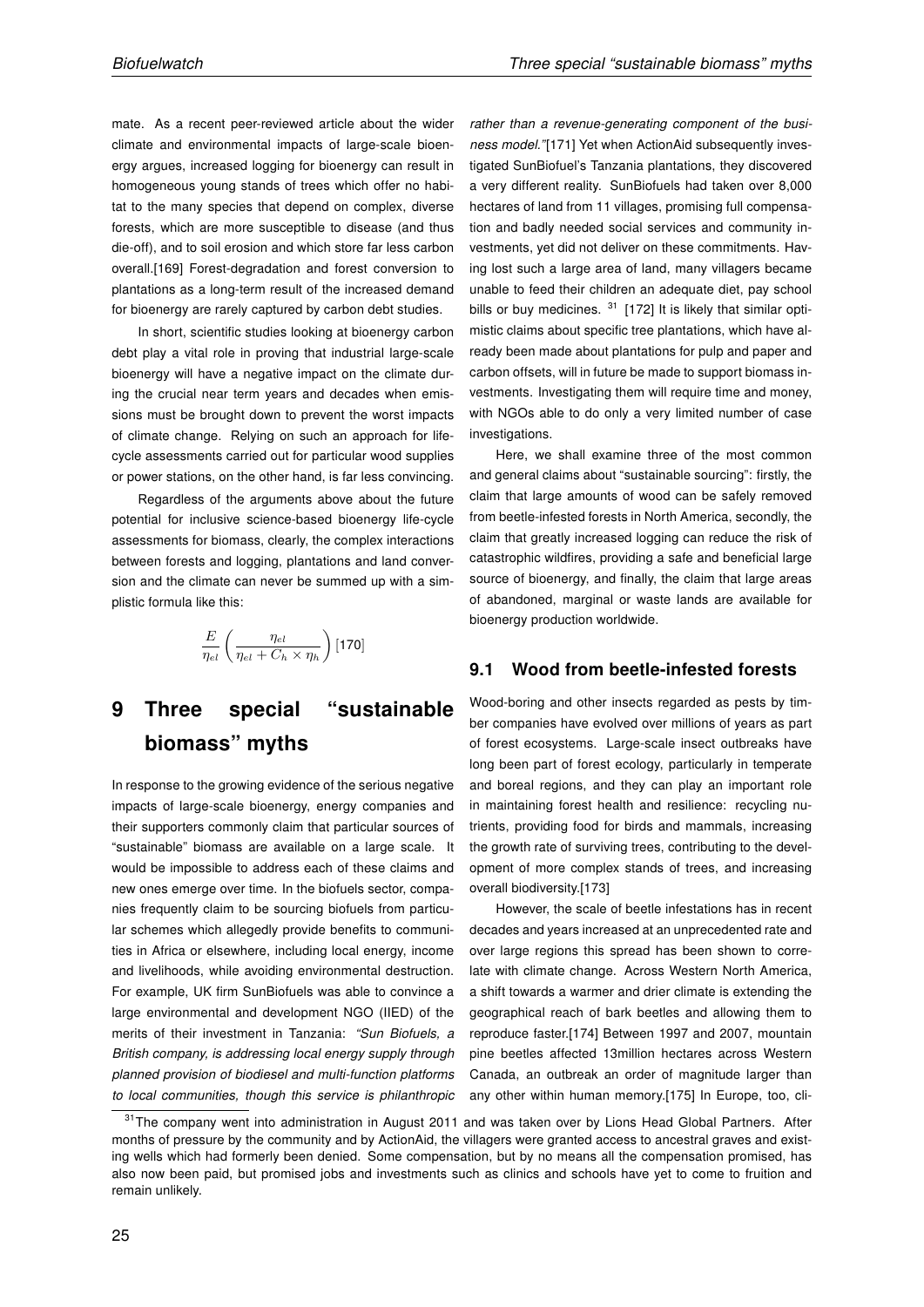mate change has been linked to more severe beetle outbreaks, for example of spruce bark beetle in Alpine forests, favoured by a drier and warmer climate.[176]

Yet blaming each of the escalating spread of beetle infestations on climate change alone would be too simplistic. As one peer-reviewed scientific review of the pine beetle outbreak in North America explains: "Extensive host abundance and susceptibility, concentrated beetle density, favourable weather, optimal symbiotic associations, and escape from natural enemies must occur jointly for beetles to surpass a series of thresholds and exert widespread disturbance".[177] The review identifies a wide range of causes. Habitat fragmentation can make trees more susceptible to beetle attack and reduce local predators which would keep beetles in check. Forestry practices which reduce the genetic diversity of trees and result in single-age trees (as monoculture tree plantations and clear-cutting do) remove one of the main protections against large-scale beetle attacks. Transport of infested wood can spread beetles to non-adapted trees and forests—the cause for example of Dutch elm disease in the UK. The review states: "Climate changes and forest management activities can have combined or other interacting effects, so it is often difficult to separate their individual contributions to outbreaks."

Companies investing in bioenergy regard trees damaged by insect infestations as a cheap, large-scale resource. This attitude is reflected in a biomass industry article, which states: "The millions of acres of dead, downed and diseased timber infected by pine beetles in Colorado and the Western U.S. could be put to beneficial use by the biomass industry, and also help with forest fire mitigation and suppression."[178] Clearcutting beetle-infested forests promises high short-term profits and is the preferred strategy of governments, for example, in British Columbia. For the future of forests, however, it is a disastrous strategy:

- Insect infestations rarely kill all trees in a forest. Even in the most severely infected areas, seedlings and saplings tend to survive, allow for forest regeneration and maintain the genetic diversity of the forest. Naturally, forests tend to become more rather than less diverse and complex after an outbreak, thus increasing resilience against future infestations. On the other hand, "salvage logging" (i.e. clearcuts) decimate the potential for natural regeneration and the diversity of future trees and thus increase future vulnerability to insects and other disturbances.[179]
- Salvage logging of beetle-infested forests destroys biodiversity. In the interior of British Columbia, it is believed to have decimated moose populations by up to 70%. [180] In Oregon, salvage logging after beetle infestations and wildfires has

brought the Black-backed Woodpecker to the brink of extinction.[181]

- Salvage logging after beetle infestations is bad for the climate. A recent study shows that forest sites in British Columbia where up to 90% of trees have been killed by beetles quickly regain carbon, sequestering it in new growth that is favoured by extra light (due to tree mortality). On the other hand, a site that was salvage-logged was found to still be releasing rather than sequestering  $CO<sub>2</sub>$  ten years later.[182]
- It is often claimed that logging beetle-infested forests helps to reduce the risk of severe wildfires. Yet a recent study by NASA scientists shows that this is not the case. Beetle-infested forests are not more susceptible to fire than healthy ones: they can in fact be less susceptible because they have lost many or most of their needles which act as kindling for fires.[183]

Trading biomass chips or pellets made from infested wood may carry a risk of infestations being spread into new areas where trees have so far been unaffected and thus lack any defence mechanisms. According to a 2010 Report by Alterra Wageningen University, commissioned by the Dutch government: "Currently there are no sciencebased mechanisms taken by practice to eradicate potentially harmful organisms that may be present in the woodchips or to prevent their spread."[184] Chipping wood kills larger beetles but will not entirely rule out the survival of all beetles at all developmental stages, heat treatment is expensive and the heat tolerance of various beetles, including those responsible for serious infestations in North America, is unknown and fumigation of chips is expected by the authors to be outlawed.

#### 9.2 Biomass, logging, and fire risks

Fires are a key feature of various forest ecosystems, including those found throughout much of Western North America. However, more frequent and severe droughts and heatwaves, likely already the result of climate change have been linked to far more intense and larger fires in recent years than those recorded in past decades. One of those has been the extreme wildfire season in Colorado and New Mexico in the summer of 2012, coinciding with record-breaking heat and drought across most of the US. A single fire in Colorado in June burned over 17,000 acres, destroyed around 350 homes, forced the evacuation of at least 32,000 residents and killed at least two people.[185] Another example was the extreme heatwave across southern Europe and the Balkans in the summer of 2007, which triggered the worst forest fires in at least fifty years on the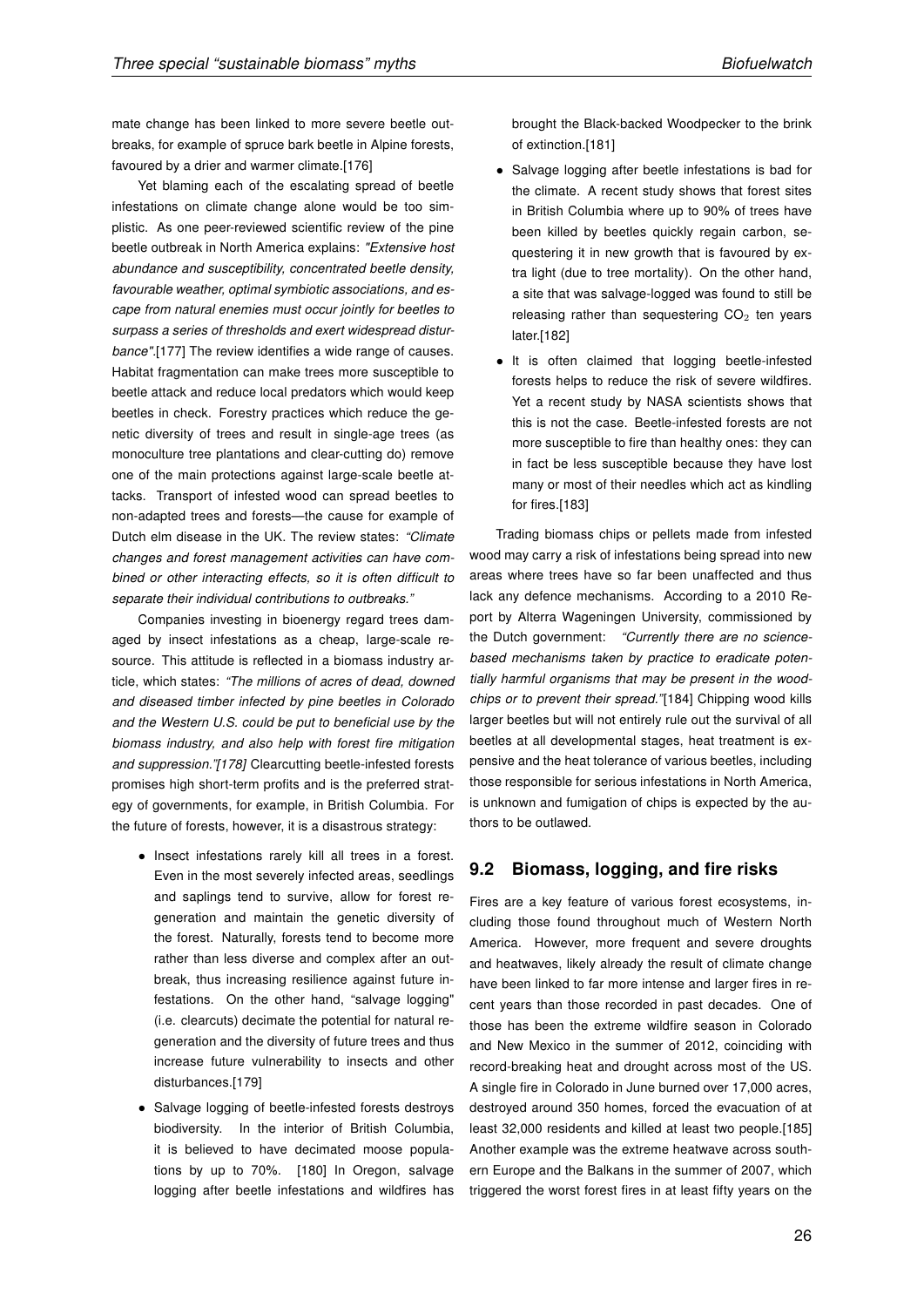Peleponnes in southern Greece. Over 670,000 hectares of forests, olive groves and farmland were destroyed and 84 people died.[186] There is less of a consensus about the role which "fuel load buildup" plays in forest fires. According to ecologist George Wuerthner, in western North America, the link between smaller fires having been suppressed over recent decades (thus causing biomass "fuel" to build up) and the severity and extent of recent wildfires may not be as strong and clear as many believe:

"There undoubtedly has been some fuel build up in a few ecosystems due to fire suppression, particularly low elevation forests such as those dominated by ponderosa pine that burned at frequent intervals. However, most of the acreage burned in recent years has been either range fires influenced largely by the presence of the exotic and highly flammable cheat grass and/or higher elevation plant communities dominated by lodgepole pine, and various fir species...These forests types have suffered no fuel build up due to fire suppression because successful fire control hasn't existed long enough to have affected the interval between blazes that typically dominates these forests."[187] Whatever the impacts of suppressing smaller fires may have been, industrial logging does not mimic natural small fires, and there is growing evidence suggesting that it does not help prevent disastrous fires but may even aggravate them, for reasons discussed below.

Reducing fire risk is particularly of concern for residents living in areas prone to wildfires. Clearing vegetation immediately around buildings and settlements can protect homes and lives,[188] but logging miles away from homes has not been shown to protect homes from fire.

In general, forest thinning can decrease shade, cause foliage and small trees to dry out, reduce soil nutrients, and expose trees to more wind, causing them to break and fall. Preliminary findings of a US Department of Agriculture Forest Service assessment of a 2010 forest fire in Colorado suggest that "thinning" operations to reduce fuel load had been ineffective in reducing the severity and spread of the fire.

"In some cases, treated stands burned more intensely than adjacent untreated stands, perhaps because of additional surface fuels present as a result of the thinning and higher wind speeds that can occur in open forests compared with those with denser canopies."[189]

Thinning often involves logging the largest trees. A 2009 peer-reviewed study looked at a fire in a beetleand drought-affected forest in California in 2003. It found that stands dominated by very large trees—ones commonly logged for "fire suppression", burned less intensely than stands dominated by smaller trees, rendering logging operations ineffective or counter-productive for reducing fire intensity.[190] Monoculture tree plantations, especially highly flammable eucalyptus plantations, are particularly prone to fires. In Spain for example, eucalyptus plantations cover around half a million hectares of land and burn particularly severely, with plantation fires spreading into nearby forests and other vegetation. Bioenergy expansion is encouraging plantation expansion in this region, too.[191]

### 9.3 Marginal, degraded, unused, abandoned or waste lands for biomass

The UK Government's Bioenergy Strategy assumes that the UK will burn 10% of all globally traded biomass for energy between now and 2020.[192] It states:"The feedstock availability estimates used in this strategy recognise these [indirect land use change] issues by limiting supply to land that may became available through better farming practices and increased land productivity of abandoned or "spare land" (i.e. land that would not be used for food/feed production), rather than re-allocation of land use from current economic or environmental activities. Production on unused land or land of low ecosystem service value is key to ensuring that growth in use of bioenergy is achieved without adverse carbon, biodiversity and water impacts." Those government assumptions about biomass as well as biofuel supplies are based on a consultancy assessment by AEA according to which biomass plantations will all be established on abandoned and unused land, although they acknowledge that land conversions are already happening on lands which are anything but "abandoned".

Scientific studies about the global potential for bioenergy in many cases pre-date EU and UK bioenergy, including biofuel policies. We have argued elsewhere that optimistic assumptions contained in such studies played a vital role in shaping EU biofuel and bioenergy policies which have since been heavily criticised by a growing number of scientists.[193] Some of the "global potential" studies assume that global cropland area could be "sustainably" doubled to accommodate expanded demand for bioenergy feedstocks. Others, however, restrict their choice of suitable land for bioenergy to lands they classify as abandoned cropland, a term which companies and policy makers often use interchangeably with "marginal", "degraded", "unused" or "waste" land. The impact of such a designation being used to convert lands to biofuel production has been discussed in other reports.[194]

One of the least optimistic bioenergy potential studies, considered in the UK Bioenergy Strategy, is a 2008 study by Chris Field et al.[195] The authors consider that energy crops will result in adverse direct or indirect land use change unless they are grown on "abandoned cropland" and that only 5% of current global primary energy consumption could be met that way—a far lower figure than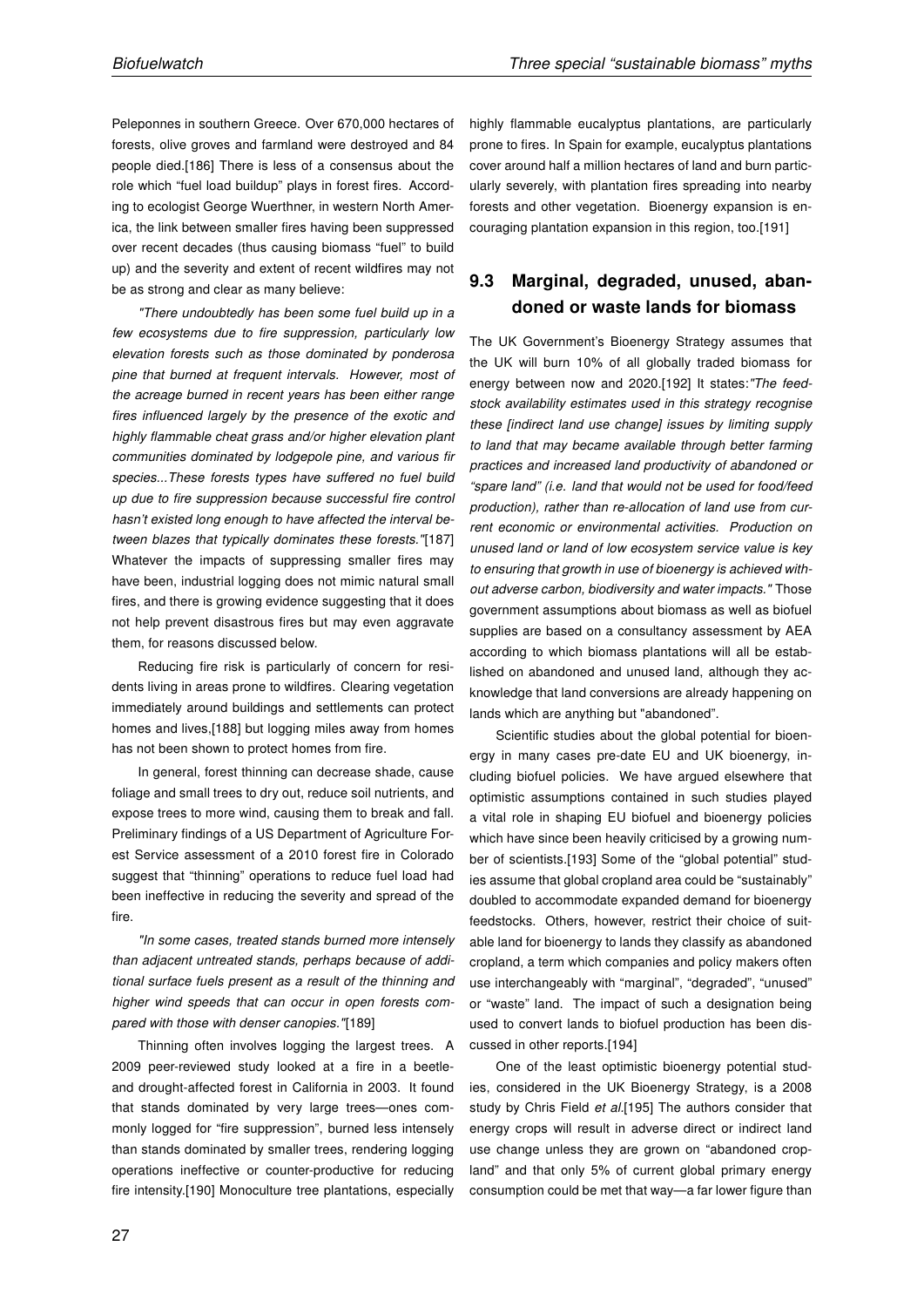many other estimates. To achieve this apparently modest figure for energy crop potential, the authors consider that all abandoned cropland worldwide—an estimated 386 million hectares in total—would need to be converted. Their definition of "abandoned cropland" includes land which has been farmed or used for pasture at some stage in the last three hundred years but which is no longer farmed and which is neither an urban development nor a forest today, although it may have been converted from cropland to pasture. Yet how did they conclude that such large areas of land are indeed abandoned? According to the article, they used an existing database compiled by the Dutch Environmental Assessment Agency with gridded estimates of global crop and pasture area for each decade since 1700. They calculated abandoned crop area as the difference between maximum crop area during those three centuries and crop area in 2000 and then repeated the process for pasture. They then used satellite data to exclude urban areas and forests. Broad estimates of historic land use change are clearly useful for understanding wider environmental trends, yet the claim that detailed historic land use data for the entire planet for the past 300 years is available and can be used to make decisions about the availability of land for bioenergy or any other purpose appears presumptuous. Notably none of the authors of the article, nor the researcher who compiled the database on which they relied, has a background in history or social science. Yet as the UK Bioenergy Strategy shows, such a statement made in a peer-reviewed article is easily translated into government policies like the UK Bioenergy Strategy, followed by investments which, as has been the case with biofuels, can then result in large-scale land-grabbing, evictions, increased hunger and malnutrition.[196]

It is worth remembering that there is a long history of land, often land held by communities and/or small farmers, being classed as 'unproductive' or 'wastelands' whenever policy makers of interest covet grabbing and converting such land to whatever they deem more 'productive' or 'useful'. For example, the designation of small farmers' communal lands as "wastes" was used to justify and facilitate the English Enclosures, while similar arguments, though with slightly different terminology, were used to justify the Highland Clearances in Scotland. Land-grabbing for bioenergy in the global South, justified by land being described as "waste", "unused" or "abandoned" is not all that different from the situation in England described by 18th/19th century farmer and journalist William Cobbett: "Those who are so eager for the new enclosure seem to argue as if the wasteland in its present state produced nothing at all. But is this the fact? Can anyone point out a single inch of it which does not produce something and the produce of which is made use of? It goes to the feeding of sheep, of cows of all descriptions . . . and it helps to rear, in health and vigour, numerous families of the children of the labourers."[197]

## 10 Conclusion

Proposed UK biomass sustainability standards are the key focus of this report but the analysis of these is relevant beyond the UK. The UK Government's proposed standards are closely modelled on EU biofuel standards and on those recommended by the European Commission (albeit not as yet on a mandatory EU-wide basis). Mandatory biomass standards are strongly informed by voluntary standards for biomass which are being developed by energy companies and industry associations and which in turn draw on existing voluntary forestry certification schemes. We have looked in detail at several of these policies and schemes and also at several of the specific "sustainability" claims being made by bioenergy investors. Furthermore, we have discussed the principle of greenhouse gas standards for bioenergy.

Here is a summary of our key findings:

- 1. Biomass sustainability standards—mandatory ones which are proposed in the UK and discussed in the EU, and voluntary ones being drawn up by industry—are being developed simultaneously with the creation of a large new global market in wood pellets and woodchips for energy. Just as EU biofuel standards were part of the same legislation which ensured massive biofuel expansion through mandatory targets, UK biomass standards will be directly linked to generous biomass subsidies, ones which are set to turn the UK into an importer of wood for energy on a scale which is globally unprecedented. And just as the global biofuel market is an artificial market, heavily dependent on mandates, targets and subsidies, the emerging biomass industry also strongly depends on subsidies. Industry, too, is linking sustainability policies to large-scale investments into bioenergy supply chains and power stations. The Initiative Wood Pellet Buyers explicitly states that harmonised biomass standards are essential for the creation of a global wood pellet trade. It is therefore vital to consider standards in this wider context.
- 2. Sustainability standards by their nature cannot address the wider, largely indirect, impacts of creating a fast-growing new market for wood at a time when existing demand for wood, including for paper, is already unsustainable and a major driver of global deforestation and forest degradation.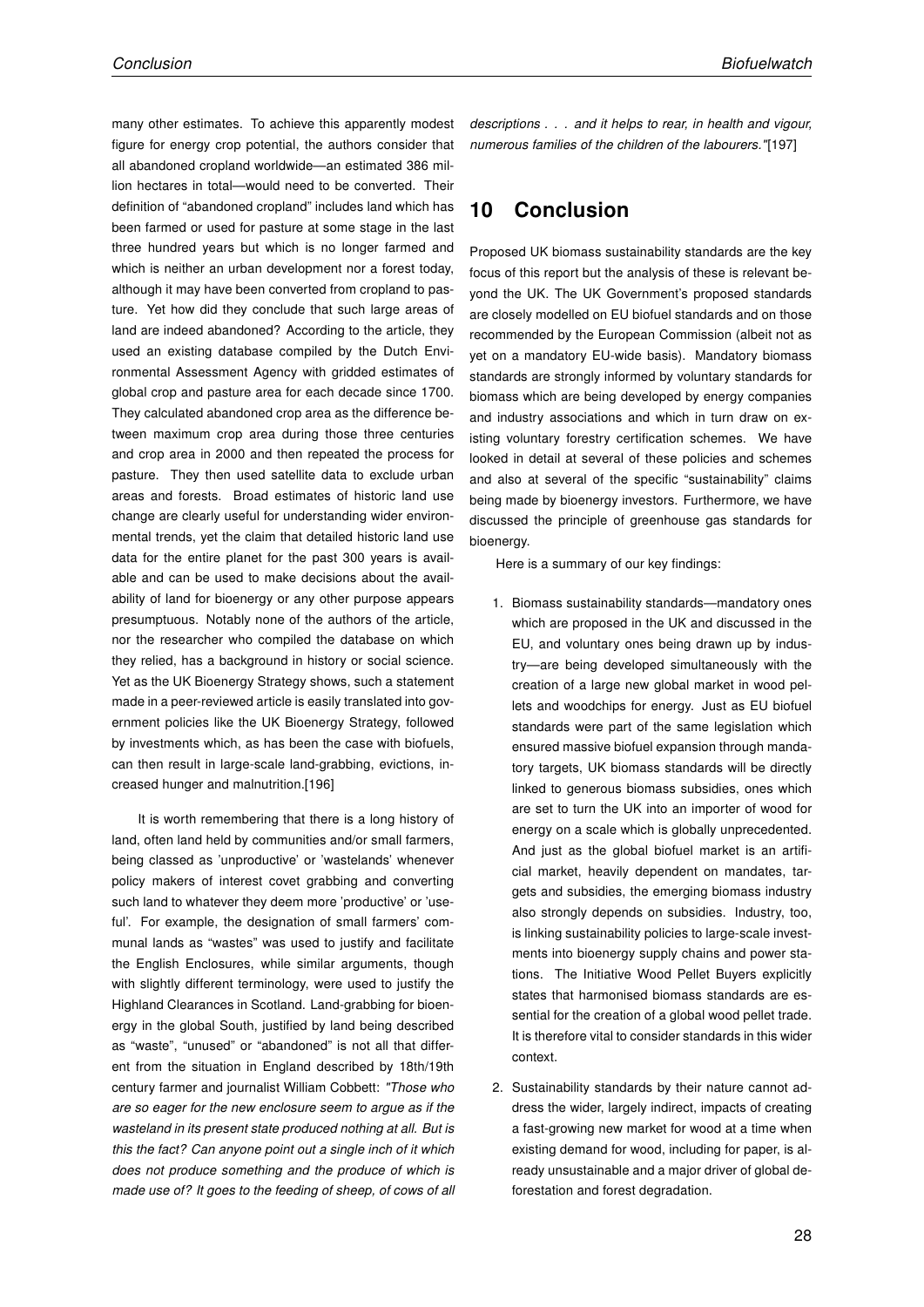- 3. Although some of the details of the UK biomass standards will still be consulted on, Government announcements to date indicate that they will not be comprehensive nor in line with scientific findings on the wider climate impacts of bioenergy. Human rights, land rights, impacts on food security and food sovereignty, many serious biodiversity impacts, soil and water depletion and erosion are not addressed by proposed standards. Applying biofuel land-use standards to biomass will not even prohibit the conversion of forests to industrial tree plantations since the latter, too, are falsely classed as forests. Indirect land use change and the large carbon debt (i.e. upfront carbon spike) associated with bioenergy are to be ignored despite warnings from a growing number of scientists that policies based on such "false accounting" risks further worsening climate change.
- 4. Scientific studies about the carbon debt associated with biomass should inform energy policies. Carbon debt is the length of time that bioenergy will lead to a "carbon spike" due to its high upfront carbon emissions compared with the length of time which new trees and other vegetation will need to reabsorb this carbon. The urgency of the climate crisis requires immediate reductions in emissions, whereas studies suggest that biomass electricity will increase them for decades or even centuries to come. These findings should inform governments' energy policies. At the same time, as we have shown, precise, feedstock-specific carbon debt forecasts are highly questionable. Firstly, they generally do not account for indirect impacts (i.e. destructive logging and plantation expansion as a result of other demands for wood being displaced). Secondly, carbon debt forecasts rely on assumptions about future tree/forest regrowth which are highly uncertain, particularly in the context of climate change and fast-growing pressures on forests worldwide. These uncertainties put the credibility of future science-based greenhouse gas standards for different biomass feedstock into doubt.
- 5. The credibility of any regulatory regime depends on its enforcement at least as much as on the content of the regulations. Most of the high-profile failures of regulations (whether the English "care homes scandal", the breast implant scandal or Libor fixing) have been the result not of inadequate rules but of a lack of independent oversight and enforcement. Biomass (as well as biofuel) standards aim to regulate often lengthy and complex wood supply chains

yet lack any credible regulatory mechanism. Ofgem has neither the budget nor mandate for evaluating and verifying companies' reports about biomass sourcing, reports which may well remain outwith the public domain. Instead, standards will rely entirely on business contracts between companies and their chosen consultancy firms, paid to provide allegedly "independent" verification. Yet the fact that these consultancies are chosen and paid by energy companies undermines their independence. All that proposed biomass sustainability standards can ensure is that a company has ticked the right boxes.

- 6. The same group of inspection, verification and certification companies offer energy and timber companies a wide range of verification and certification services. Commonly, the same companies will certify according to different voluntary forestry standards, including the FSC and PEFC and to existing and new bioenergy standards or even to energy and other companies' own "sustainability policies". The contractual relationship between certifier and certified companies observed above also applies to the FSC and PEFC. Conflicts of interest and lack of independent regulatory oversight are thus inherent in voluntary as well as mandatory certification and standards.
- 7. No international forest certification scheme, including the FSC and PEFC, can guarantee that the wood it certifies does not come from the destruction of highly biodiverse, including oldgrowth forests, is not linked to human rights abuses, including evictions of communities, does not come from monoculture tree plantations for which biodiverse forests or grassland may have been cleared, nor even that all of it comes from legal sources. Yet despite this evidence, both FSC and PEFC certification are expected to be accepted as "proof" of "sustainable forest management" for bioenergy in the UK and both are accepted by all of the energy companies with biomass sustainability policies which we have looked at.

Biomass standards are thus not a credible means to address the serious adverse impacts of bioenergy, which are the direct result of government policies, namely subsidies, in the UK paid primarily in the form of Renewable Obligation Certificates. Instead, renewable energy policies and subsidies need to be fundamentally reformed, to ensure that support goes to those forms of energy which are genuinely renewable, sustainable and climate friendly—not to large-scale industrial biomass.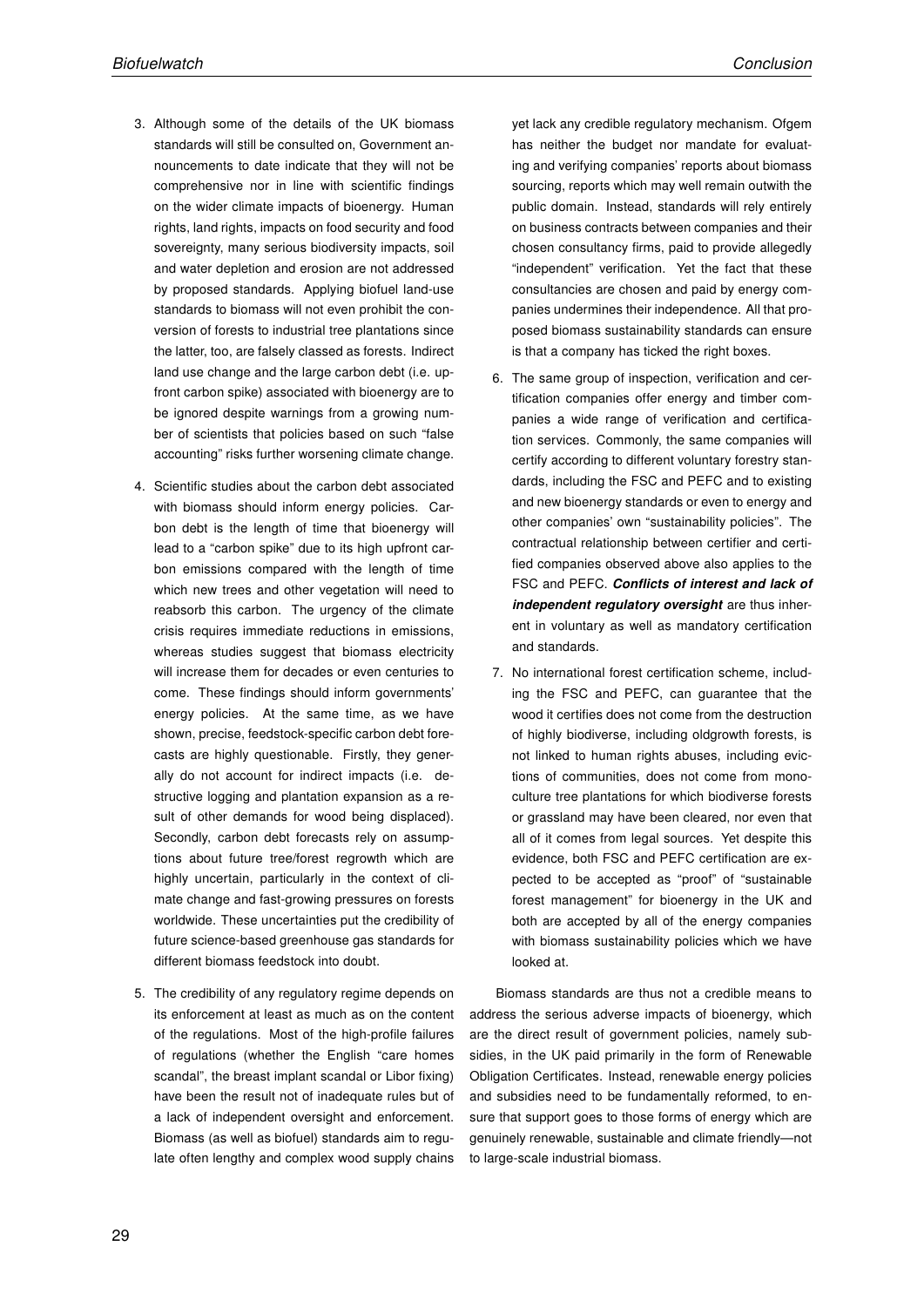### References

- [1] B. Atanasiu, "The Role of Bioenergy in the National Renewable Energy Action Plans: a First Identification of Issues and Uncertainties," Publication IEE 08 653 SI2. 529 241, Institute for European Environmental Policy, November 2010. www.ieep.eu/assets/753/bioenergy\_in\_NREAPs.pdf.
- [2] J. Hewitt, "Flows of Biomass to and from the EU: An Analysis of Data and Trends," Tech. Rep. ISBN 978-1- 906607-16-6, FERN, July 2011. www.fern.org/sites/fern.org/files/Biomass%20imports%20to% 20the%20EU%20final\_0.pdf.
- [3] Department of Energy and Climate Change, "Government response to the consultation on proposals for the levels of banded support under the Renewables Obligation for the period 2013-17 and the Renewables Obligation Order 2012," Government Policy Announcement, July 2011. http://www.decc.gov.uk/ assets/decc/11/consultation/ro-banding/5936-renewables-obligation-consultationthe-government.pdf.
- [4] Department of Energy and Climate Change and Department for Transport and Department for Environment and Food, and Rural Affairs, "UK Bioenergy Strategy," Government Policy Report, April 2012. http://www.decc.gov.uk/assets/decc/11/meeting-energy-demand/bio-energy/5142 bioenergy-strategy-.pdf.
- [5] Scottish Government, "Call for Biomass Rethink." Press Release, 30<sup>th</sup> October 2011. www.scotland.gov.uk/ News/Releases/2011/10/28105521f.
- [6] S. Wunder, T. Kaphengst, K. Timeus, and K. Berzins, "Impact of EU Bioenergy Policy on Developing Countries," Parliamentary Briefing Paper EP/EXPO/B/DEVE/2011/FWC/2009-01/LOT 5/21, Directorate-General for External Policies of the Union, March 2012. www.europarl.europa.eu/committees/fr/studiesdownload. html?languageDocument=EN\&file=72731.
- [7] P. Rechberger, "Bioenergy in the EU." Powerpoint Presentation (Unpublished), European Biomass Association, 13th May 2011. URL=http://www.environmental-finance.com/file/113/peter-rechberger.
- [8] Birdlife International et al., "Woody biomass for Energy: NGO Concerns and Recommendations," NGO briefing paper, Birdlife International et al., April 2011. http://www.fern.org/sites/fern.org/files/NGO% 20Report%20on%20Biomass%2011%20April%202011.pdf.
- [9] N. Mainville, "Fuelling a Biomess: Why Burning Trees for Energy Will Harm People, the Climate and Forests," NGO briefing paper, Greenpeace Canada, October 2011. http://www.greenpeace.org/canada/Global/ canada/report/2011/10/ForestBiomess\_Eng.pdf.
- [10] M. Junginger, "World Biomass Supply and Demand." Powerpoint Presentation, IEA bioenergy, June 2011. Available at www.bioenergytrade.org/downloads/junginger---bio-equity-trade-workshop---final. pdf.
- [11] R. Hall and J. Romijn, "Getting to the Roots: Underlying Causes of Deforestation and Forest Degradation, and Drivers of Forest Restoration," technical NGO briefing, Global Forest Coalition, December 2010. www.globalforestcoalition.org/wp-content/uploads/2010/11/Report-Getting-tothe-roots1.pdf.
- [12] European Environment Agency Scientific Committee, "Opinion of the European Environment Agency Scientific Committee on Greenhouse Gas Accounting in Relation to Bioenergy," Scientific Briefing, European Environment Agency, September 2011.
- [13] S. Wunder, T. Kaphengst, K. Timeus, and K. Berzins, "Impact of EU Bioenergy Policy on Developing Countries," Parliamentary briefing EP/EXPO/B/DEVE/2011/FWC/2009-01/LOT 5/21, Directorate-General for External Policies of the Union, March 2012. www.europarl.europa.eu/committees/fr/studiesdownload.html? languageDocument=EN\&file=72731.
- [14] Associacao dos Resinadores do Brasil, "Informativo ARESB." News Bulletin, March 2011. www.aresb.com.br/ informativoaresb/boletins/2011/marco2011.pdf.
- [15] W. Overbeek, "The New Trend of Biomass Plantations in Brazil: Tree Monocultures." News Article, 9<sup>th</sup> November 2011. http://www.corporatewatch.org.uk/?lid=4108.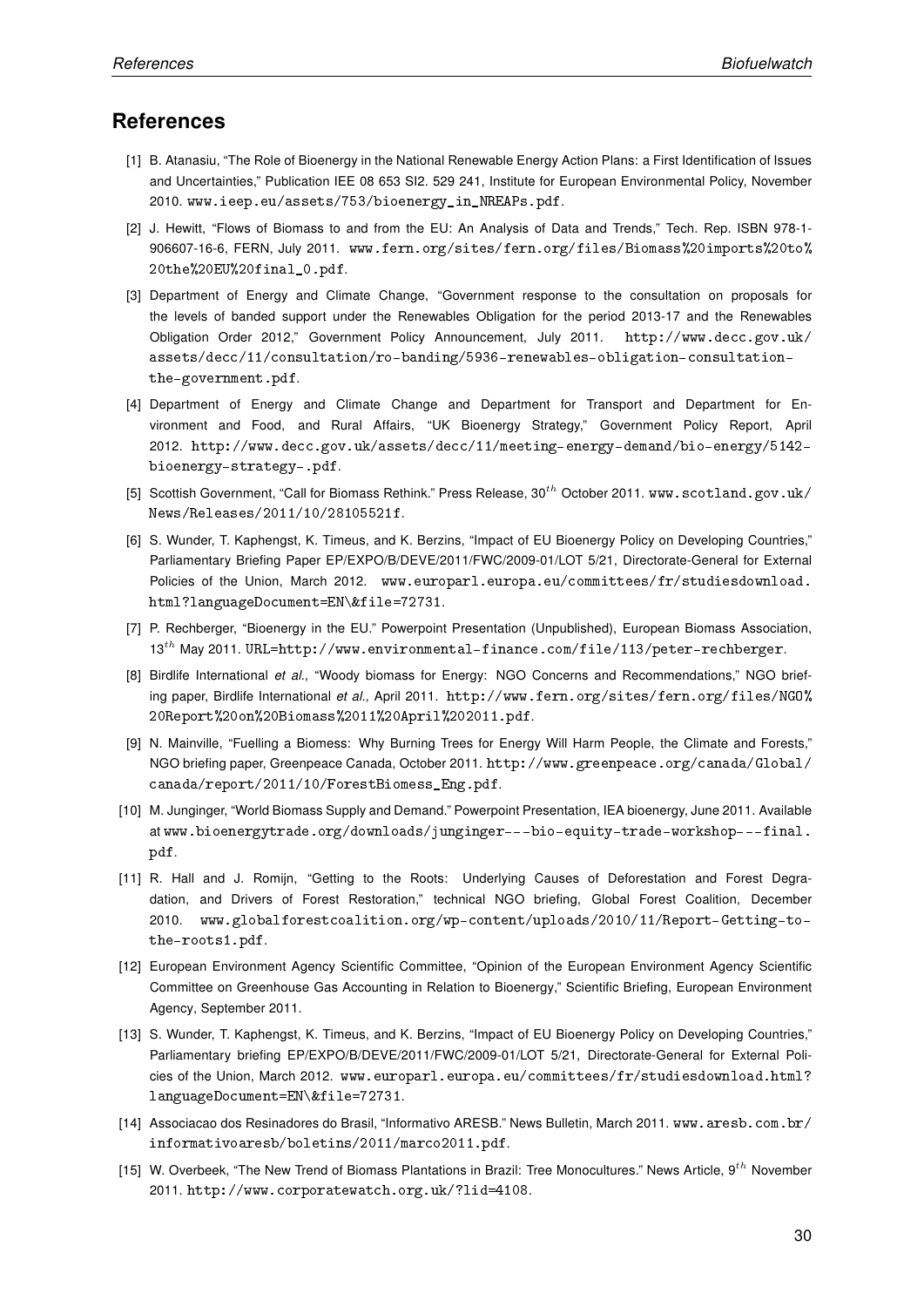- [16] D. Young, "Map of Top Ten Polluters in Vermont based on 2002 Environmental Protection Agency National Emission Inventory Database." Geographic Data Set, PlanetHazard, 2006. www.planethazard.com/phmapenv. aspx?mode=topten\&area=state\&state=VT.
- [17] "Westminster Parliament, Publications and Records, Commons Debates, Daily Hansard: Written Answers," Official Record of Parliamentary Business, Westminster Parliament, November 2009. www.publications. parliament.uk/pa/cm200809/cmhansrd/cm091110/text/91110w0010.htm.
- [18] Department of Environment Food and Rural Affairs, The Air Quality Strategy for England, Scotland, Wales and Northern Ireland, vol. 1, ch. 2: Air Quality Objectives and Pollutants, pp. 20– 22. Department for Environment, Food, and Rural Affairs; Scottish Executive; Welsh Assembly Government; and Department of the Environment Northern Ireland, July 2007. Serial number: Cm-7169-NIA-61/06-07. http://archive.defra.gov.uk/environment/quality/air/airquality/ strategy/documents/air-qualitystrategy-vol1.pdf.
- [19] World Health Organisation, WHO Air quality guidelines for particulate matter, ozone, nitrogen dioxide and sulfur dioxide: Global update 2005: Summary of Risk Assessment. World Health Organisation, 2006. Serial number: WHO/SDE/PHE/OEH/06.02. http://whqlibdoc.who.int/hq/2006/WHO\_SDE\_PHE\_OEH\_ 06.02\_eng.pdf.
- [20] Directive 2008/50/EC of the European Parliament and of the Council of 21 May 2008 on Ambient Air Quality and Cleaner Air for Europe.
- [21] 'Steve E', "Defra to Face Double Challenge over Air Quality." Air Quality News, 20<sup>th</sup> July 2012. http://www. airqualitynews.com/2012/07/20/defra-to-face-double-challenge-over-air-quality/.
- [22] Department for Environment Food and Rural Affairs, "Red Tape Challenge Environment Theme proposals," official document, March 2012. http://www.defra.gov.uk/publications/files/pb13728-red-tapeenvironment.pdf.
- [23] United Nations Industrial Development Organisation, "Green Industry Platform, UNIDO Launches the Green Industry Platform at Rio+20." Website. www.unido.org/index.php?id=1002609.
- [24] United National Industrial Development Organisation Green Industry, "UNIDO green industry: Policies for supporting green industry," technical briefing paper, May 2011. http://www.unido.org/fileadmin/user\_media/ Services/Green\_Industry/web\_policies\_green\_industry.pdf.
- [25] The Consumer Goods Forum, "Consumer goods forum and the us government announce a joint initiative on deforestation," 20 <sup>th</sup> June 2012. http://www.theconsumergoodsforum.com/pfiles/press\release/ Press\\_Release\\_2012/2012-06-20-CGF-Us-Gov-deforestation.pdf.
- [26] Biofuelwatch and Global Forest Coalition, "Sustainable energy for all or sustained profits for a few?," briefing, June 2012. www.biofuelwatch.org.uk/wp-content/uploads/SEFA6.pdf.
- [27] Event Advertised online related to the Sustainable Energy for All Initiative, Strengthening the Link: Sustainable Biomass & Forest Certification. http://pefc2012.eventbrite.com.
- [28] Bureau Veritas, "Bureau veritas, profile & logo." Webpage. www.bureauveritas.co.uk/wps/wcm/connect/ bv\_couk/local/home/about-us.
- [29] Bureau Veritas, "UK porfolio of services," May 2012. http://www.bureauveritas.co.uk/wps/ wcm/connect/3075ce804b693066bf31ff43ed2904bf/BV\\_Portfolio+of+Services-WEBSITE\ \_V3.pdf?MOD=AJPERES\&lmod=-1811272570\&CACHEID=3075ce804b693066bf31ff43ed2904bf\ &lmod=-1811272570\&CACHEID=3075ce804b693066bf31ff43ed2904bf.
- [30] Bureau Veritas, "Bureau veritas, sustaining our forests, certifications for all forest and wood products industry players." Webpage. http://www.bureauveritas.com/wps/wcm/connect/bv\_com/group/services+ sheet/sustaining-our-forests\\_2278.
- [31] P. Chibani-Jacquot, "Cameroon: Wijma still certified, as official observer finds new illegalities." FSC-Watch News Article, October 2006. http://www.fsc-watch.org/archives/2006/11/05/Cameroon\_\_Wijma\_ still\_certified\_\_as\_official\_observer\_finds\_new\_illegalities.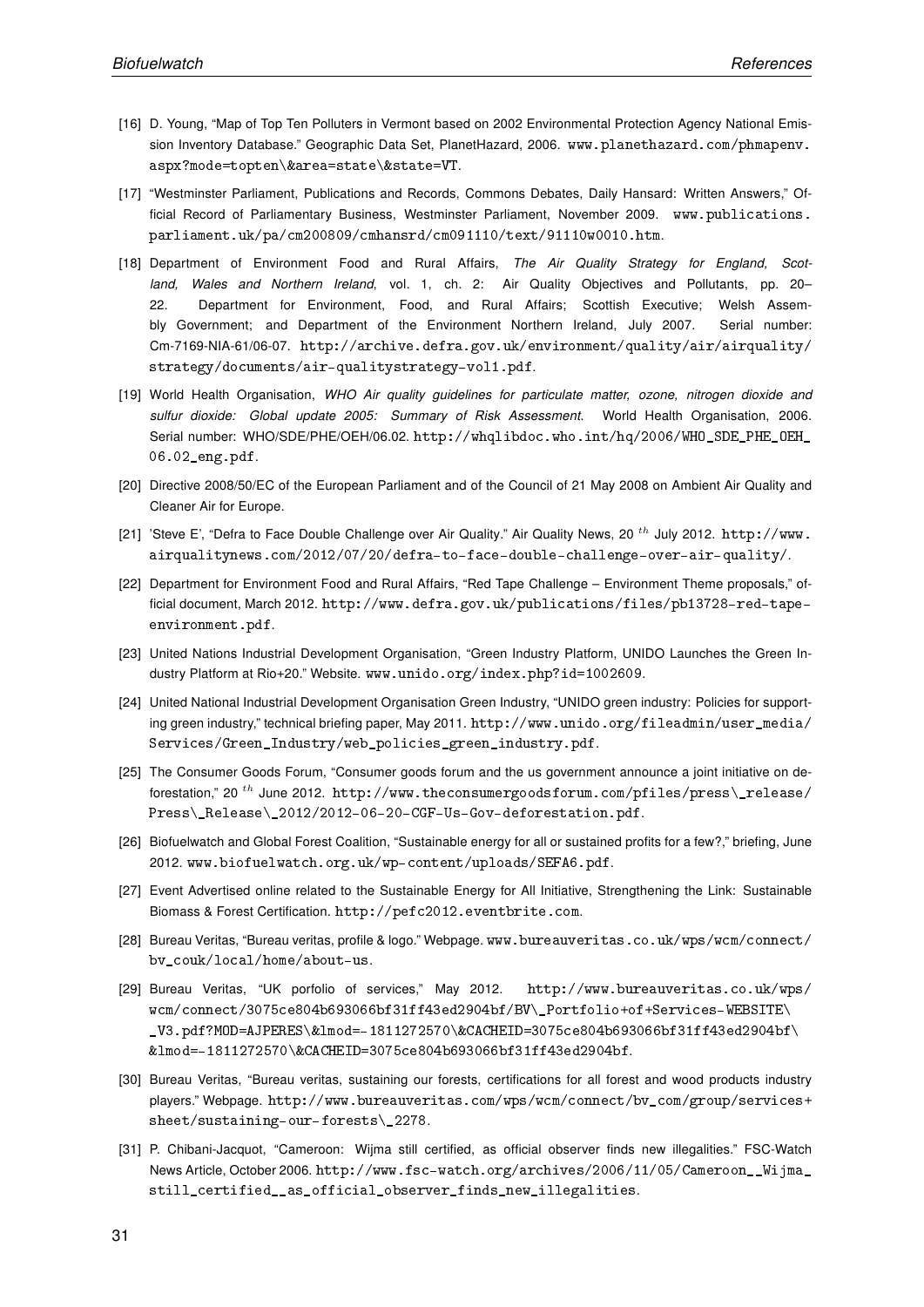- [32] FSC-Watch News Article, "Bureau veritas accreditation suspended in cameroon." Webpage,  $24^{th}$  February 2007. http://www.fsc-watch.org/archives/2007/02/24/Bureau\_Veritas\_accreditation\_ suspended in Cameroon.
- [33] FSC-Watch News Article, "The amazing, disappearing, fsc certificates...." Webpage, 11<sup>th</sup> July 2007. http://www.fsc-watch.org/archives/2007/07/11/The\_amazing\_\_disappearing\_\_FSC\_ certificates\_\_\_.
- [34] Ignacio Gómez, Heredera Conultores, "Suspensión temporal voluntaria de acreditación enac de bureau veritas." Webpage,  $22^{th}$  October 2009. http://hederaconsultores.blogspot.co.uk/2009/10/suspensiontemporal-voluntaria-de.html.
- [35] SGS, "Annual report 2011 book 2," company report, 2011. http://www.sgs.com/~/media/Global/ Documents/Financial%20Documents/SGS\_AR\_2011\_Book2.ashx.
- [36] SGS, "Annual report 2011 book 1," company report, 2011. see page 10, http://www.sgs.com/~/media/ Global/Documents/Financial%20Documents/SGS\_AR\_2011\_Book1.ashx.
- [37] SGS, "Seed and crop services," company report, 2008. http://www.sgs.com/~/media/Global/ Documents/Brochures/SGS-Seed-and-Crop-Services.pdf.
- [38] Institut Fresenius News Article, "SGS presented result of round robin test at eprw in corfu," 14<sup>th</sup> June 2006. http://www.institut-fresenius.de/english/press/news-archive/sgs\_presented\_ result\_of\_round\_robin\_test\_at\_eprw\_in\_corfu\_42958.shtml.
- [39] SGS, "SMART: Our business," company report, 2012. http://www.sgs.com/~/media/Global/ Documents/Financial%20Documents/SGS\_AR\_2011\_Book1.ashx.
- [40] SGS, "Sgs, sustainability, biomass certification." Webpage. http://www.sgsgroup.com.bd/en/ Sustainability/Environment/Energy-Services/Biomass-Certification.aspx?contactId.
- [41] James Murray, Business Green News Article, "Updated: Carbon market under fire as UN suspends British CDM project accreditor," 14th September 2009. http://www.businessgreen.com/bg/news/1806434/ updated-carbon-market-un-suspends-british-cdm-project-accreditor.
- [42] Carbon Yatra News Article, "SGS suspension lifted, CDM Board to spot check TUV-NORD, TUV-SUD next," 5<sup>th</sup> December 2009. http://www.carbonyatra.com/news\_detail.php?id=3094.
- [43] Bruno Manser Fonds News Article, "Samling fined for illegal logging in Guyana,"  $23^{th}$  October 2007. http: //borneo.live.radicaldesigns.org/article.php?id=662.
- [44] Bruno Manser Fonds News Article, "Forest Stewardship Council suspends Samling certification,"  $22^{nd}$  January 2007. http://www.bmf.ch/en/news/?show=20/.
- [45] World Rainforest Movement News Article, "Brazil: Historic federal court decision sentences Veracel Celulose (Stora Enso-Aracruz) for environmental violations," July 2008. http://www.wrm.org.uy/bulletin/132/Brazil\_ 2.html.
- [46] M. Kröger, "Veracel faces legal battles and risks profitability: logging bans threaten the supply of eucalyptus in the pulp mill; lawsuits mount to a closure risk," March 2011. http://maattomienliike.files.wordpress. com/2011/04/lawsuitsveracel2011.pdf.
- [47] Accreditation Services International, "ASI, Certification Bodies." Webpage, 2012.
- [48] Oxfam, "The New Forests Company and its Uganda plantations," case study, September 2011. http://www.oxfam.org/sites/www.oxfam.org/files/cs-new-forest-company-ugandaplantations-220911-en.pdf.
- [49] Oxfam, "OXFAM's Response to SGS Investigation into the Forest Stewardship Council Complaint," briefing, December 2011. http://www.oxfam.org/sites/www.oxfam.org/files/bp151-land-powerresponse-sgs-report-121211-en.pdf.
- [50] FSC-Watch News Article, "New Forests Company plantation in Uganda FSC files a complaint against itself,"  $29^{th}$ October 2011. http://www.fsc-watch.org/archives/2011/10/29/New\_Forests\_Company\_.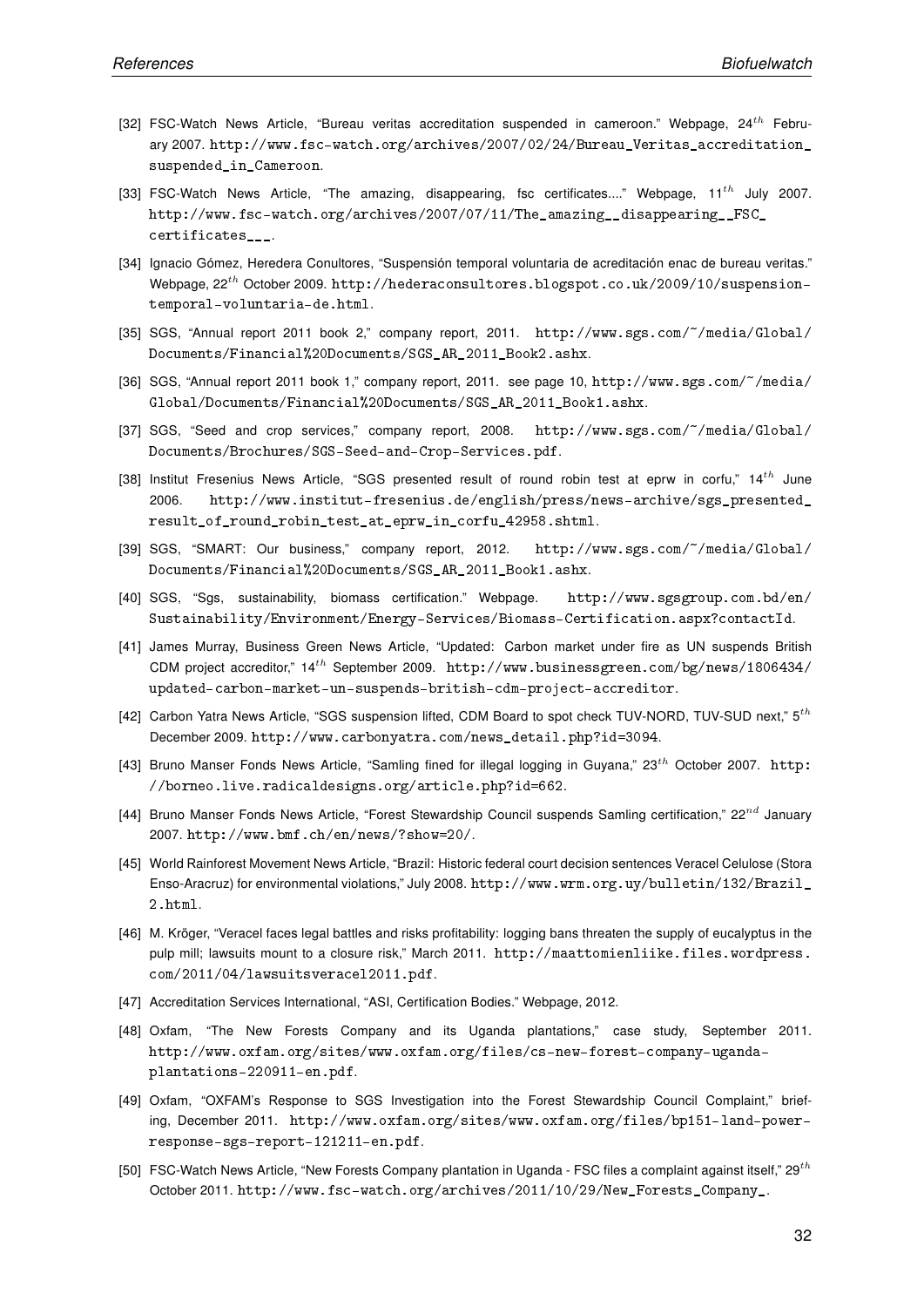- [51] Rainforest Action Network, "APP and APRIL: Indonesia's Leaders in Climate and Rainforest Destruction." Webpage. http://ran.org/app-and-april-indonesia%E2%80%99s-leaders-climate-andrainforest-destruction.
- [52] Mongabay.com, "Another red herring from Asia Pulp & Paper on its deforestation problem,"  $29^{th}$  May 2012. http: //news.mongabay.com/2012/0529-app-deplores-distortion-of-facts.html.
- [53] WWF Global News Article, "APP's forest clearing linked to 12 years of human and tiger deaths in Sumatra," 17th March 2009. http://wwf.panda.org/wwf\_news/?159162/APPs-forest-clearing-linkedto-12-years-of-human-and-tiger-deaths-in-Sumatra.
- [54] Greenpeace, "How sinar mas is pulping the planet," ngo report, July 2010. http://www.greenpeace.org/ international/Global/international/publications/forests/2010/Sinar-Mas-Pulping-The-Planet.pdf.
- [55] Triple Pundit News Article, "Is APP Closer to Throwing in the Towel After Losing 9 More Customers?," 5 th April 2012. http://www.triplepundit.com/2012/04/app-getting-closer-throw-towelafter-losing-9-customers/.
- [56] PEFC News Article, "PEFC Publishes Results of Complaint against APP," 7<sup>th</sup> July 2011. http://www.pefc. org/news-a-media/general-sfm-news/news-detail/item/786-pefc-publishes-resultsof-complaint-against-app.
- [57] Terry Ballard, RWE, Letter to RO Sustainability Policy Development Team, "125/11 Renewables Obligation: Sustainability Criteria for Solid and Gaseous Biomass for Generators (>50kW),"  $8^{th}$  November 2011. http://www.ofgem.gov.uk/SUSTAINABILITY/ENVIRONMENT/RENEWABLOBL/FUELLEDSTATIONS/ Documents1/RWEnPower\_response[1].pdf.
- [58] Peterson Control Union Group, "PCUG, Certifications." Webpage. http://www.controlunion.com/pcu/ fs3\_site.nsf/htmlViewDocuments/06575ACF3E118FD1C125748700507606.
- [59] BSI-CUC, "Verifying Greenpeace Claims Case: PT SMART Tbk," company report, August 2010. http://www. smart-tbk.com/pdfs/Announcements/IVEX%20Report%20100810.pdf.
- [60] Yoga Rusmana, Bloomberg News Article, "Sinar Mas Says Report Clears Them Of Greenpeace Claims That Cost It Nestle,"  $10^{th}$  August 2010. http://www.bloomberg.com/news/2010-08-10/sinar-mas-saysreport-clears-them-of-greenpeace-claims-that-cost-it-nestle.html.
- [61] BSI Group Press Release, "Verifying Greenpeace Claims report: BSI Group issues clarification and summary statement,"  $19^{th}$  August 2010. http://www.bsigroup.com/en/about-bsi/News-Room/BSI-News-Content/General/Verifying-Greenpeace-Claims-report-BSI-Groupissues-clarification-and-summary-statement/.
- [62] Terra Veritas, "News." Company Website, 23<sup>rd</sup> October 2008. http://www.terra-veritas.com/news. html.
- [63] Terra Veritas, "Homepage." Company Website. http://www.terra-veritas.com/.
- [64] UL, "About UL." Company Website. http://www.ul.com/global/eng/pages/corporate/aboutul/.
- [65] TerraChoice, "Homepage." Company Website. http://terrachoice.com/.
- [66] David Stone-Resneck, Smart Company News Article, "Expert says greenwashing widespread.", 30<sup>th</sup> June 2009. http://www.terrachoice.com/files/Smart%20Company%20June%2030,%202009% 20Expert%20says%20greenwashing%20widespread.pdf.
- [67] NewPage Corporation, "The Environmental Impact of Print and Digital Media." , 2010. http: //www.newpagecorp.com/wps/wcm/connect/0583e38047e2763fbf06bf15171fce1c/ ReflectionsImpact\_Final.pdf?MOD=AJPERES.
- [68] International Trade Centre and TerraChoice-EcologoTM Foundation, "TerraChoice-EcoLogo: At a Glance," company briefing, December 2011. www.standardsmap.org/WorkArea/DownloadAsset.aspx?id=58662.
- [69] Birdlife European Division, European Environmental Bureau, FERN, Friends of the Earth Europe, Oxfam International, Transport and Environment, "Biofuels - Handle With Care: An analysis of EU biofuel policy with recommendations for action," NGO report, November 2009. http://www.transportenvironment.org/sites/ default/files/media/2009%2011\_biofuels\_handle\_with\_care.pdf.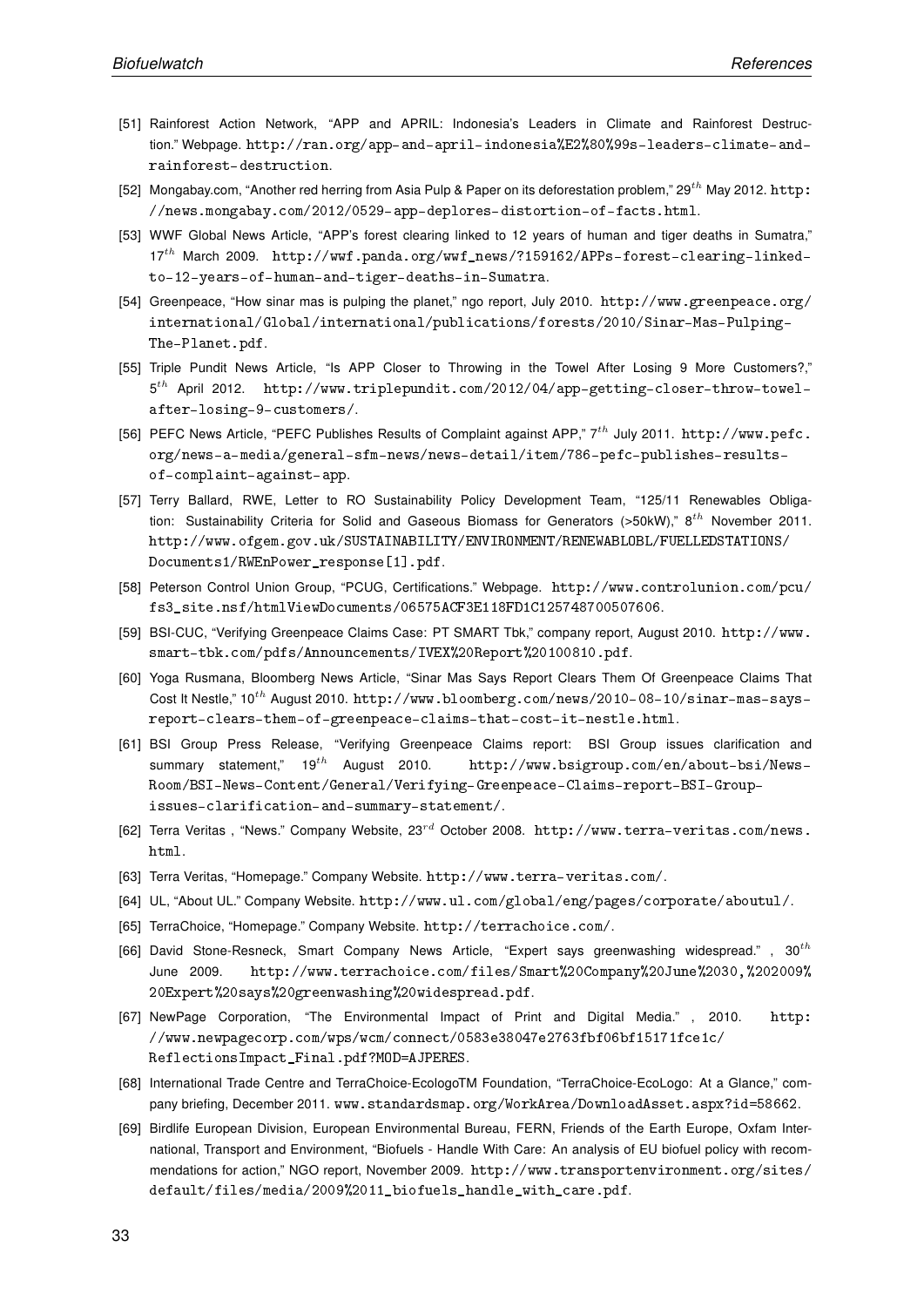- [70] European Commission, "Renewable Energy, Biofuels Sustainability Schemes." Official website. http://ec. europa.eu/energy/renewables/biofuels/sustainability\_schemes\_en.htm.
- [71] Olivia Midgley, Farmers Guardian News Article, "Biofuels given Red Tractor status," 18<sup>th</sup> July 2012. http://www.farmersguardian.com/home/latest-news/biofuels-given-red-tractorstatus/48404.article.
- [72] Latin American Herlad Tribune News Article, "Honduras Land Conflict Claims Another Victim." http://laht. com/article.asp?ArticleId=547551&CategoryId=23558.
- [73] Stefan Frank et al, "How effective are the sustainability criteria accompanying the European Union 2020 biofuel targets." GCB Bioenergy, July 2012. doi: 10.1111/j.1757-1707.2012.01188.x, http://laht.com/article. asp?ArticleId=547551&CategoryId=23558.
- [74] Renewable Energy Foundation, "Drax Power Station (RB) A,C,E." Foundation Website. http: //www.ref.org.uk/roc-generators/view.php?rid=R00083RAEN&tab=summary&returnurl= http%3A%2F%2Fwww.ref.org.uk%2Froc-generators%2F.
- [75] The Scottish Government, "2020 Routemap for Renewable Energy in Scotland, Scotland's Renewables Ambition and Paths to Delivery," government policy document, June 2011. http://www.scotland.gov.uk/ Publications/2011/08/04110353/3.
- [76] Jessica Shankleman, Business Green News Article, "Drax aims to go coal-free after biomass subsidy review," 26th July 2012. http://www.businessgreen.com/bg/news/2194307/drax-aims-to-gocoalfree-after-biomass-subsidy-review.
- [77] Yorkshire Post News Article, "Drax shows abroad outlook on pelleting plants,"  $27^{th}$  February 2012. http://www.yorkshirepost.co.uk/business/business-news/drax-shows-abroad-outlookon-pelleting-plants-1-4289216.
- [78] Julie Hayes, The Press News Article, "Drax Power says 'modest' increase in biomass subsidies could spark massive economic benefits,"  $26^{th}$  March 2012. http://www.yorkpress.co.uk/news/business/ news/9612722.Power\_station\_says\_\_\_\_modest\_\_\_\_increase\_in\_biomass\_subsidies\_could\_ spark\_massive\_economic\_benefits/]/.
- [79] Drax Group PLC, "Drax, Sustainability Policy for Biomass." Company website, 2012. http://www.draxpower. com/biomass/sustainability\_policy/.
- [80] Drax Group PLC, "Drax Biomass Sustainability Implementation Process." Company note, November 2010. http://www.laborelec.be/ENG/wp-content/uploads/PDF/101115\_-\_Woods\_- \_Sustainability\_process\_18112010.pdf.
- [81] Ofgem, "Ofgem, Sustainability, Renewables Obligation, Fuelled Stations, 'Sustainability Report on biomass fuelled generating stations for 2009/10 obligation period'." Spreadsheet from Official Website. http: //www.ofgem.gov.uk/Pages/MoreInformation.aspx?docid=248&refer=Sustainability/ Environment/RenewablObl/FuelledStations.
- [82] Drax Group PLC, "Drax, Sustainability Policy for Biomass." Company website, 2012. http://www.draxpower. com/biomass/sustainability\_policy/.
- [83] TerraChoice, "A Look Back at 2009." Company Website, 8<sup>th</sup> January 2010. http://terrachoice.com/2010/ 01/08/a-look-back-at-2009/.
- [84] Drax Group PLC, "Biomass: The Fourth Energy Source." Company Website. http://www.draxpower.com/ biomass/fourthsource/.
- [85] SISTech, commissioned by Forth Energy, "Sustainability statements," company application documentation, August 2010. http://www.forthenergy.co.uk/sustainability-statements.asp.
- [86] Poyry, "Availability and sustainability of biomass supply options in selected global regions," Report commissioned by Forth Energy for Public Local Inquiry, April 2012.
- [87] Professor Paul Jowitt & Robin Grenfell, SISTech, "Updated Sustainability Appraisal: Grangemouth Renewable Energy Plant Proposal," Consultancy report commissioned by Forth Energy for Public Local Inquiry, April 2012.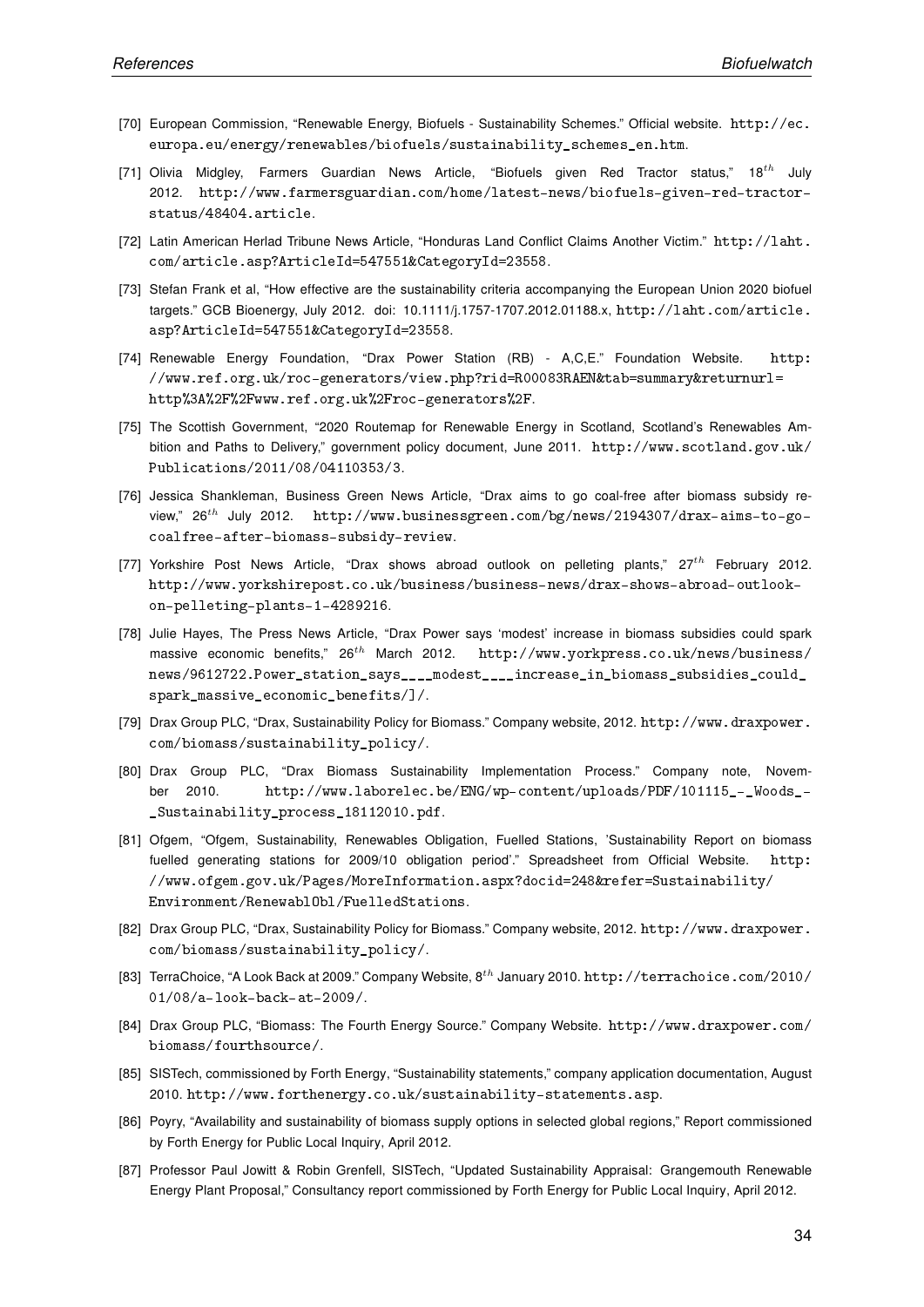- [88] Chris Lang, World Rainforest Movement, "Plantations, poverty and power: Europe's role in the expansion of the pulp industry in the South," NGO Report, December 2008. http://chrislang.org/2009/02/06/ plantations-poverty-and-power/.
- [89] Rainforest Action Network, "APP and APRIL: Indonesia's Leaders in Climate and Rainforest Destruction." Webpage. http://ran.org/app-and-april-indonesia%E2%80%99s-leaders-climate-andrainforest-destruction.
- [90] Partnership for Policy Integrity, "Homepage." Website. http://www.pfpi.net/.
- [91] RWE npower, "RWE, Our Businesses, Power Generation, Tilbury Biomass." Company website. http://www.rwe.com/web/cms/en/1295424/rwe-npower/about-us/our-businesses/powergeneration/tilbury/tilbury-biomass/.
- [92] Essent, "Essent, Our Activities." Company Website. http://www.essent.eu/content/about\_essent/ our\_activities/energy\_generation/biomass/index.html.
- [93] Dr. Nina Skorupska, Essent, "Welcome to the Essent Biomass Conference 2011." Company presentation, November 2011. http://www.essent.eu/content/Images/90681\_01\_Welcome\_Nina%20Skorupska.pdf.
- [94] Essent, "Energiecentrale Eemshaven." Company website. http://www.essent.nl/content/overessent/ actueel/werkinuitvoering/centrale\_eemshaven/index.html.
- [95] Ofgem, "Overview of Responses to Consultation on the Renewables Obligation: Sustainability Criteria for Solid and Gaseous Biomass Generators (>50kW)." Government website, December 2011. http: //www.ofgem.gov.uk/Pages/MoreInformation.aspx?docid=328&refer=Sustainability/ Environment/RenewablObl/FuelledStations.
- [96] RWE, "Principles for Procurement and Use of Biomass in the RWE Group." Company Website. http://www.rwe.com/web/cms/en/1115804/rwe/responsibility/sustainable-governance/ guidelines/biomass-procurement-policy/.
- [97] RWE npower, "RWE, Our Businesses, Power Generation, Tilbury Biomass." Company website. http://www.rwe.com/web/cms/en/1295424/rwe-npower/about-us/our-businesses/powergeneration/tilbury/tilbury-biomass/.
- [98] Green Gold Label, "GGL The Programme." Company website. http://www.greengoldcertified.org/ site/pagina.php?id=9.
- [99] Southern Environmental Law Center, "Biomass Supply and Carbon Accounting for Southeastern Forests," technical report, February 2012. http://www.southernenvironment.org/uploads/publications/biomasscarbon-study-FINAL.pdf.
- [100] Ted Williams, Mother Jones Article, "False Forests," May/June 2000. http://www.motherjones.com/ politics/2000/05/false-forests.
- [101] Jessica Shankleman, Business Green News Article, "E.ON reassesses biomass plan as Bristol plant gets green light,"  $12^{th}$  March 2012. http://www.businessgreen.com/bg/news/2158755/eon-reassessbiomass-plan-bristol-plant-green-light.
- [102] E.ON, "Biomass Purchasing Amendment to the E.ON Responsible Procurement Policy," Company Policy Document, October 2009. http://www.eon.com/content/dam/eon-com/en/downloads/e/EON\_Biomass\_ Procurement\_Amendment.pdf.
- [103] Enviva, "Homepage." Company Website. http://www.envivabiomass.com/.
- [104] Bureau Veritas, "Risk Assessment for FSC-Controlled." Company Document, July 2011. http://info.fsc. org/servlet/servlet.FileDownload?retURL=%2Fapex%2FPublicCertificateDetails%3Fid% 3Da0240000008rqf5AAA&file=00P40000009ilIVEAY.
- [105] Jeremy Hance, Mongabay.com News Article, "United States has higher percentage of forest loss than Brazil,"  $26^{th}$ April 2010. http://news.mongabay.com/2010/0427-hance\_forestloss.html.
- [106] David N. Wear and John G. Greis, "Summary Report," , Southern Forest Futures Project, May 2011. http: //www.srs.fs.usda.gov/futures/reports/draft/summary\_report.pdf.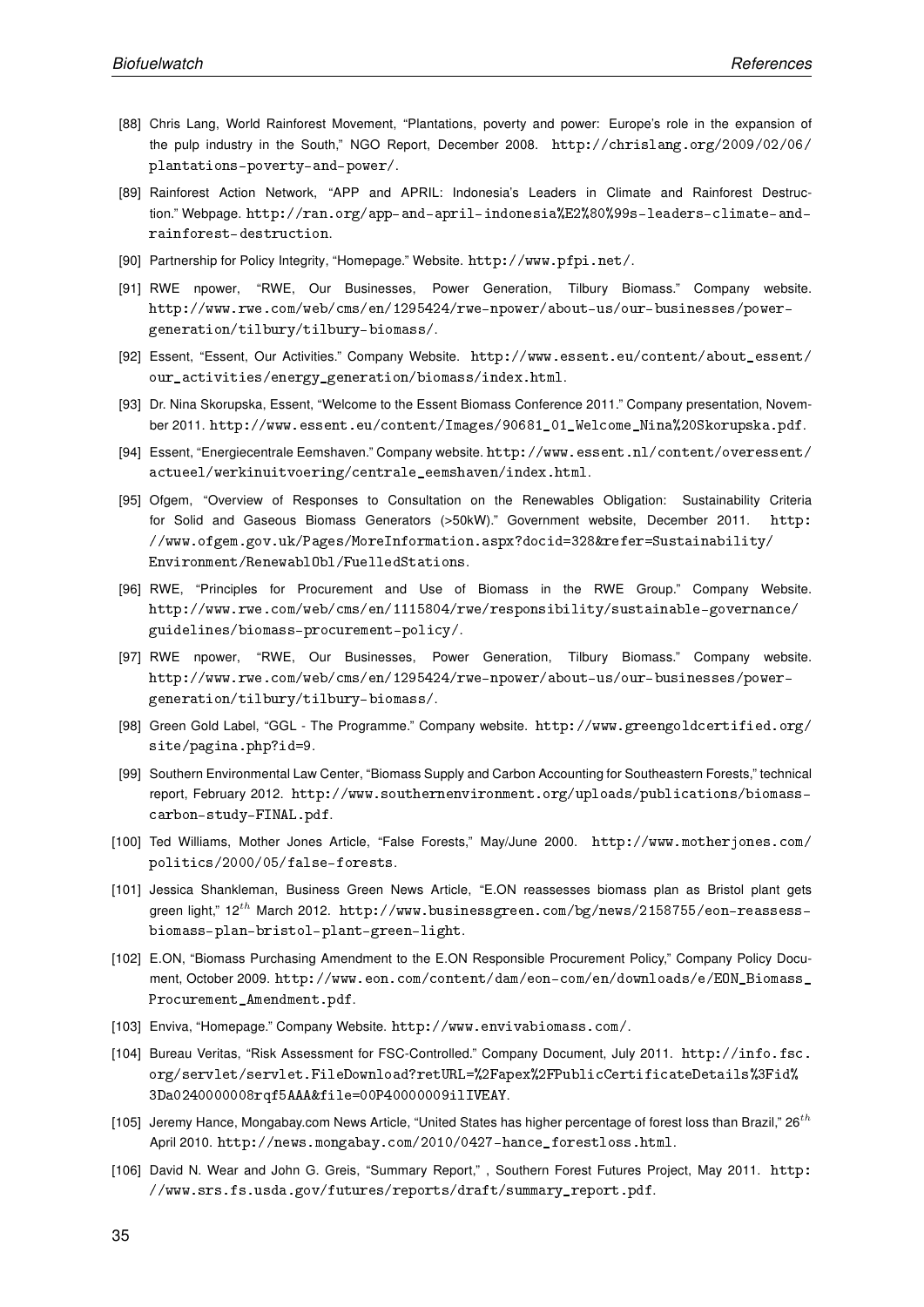- [107] GDF Suez, "Homepage." Website. http://www.gdfsuez-energy.co.uk/.
- [108] Yves Ryckmans, Laborelec GDF Suez, "Sustainable biomass for large power generation." Company Presentation, 27<sup>th</sup> March 2012. www.ieabcc.nl/workshops/task32\_2012\_Copenhagen/Ryckmans.pdf.
- [109] Carbon Market Data Press Release, "Carbon Market Data publishes the EU ETS Company Rankings 2011," 29th May 2012. http://www.carbonmarketdata.com/cmd/publications/EU%20ETS%202011% 20Company%20Rankings%20-%2029%20May%202012.pdf.
- [110] Laborelec GDF Suez, "Initiative Wood Pellet Buyers (IWPB)." Company Website. http://www.laborelec. be/ENG/initiative-wood-pellet-buyers-iwpb/.
- [111] Initiative Wood Pellets Buyers (IWPB) Working Group on Sustainability, "Proposal for Sustainability Principles for Woody Biomass Sourcing and Trading," Draft Report,  $5^{th}$  June 2012. http://www.laborelec.be/ ENG/wp-content/uploads/2012/06/2012-06-05-IWPB\_Initiative\_Wood\_Pellets\_Buyers\_ Sustainability\_principles-Report1-Public\_draft.pdf.
- [112] European Commission, "Report from the Commission to the Council and the European Parliament on sustainability requirements for the use of solid and gaseous biomass sources in electricity, heating and cooling," 25th February 2010. http://eur-lex.europa.eu/LexUriServ/LexUriServ.do?uri=CELEX: 52010DC0011:EN:HTML:NOT.
- [113] Climate for Ideas (United Kingdom), Forests of the World (Denmark), Dogwood Alliance (United States), Hnutí DUHA (Friends of the Earth Czech Republic), Les Amis de la Terre (Friends of the Earth France), Greenpeace, Sierra Club of British Columbia, Suomen Luonnonsuojeluliitto (Finnish Association for Nature Conservation), Netherlands Centre for Indigenous Peoples, "On the Ground 2011: The Controversies of PEFC and SFI," Joint NGO Report, September 2011. http://www.greenpeace.org/international/Global/ international/publications/forests/On%20The%20Ground%2017\_10\_11.pdf.
- [114] FERN, Greenpeace, Inter-African Forest Industry Association (IFIA), Precious Woods, Swedish Society for Nature Conservation (SSNC) and Tropical Forest Trust (TFT), "Regaining Credibility and Rebuilding Support: Changes the FSC needs to make to ensure it regains and maintain its credibility," Joint NGO Statement,  $30^{th}$  October 2008. http://www.fern.org/sites/fern.org/files/changes%20the%20FSC%20needs%20to% 20make.pdf.
- [115] FSC-Watch Web Post, "Nicaragua: Global Witness raises doubts over legality of FSC certified operations,"  $11^{th}$ January 2008. http://www.fsc-watch.org/archives/2008/01/11/Nicaragua\_\_Global\_Wi.
- [116] World Rainforest Movement and others, "Open Letter to the FSC members,"  $3^{rd}$  November 2008. http://www. wrm.org.uy/actors/FSC/Assembly.html#letter.
- [117] Global Forest Coalition Press Release, "International Environmental Organizations Condemn IKEA's Logging of Old-growth Forests in Russia," 16<sup>th</sup> May 2012. Swedish Society for Nature Conservation resigned from FSC Sweden and from the FSC Board; http://globalforestcoalition.org/2235-media-releaseinternational-environmental-organizations-condemn-ikeas-logging-of-old-growthforests-in-russia.
- [118] FERN, "FERN statement to the Forest Stewardship Council on withdrawing FERN's membership," 8<sup>th</sup> June 2011. FERN resigned over FSC certification of carbon offset projects, http://www.fern.org/leavingFSC.
- [119] The Central Point of Expertise for Timber Procurement, "The UK public procurement policy on timber." Website, 2007. http://www.cpet.org.uk/uk-government-timber-procurement-policy.
- [120] Department of Energy and Climate Change, "Statutory Consultation on the Renewables Obligation Order 2011 (ROO 2011) & Consultation on changes to Renewable Energy Guarantees of Origin (REGOs) ," Government Consultation Paper, 2010. http://www.decc.gov.uk/assets/decc/Consultations/Renewables% 20Obligation/261-statutory-con-renewables-obligation.pdf.
- [121] European Commission, "Report from the Commission to the Council and the European Parliament on sustainability requirements for the use of solid and gaseous biomass sources in electricity, heating and cooling ," Executive report, 25<sup>th</sup> February 2010. http://eur-lex.europa.eu/LexUriServ/LexUriServ.do?uri=COM: 2010:0011:FIN:EN:PDF.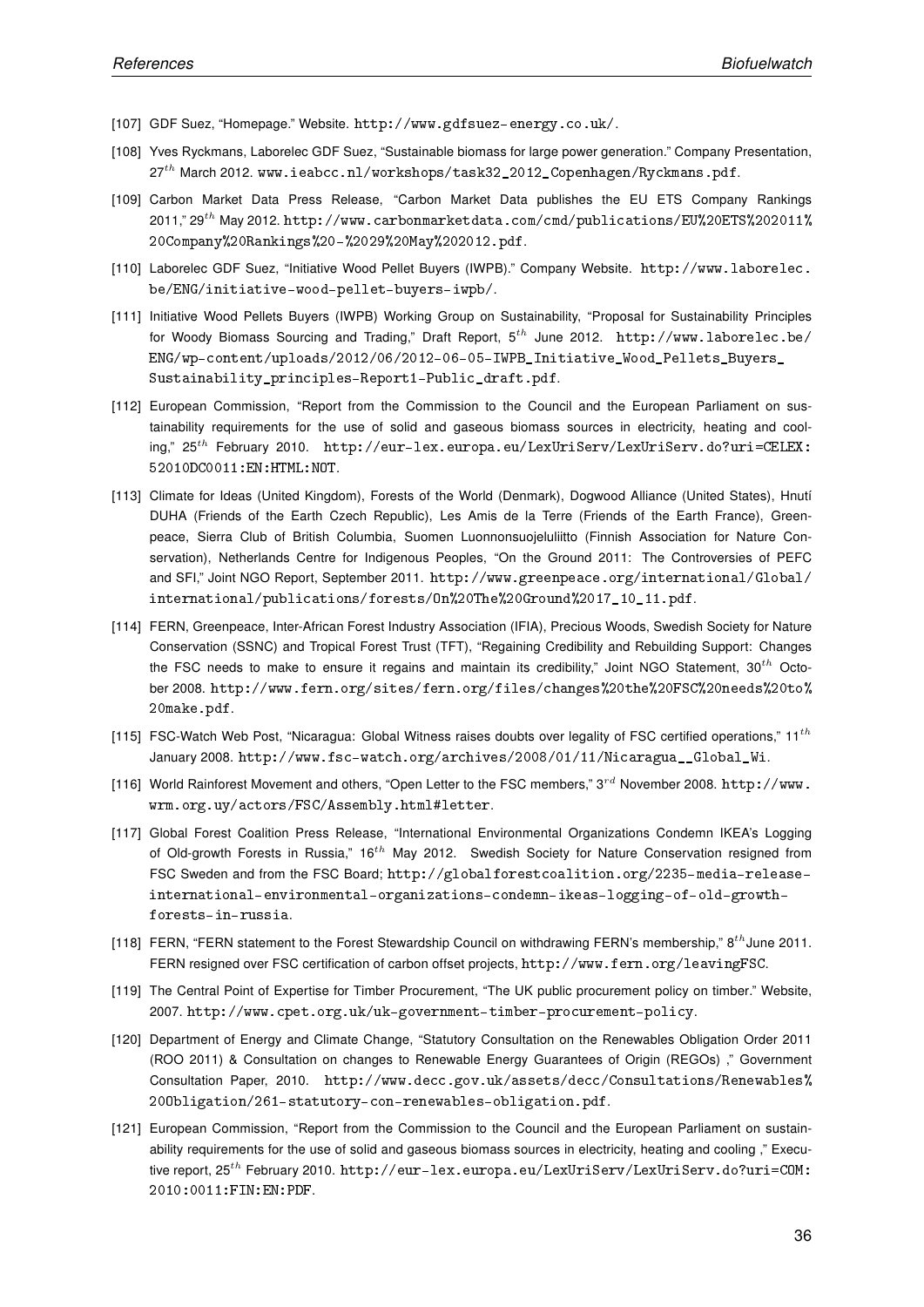- [122] Saskia Ozinga, "Behind the Logo: An Environmental and Social Assessment of Forest Certification Schemes," NGO Report, FERN, May 2001. http://www.fern.org/sites/fern.org/files/Behind%20the% 20logo.pdf.
- [123] Sierra Club, "Choosing a Forest Certification System: Why Is One So Much Better Than the Others?," Report, April 2009. http://www.sierraclub.org/committees/forestcertification/report0409.pdf.
- [124] M. E. Conroy, How the 'certification revolution' is transforming global corporations. Gabriola Island BC: New Society Publishers, 2007.
- [125] PEFC, "Sustainable Forest Management (PEFC ST 1003:2010)," 26th July 2010. http://www.pefc. org/standards/technical-documentation/pefc-international-standards-2010/item/672 sustainable-forest-management-pefc-st-10032010.
- [126] Sustainable Forestry Initiative, "SFI 2010-2014 Standard," Report, January 2010. http://www.sfiprogram. org/files/pdf/Section2\_sfi\_requirements\_2010-2014.pdf.
- [127] Climate for Ideas (United Kingdom), Forests of the World (Denmark), Dogwood Alliance (United States), Hnutí DUHA (Friends of the Earth Czech Republic), Les Amis de la Terre (Friends of the Earth France), Greenpeace, Sierra Club of British Columbia, Suomen Luonnonsuojeluliitto (Finnish Association for Nature Conservation), Netherlands Centre for Indigenous Peoples, "On the Ground 2011: The Controversies of PEFC and SFI," Joint NGO Report, September 2011. http://www.greenpeace.org/international/Global/ international/publications/forests/On%20The%20Ground%2017\_10\_11.pdf.
- [128] Forest Stewardship Council, "Our Vision and Mission." Organisation website. http://www.fsc.org/visionmission.12.htm.
- [129] World Rainforest Movement News Article, "Certification is definitely not the right path to follow," February 2011. http://wrm.org.uy/bulletin/163/Certification.html.
- [130] Saskia Ozinga, "Behind the Logo: An Environmental and Social Assessment of Forest Certification Schemes," NGO Report, FERN, May 2001. http://www.fern.org/sites/fern.org/files/Behind%20the% 20logo.pdf.
- [131] Sierra Club, "Choosing a Forest Certification System: Why Is One So Much Better Than the Others?," Report, April 2009. http://www.sierraclub.org/committees/forestcertification/report0409.pdf.
- [132] Chris Lang, "Forest Stewardship Council (FSC): Misleading consumers about paper products," Technical Briefing, FSC-Watch, October 2008. http://www.fsc-watch.org/docs/FSC\_misleading\_consumers.pdf.
- [133] GeaSphere, "Formal Complaint Regarding 'The Killing of Baboons in FSC-Certified Industrial Timber Plantations in South Africa'." http://www.geasphere.co.za/articles/baboonsdocs/Formal-complaint-to-FSC-regarding-the-killing-of-baboons.pdf.
- [134] FSC-Watch News Article, "FSC allows continued slaughter of wild baboons in South African plantations,"  $19^{th}$ June 2011. http://www.fsc-watch.org/archives/2011/06/19/FSC\_allows\_continued.
- [135] FSC-Watch News Article, "IKEA supplier Swedwood in Karelia: TV documentary exposes impacts of FSC certified clear-cuts in HCV forests,"  $10^{th}$  November 2011. http://www.fsc-watch.org/archives/2011/11/10/ IKEA\_supplier\_Swedwo.
- [136] Rettet den Regenwald e.V., "Betreff: Offener Brief des FSC zu Kampagne von RdR vom 30.06.2012 ." Letter,  $2^{nd}$ July 2012. https://regenwald.org/files/2012.7.2.\_Offener\_Brief\_FSC\_an\_RdR.pdf.
- [137] Manuel Guariguata, Forests News Article, "The timber may be certified: but is it sustainable?,"  $10^{th}$  May 2011. http://blog.cifor.org/2847/the-timber-may-be-certified-but-is-itsustainable/#.UEdnj7JlRgA.
- [138] Global Forest Coalition and Timberwatch, "Life as Commerce: Certification in South Africa," Joint NGO Report, October 2008. http://www.globalforestcoalition.org/wp-content/uploads/2010/11/ LIFEASCOMMERCE-CERTIFICATION.pdf.
- [139] Department of Energy and Climate Change, "Sustainability Standards for Biomass." Official Website. http://www.decc.gov.uk/en/content/cms/meeting\_energy/bioenergy/sustainability/ sustainability.aspx.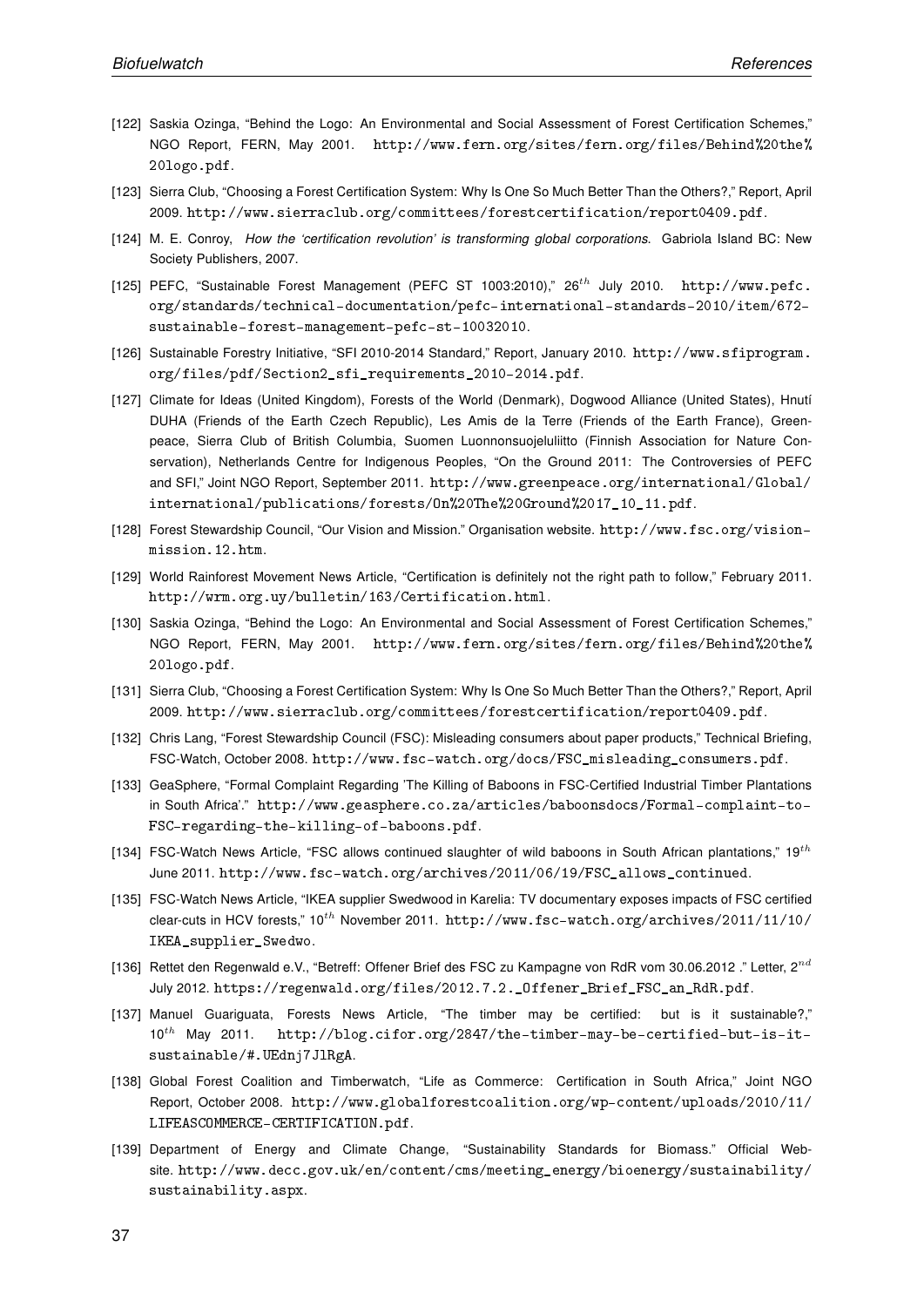- [140] The Scottish Government, "Renewable Energy: Changes to the Renewables Obligation (Scotland) Order 2010: Statutory Consultation: Biomass Sustainability Criteria," Government Consultation Document, September 2010. http://www.scotland.gov.uk/Publications/2010/09/06152625/0.
- [141] Birdlife European Division, European Environmental Bureau, FERN, Friends of the Earth Europe, Oxfam International, Transport and Environment, "Biofuels - Handle With Care: An analysis of EU biofuel policy with recommendations for action," NGO report, November 2009. http://www.transportenvironment.org/sites/ default/files/media/2009%2011\_biofuels\_handle\_with\_care.pdf.
- [142] Biomass Hub Article, "EU Announces Guidelines for Biofuel Sustainability Labeling,"  $6^{th}$  October 2010. http: //biomasshub.com/eu-biofuel-quality-certification-announcement/.
- [143] Charles Hendry, "Ref: MC2011/23895/MR," December 2011. Correspondence received from Charles Hendry via several MPs in response to personal letters expressing concerns about subsidies for biomass electricity.
- [144] The Central Point of Expertise for Timber Procurement, "The UK public procurement policy on timber." Website, 2007. http://www.cpet.org.uk/uk-government-timber-procurement-policy.
- [145] FSC-Watch News Article, "Gibson Guitars fiasco raises new questions about integrity of Rainforest Alliance.",  $5^{th}$ October 2011. http://www.fsc-watch.org/archives/2011/10/05/Gibson\_Guitars\_fiasc.
- [146] National Grid, "Gone Green 2011: Key Facts and Figures," 2011. http://www.nationalgrid. com/NR/rdonlyres/F6FA7970-5FEA-4918-8EE2-2A8E6B9626FF/50214/10312\_1\_NG\_ Futureenergyscenarios\_factsheet\_V2\_st3.pdf.
- [147] Department of Energy and Climate Change, "Government response to the consultation on proposals for the levels of banded support under the Renewables Obligation for the period 2013-17 and the Renewables Obligation Order 2012," Government Consultation Response, July 2012. http://www.decc.gov.uk/ assets/decc/11/consultation/ro-banding/5936-renewables-obligation-consultationthe-government.pdf.
- [148] The Renewables Obligation (Amendment) Order 2011. http://www.legislation.gov.uk/ukdsi/2011/ 9780111507353/contents.
- [149] Ofgem, "Renewables Obligation: Sustainability Criteria for Solid and Gaseous Biomass for Generators (greater than 50 kilowatts)," Government Guidance Note  $184/11$ ,  $19^{th}$  December 2011. http://www.ofgem.gov.uk/Sustainability/Environment/RenewablObl/FuelledStations/ Documents1/Solid%20and%20Gaseous%20Biomass%20Guidance%20FINAL.pdf.
- [150] Partnership for Policy Integrity, "Carbon emissions from burning biomass for energy." Website. http://www. pfpi.net/carbon-emissions.
- [151] Ofgem, "Annual Sustainability Report 2010-11," Government Report 118/11, September 2011. http: //www.ofgem.gov.uk/Sustainability/Environment/RenewablObl/FuelledStations/ Documents1/Annual%20Sustainability%20Report%202010-11.pdf.
- [152] Charles Hargreaves, "Re: Consultation on Ofgem's costs for administering the Renewables Obligation." Letter, 4<sup>th</sup> July 2011. http://www.ofgem.gov.uk/Sustainability/Environment/RenewablObl/ Documents1/RO%20Costs%202011\_12%20Consultation.pdf.
- [153] Amy Ling, "Re: Annual Bioliquid Sustainability Audit Reports: Controls Assurance." Letter,  $2^{nd}$  March 2012. www.ofgem.gov.uk/Sustainability/Environment/RenewablObl/FuelledStations/ Documents1/Annual%20Bioliquid%20Sustainability%20Audit%20Report-%20Controls% 20Assurance%20Letter.pdf.
- [154] Lizzy Davies, The Guardian News Article, "Health regulator must learn lessons of breast implant scandal, report warns,"  $14^{th}$  May 2012. http://www.guardian.co.uk/world/2012/may/14/regulator-lessonsbreast-implant-scandal.
- [155] European Commission, "Report from the Commission to the Council and the European Parliament on sustainability requirements for the use of solid and gaseous biomass sources in electricity, heating and cooling SEC(2010) 65 final SEC(2010) 66 final," Executive Report, 25<sup>th</sup> February 2010. http://eur-lex.europa.eu/LexUriServ/ LexUriServ.do?uri=CELEX:52010DC0011:EN:HTML:NOT.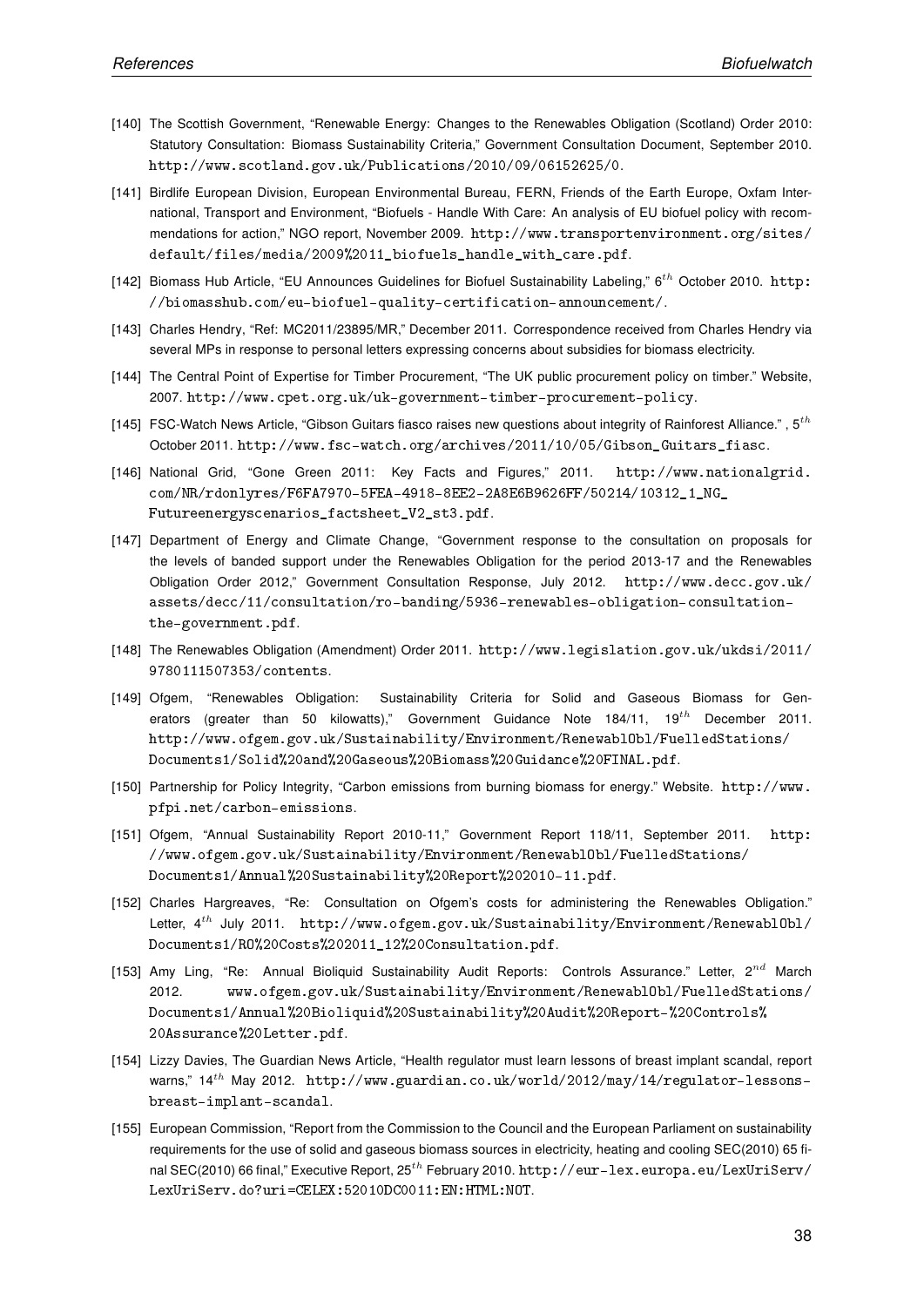- [156] Darío R. Gómez et al, "IPCC Guidelines for National Greenhouse Gas Inventories," Technical Report, IPCC, 2006. See table 2.2; http://www.ipcc-nggip.iges.or.jp/public/2006gl/pdf/2\_Volume2/V2\_2\_ Ch2 Stationary Combustion.pdf.
- [157] United States Environmental Protection Agency, "Deferral for CO2 Emissions from Bioenergy and Other Biogenic Sources under the Prevention of Significant Deterioration (PSD) and Title V Programs: Summary of Public Comments and Responses," Government Document, 28<sup>th</sup> June 2011. See page 9, http://www.epa.gov/nsr/ documents/RTC\_6-30\_final\_comb.pdf.
- [158] Gemma Tillack, Australian Forests and Climate Alliance, "Durban Climate Change Conference 2011 COP17 bad for forests." Webpage, January 2012. http://forestsandclimate.net/2011durbanCOP17-forests.
- [159] Anna Repo et al, "Indirect carbon dioxide emissions from producing bioenergy from forest harvest residues." GCB Bioenergy, August 2010. doi: 10.1111/j.1757-1707.2010.01065.x, http://onlinelibrary.wiley. com/doi/10.1111/j.1757-1707.2010.01065.x/abstract,.
- [160] Jeremy Hance, Mongabay.com News Article, "New report: boreal forests contain more carbon than tropical forest per hectare,"  $12^{th}$  November 2009. http://news.mongabay.com/2009/1112-hance\_boreal.html.
- [161] Agata Novara et al, Effects of soil compaction, rain exposure and their interaction on soil carbon dioxide emissions. John Wiley & Sons, 2012.
- [162] F Conen et al, The carbon balance of forest soils: detectability of changes in soil carbon stocks in temperate and Boreal forests, ch. 11, pp. 233–248. Garland Science/BIOS Scientific Publishers, 2004. www.geos.ed.ac.uk/ abs/research/forestsci/conen2004.pdf.
- [163] Manomet Center for Conservation Sciences, "Biomass Sustainability and Carbon Policy Study," Technical Report, Manomet Center for Conservation Sciences, June 2010. http://www.manomet.org/sites/manomet.org/ files/Manomet\_Biomass\_Report\_Full\_LoRez.pdf.
- [164] Giuliana Zanchi et al, "The upfront carbon debt of bioenergy," Technical Report, Joanneum Research, July 2010. http://www.birdlife.org/eu/pdfs/Bioenergy\_Joanneum\_Research.pdf.
- [165] Jon McKechnie et al, "Forest Bioenergy or Forest Carbon? Assessing Trade-Offs in Greenhouse Gas Mitigation with Wood-Based Fuels." Environmental Science and Technology, December 2010. doi: 10.1021/es1024004, http://pubs.acs.org/doi/abs/10.1021/es1024004.
- [166] Southern Environmental Law Center, "Biomass Supply and Carbon Accounting for Southeastern Forests," technical report, February 2012. http://www.southernenvironment.org/uploads/publications/biomasscarbon-study-FINAL.pdf.
- [167] Auroop R. Ganguly et al, "Higher trends but larger uncertainty and geographic variability in 21st century temperature and heat waves." Proceedings of the National Academy of Sciences of the USA, April 2009. DOI: 10.1073/pnas.0904495106 http://www.pnas.org/content/106/37/15555.
- [168] Marshall Wise et al, "Implications of Limiting CO2 Concentrations for Land Use and Energy." Science: 1183- 1186, May 2009. DOI:10.1126/science.1168475, http://www.sciencemag.org/content/324/5931/ 1183.full.
- [169] Ernst-Detlef Schulze et al, "Large-scale bioenergy from additional harvest of forest biomass is neither sustainable nor greenhouse gas neutral." GCB Bioenergy, September 2012. doi: 10.1073/pnas.0904495106, http: //onlinelibrary.wiley.com/doi/10.1111/j.1757-1707.2012.01169.x/abstract,.
- [170] The Renewables Obligation (Amendment) Order 2011, Article 18. http://www.legislation.gov.uk/ ukdsi/2011/9780111507353.
- [171] Sonja Vermeulen et al, "Biofuels in Africa: growing small-scale opportunities," Briefing, International Institute for Environment and Development, November 2009. http://pubs.iied.org/pdfs/17059IIED.pdf.
- [172] ActionAid, "Biofuels FAQ." NGO Website. http://www.actionaid.org.uk/102832/biofuels\_faq. html.
- [173] S.H. Black et al, "Insects and Roadless Forests: A scientific review of causes, consequences and management alternatives," Technical Report, National Center for Conservation Science & Policy, 2010. http://www.xerces. org/wp-content/uploads/2010/03/insects-and-roadless-forests1.pdf.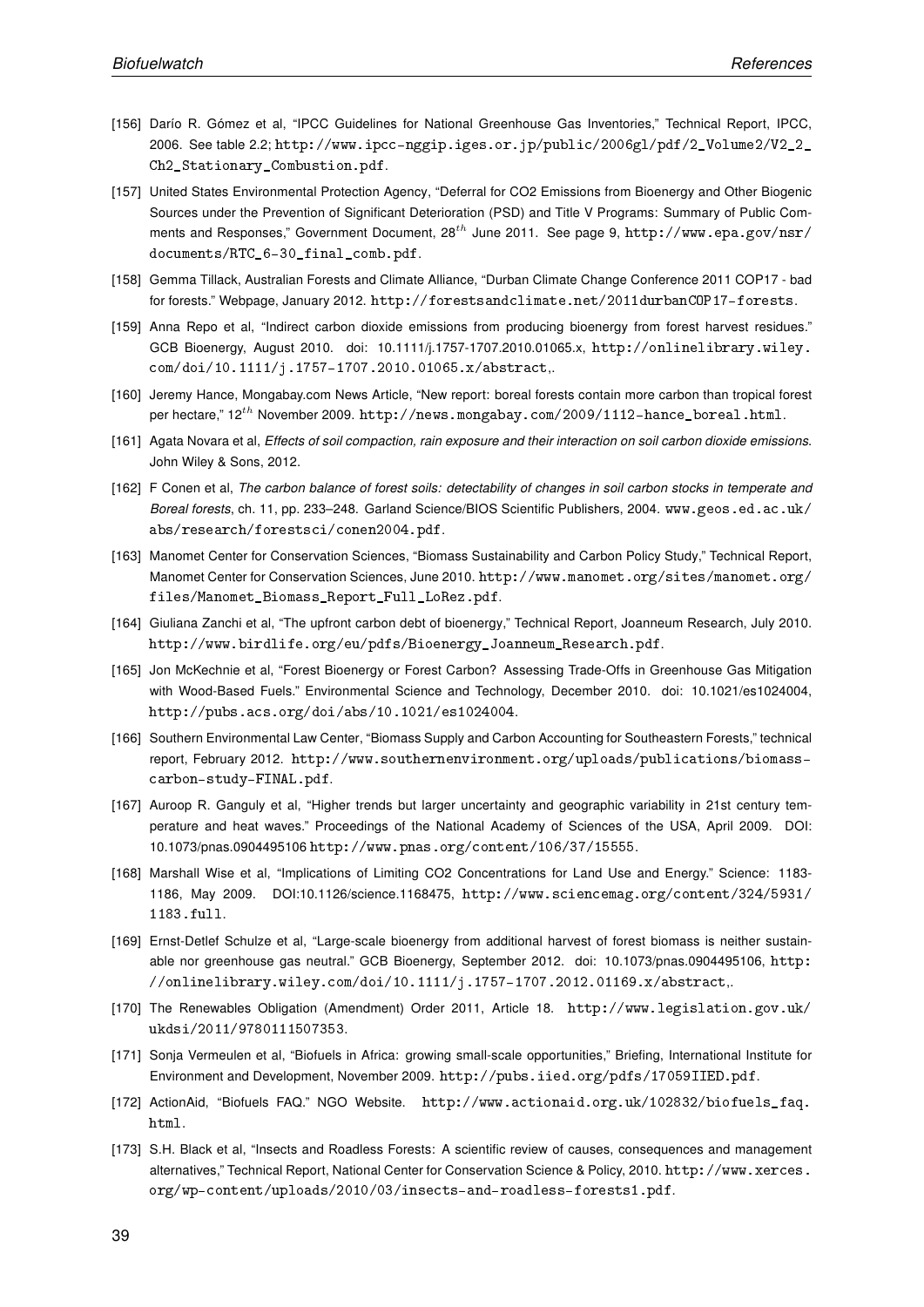- [174] USDA Forest Service, Pacific Northwest Research Station, "Risk of beetle outbreaks rise, along with temperature, in the warming West." Science Daily News Article, 21<sup>st</sup> September 2010. http://www.sciencedaily.com/ releases/2010/09/100908171158.htm.
- [175] Nature Reports Climate Change News Article, "Plight of the Pines," 24<sup>th</sup> April 2008. http://www.nature. com/climate/2008/0805/full/climate.2008.35.html.
- [176] Lorenzo Marini et al, "Climate affects severity and altitudinal distribution of outbreaks in an eruptive bark beetle." Climatic Change, 2012. doi: 10.1007/s10584-012-0463-z, http://www.springerlink.com/content/ v58n0206126p1840/.
- [177] Kenneth F Raffa et al, "Cross-scale Drivers of Natural Disturbances Prone to Anthropogenic Amplification: The Dynamics of Bark Beetle Eruptions." BioScience, June 2008. http://www.fs.fed.us/rm/pubs\_other/ rmrs\_2008\_raffa\_k001.pdf.
- [178] Anna Austin, "Pine beetle-infested wood beneficial to biomass industry." Biomass Magazine. http: //biomassmagazine.com/articles/2908/pine-beetle-infested-wood-beneficial-tobiomass-industry/.
- [179] S.H. Black et al, "Insects and Roadless Forests: A scientific review of causes, consequences and management alternatives," Technical Report, National Center for Conservation Science & Policy, 2010. http://www.xerces. org/wp-content/uploads/2010/03/insects-and-roadless-forests1.pdf.
- [180] Larry Pynn, "B.C. moose ravaged by salvage logging of beetle-killed pine forests." Vancouver Sun News Article,  $22^{nd}$  July 2012. http://www.vancouversun.com/technology/moose+ravaged+salvage+logging+ beetle+killed+pine+forests/6972712/story.html.
- [181] E. Hawkins, "Protection Sought For Rare Black-Backed Woodpecker." The Inquisitr News Article,  $2^{nd}$ May 2012. http://www.inquisitr.com/229213/protection-sought-for-rare-black-backedwoodpecker/.
- [182] Ben Parfitt, "Managing BC's Forests for a Cooler Planet: Carbon Storage, Sustainable Jobs and Conservation," Technical Report, Climate Justice Project, January 2010. http://www.davidsuzuki.org/publications/ downloads/2010/ccpa\_bc\_managingforests.pdf.
- [183] Jennifer Shoemaker, NASA, "NASA Satellites Reveal Surprising Connection Between Beetle Attacks, Wildfire." Webpage. http://www.nasa.gov/topics/earth/features/beetles-fire.html.
- [184] J Kopinga et al, "Phytosanitary Risks of Wood Chips," Technical Report, Alterra Wageningen UR, 2010. http: //edepot.wur.nl/149161.
- [185] Huff Post News Article, "Colorado Wildfires 2012: Stunning NASA Map Shows Severe Heat Wave Fueling Wildfires (PHOTO),"  $7^{th}$  January 2012. www.huffingtonpost.com/2012/06/30/waldo-canyon-fire-2012-st\_n\_1639836.html.
- [186] Everett Rosenfeld, "Top 10 Devastating Wildfires." Time Magazine Online, Time Specials,  $8^{th}$  June 2011. http://www.time.com/time/specials/packages/article/0,28804,2076476\_2076484\_ 2076503,00.html.
- [187] George Wuerthner, "Fire Myths/Fire Realities." The Wildlife News Article, 29th June 2012. http://www. thewildlifenews.com/2012/06/29/fire-mythsfire-realities/.
- [188] George Wuerthner, "Lessons From the Colorado Fires." Counter Punch news Article, 29<sup>th</sup> June 2012.
- [189] U.S. Department of Agriculture Forest Service, "Fourmile Canyon Fire Preliminary Findings," Draft Report, October 2011.
- [190] Monica L Bond et al, "Influence of Pre-Fire Tree Mortality on Fire Severity in Conifer Forests of the San Bernardino Mountains." The Open Forest Science Journal, 2, 41-47, August 2009. http://www.biologicaldiversity. org/publications/papers/Bond\_et\_al.pdf,.
- [191] Ecology News, "Eucalyptus: the key to future energy." Online Blog, 1st October 2010. http://ecologynew. blogspot.co.uk/2010/10/eucalyptus-key-to-future-energy.html.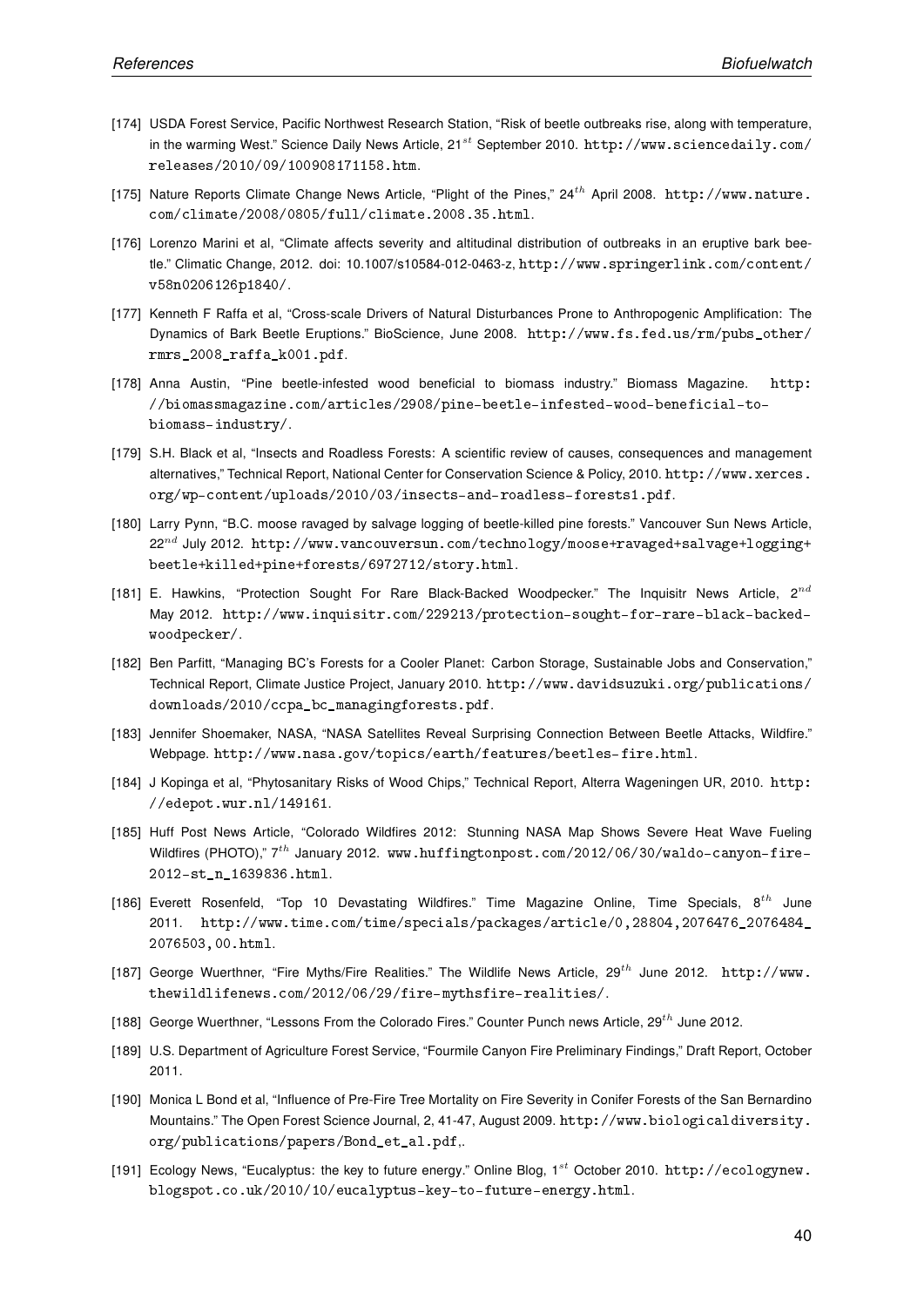- [192] Department of Energy and Climate Change and Department for Transport and Department for Environment and Food, and Rural Affairs, "UK Bioenergy Strategy," Government Policy Report, April 2012. http://www.decc.gov.uk/assets/decc/11/meeting-energy-demand/bio-energy/5142 bioenergy-strategy-.pdf.
- [193] Almuth Ernsting, "The Global Blueprint for a Biomass Economy," Report, Biofuelwatch, January 2007. http: //www.biofuelwatch.org.uk/2007/the-global-blueprint-for-a-biomass-economy/.
- [194] The Gaia Foundation, Biofuelwatch, the African Biodiversity Network, Salva La Selva, Watch Indonesia and EcoNexus, "Agrofuels and the Myth of the Marginal Lands," Joint NGO Briefing, September 2008. http: //www.cbd.int/doc/biofuel/Econexus%20Briefing%20AgrofuelsMarginalMyth.pdf.
- [195] Christopher B Field et al, "Biomass Energy: The Scale of the Potential Resource." Trends in Ecology and Evolution, February 2008. http://www.cas.muohio.edu/~stevenmh/field%20et%20al%202008.pdf.
- [196] ActionAid, "Meals per Gallon," NGO Report, January 2010. http://www.actionaid.org.uk/doc\_lib/ meals\_per\_gallon\_final.pdf.
- [197] Simon Fairlie, "A Short History of Enclosure in Britain," 2009. http://www.thelandmagazine.org.uk/ articles/short-history-enclosure-britain.